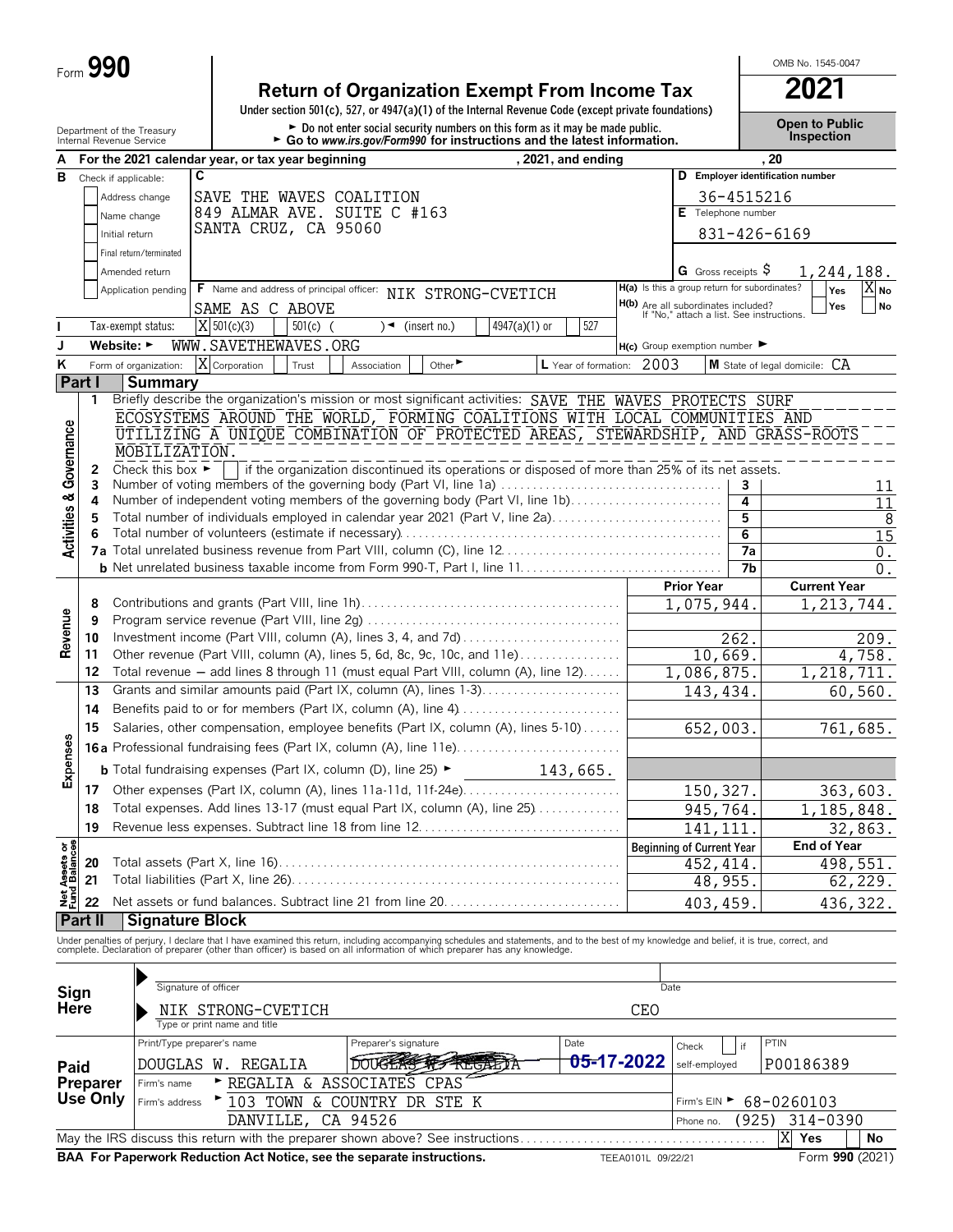|              | Form 990 (2021)<br>SAVE THE WAVES COALITION<br><b>Statement of Program Service Accomplishments</b><br>Part III                                                                                      | 36-4515216                  |         | Page 2          |
|--------------|-----------------------------------------------------------------------------------------------------------------------------------------------------------------------------------------------------|-----------------------------|---------|-----------------|
|              | Check if Schedule O contains a response or note to any line in this Part III                                                                                                                        |                             |         |                 |
| 1.           | Briefly describe the organization's mission:                                                                                                                                                        |                             |         |                 |
|              | SAVE THE WAVES PROTECTS SURF ECOSYSTEMS AROUND THE WORLD, FORMING COALITIONS WITH                                                                                                                   |                             |         |                 |
|              | LOCAL COMMUNITIES AND UTILIZING A UNIQUE COMBINATION OF PROTECTED AREAS, STEWARDSHIP,                                                                                                               |                             |         |                 |
|              | AND GRASS-ROOTS MOBILIZATION.                                                                                                                                                                       |                             |         |                 |
|              |                                                                                                                                                                                                     |                             |         |                 |
| $\mathbf{2}$ | Did the organization undertake any significant program services during the year which were not listed on the prior<br>Form 990 or 990-EZ?.                                                          |                             |         |                 |
|              | If "Yes," describe these new services on Schedule O.                                                                                                                                                |                             | Yes     | No              |
| 3            | Did the organization cease conducting, or make significant changes in how it conducts, any program services?                                                                                        |                             |         | No              |
|              | If "Yes," describe these changes on Schedule O.                                                                                                                                                     |                             | Yes     |                 |
|              | Describe the organization's program service accomplishments for each of its three largest program services, as measured by expenses.                                                                |                             |         |                 |
|              | Section 501(c)(3) and 501(c)(4) organizations are required to report the amount of grants and allocations to others, the total expenses,<br>and revenue, if any, for each program service reported. |                             |         |                 |
|              | ) (Expenses $\sqrt{5}$<br>$4a$ (Code:<br>358, 004. including grants of $$$<br>60,560.) (Revenue                                                                                                     | Ş                           |         |                 |
|              | SURF PROTECTED AREA NETWORKS                                                                                                                                                                        |                             |         |                 |
|              | WE CONTINUED OUR WORK IN THE CREATION OF SURF PROTECTED AREA NETWORKS                                                                                                                               |                             | (SPANS) |                 |
|              | WORKING TO GROW OUR IMPACT IN NEW REGIONS. IN 2021,<br>WE 1)<br>THE AZORES, ELEVATING SURFING COMMUNITIES WITH THE BLUE AZORES PROGRAM;                                                             | IMPLEMENTED PHASE I WORK IN | 2)      | COMPLETED       |
|              | CRUCIAL RESEARCH AND TECHNICAL REPORTS TO IDENTIFY AND PRIORITIZE SURF BREAKS FOR                                                                                                                   |                             |         |                 |
|              | LEGAL PROTECTION IN THE AZORES, COSTA RICA, FIJI, AND MEXICO; AND 3) EXPANDED OUR                                                                                                                   |                             |         |                 |
|              | COLLABORATION WITH CONSERVATION INTERNATIONAL THROUGH THE SURF CONSERVATION                                                                                                                         |                             |         |                 |
|              | PARTNERSHIP, CREATING 20 NEW SURF PROTECTED AREAS TOGETHER                                                                                                                                          |                             |         |                 |
|              |                                                                                                                                                                                                     |                             |         |                 |
|              |                                                                                                                                                                                                     |                             |         |                 |
|              |                                                                                                                                                                                                     |                             |         |                 |
|              |                                                                                                                                                                                                     |                             |         |                 |
|              | ) (Expenses \$<br>124, 756. including grants of $\frac{1}{5}$<br>$4b$ (Code:                                                                                                                        | ) (Revenue                  |         |                 |
|              | WORLD SURFING RESERVES:                                                                                                                                                                             |                             |         |                 |
|              | IN 2021, SAVE THE WAVES CONTINUED TO EXPAND AND IMPROVE THE WORLD SURFING RESERVES                                                                                                                  |                             |         |                 |
|              | (WSRS) PROGRAM, IMPLEMENTING THE FOLLOWING: 1) COMPLETED KEY WORK WITH THE LOCAL                                                                                                                    |                             |         |                 |
|              | STEWARDSHIP COUNCIL IN PLAYA HERMOSA, COSTA RICA, TO DEVELOP THE STEWARDSHIP PLAN AND                                                                                                               |                             |         |                 |
|              | CONDUCT AN URBAN DESIGN FRAMEWORK; AND 2) IMPROVED OUR WORLD SURFING RESERVE NETWORK                                                                                                                |                             |         |                 |
|              | AND COMMUNITY BY DEVELOPING AND LAUNCHING AN INTERNAL RESOURCE HUB FOR THE LOCAL                                                                                                                    |                             |         |                 |
|              | STEWARDSHIP COUNCILS TO GATHER AND SHARE KNOWLEDGE AND BEST PRACTICES.                                                                                                                              |                             |         |                 |
|              |                                                                                                                                                                                                     |                             |         |                 |
|              |                                                                                                                                                                                                     |                             |         |                 |
|              |                                                                                                                                                                                                     |                             |         |                 |
|              |                                                                                                                                                                                                     |                             |         |                 |
|              |                                                                                                                                                                                                     |                             |         |                 |
|              | 122, 747. including grants of \$<br>) (Expenses \$<br>$4c$ (Code:                                                                                                                                   | ) (Revenue $\frac{1}{2}$    |         |                 |
|              | SAVE THE WAVES APP:                                                                                                                                                                                 |                             |         |                 |
|              | SAVE THE WAVES LAUNCHED VERSION 2 OF THE SAVE THE WAVES APP, IMPROVING THREAT AND                                                                                                                   |                             |         |                 |
|              | SUB-THREAT CATEGORIES TO IMPROVE DATA INPUT. THE VERSION ALSO INCLUDED TRANSLATIONS                                                                                                                 |                             |         |                 |
|              | INTO PORTUGUESE, SPANISH, AND FRENCH, AND INCLUDED DATA AND INFORMATION ON THE WORLD                                                                                                                |                             |         |                 |
|              | SURFING RESERVES. THE SECOND DIRTY WAVE CHALLENGE WAS HOSTED, ENGAGING NEW AND                                                                                                                      |                             |         |                 |
|              | EXISTING COMMUNITY MEMBERS FROM 14 COUNTRIES AND 7 U.S. STATES.                                                                                                                                     |                             |         |                 |
|              | _______________                                                                                                                                                                                     |                             |         |                 |
|              |                                                                                                                                                                                                     |                             |         |                 |
|              |                                                                                                                                                                                                     |                             |         |                 |
|              |                                                                                                                                                                                                     |                             |         |                 |
|              |                                                                                                                                                                                                     |                             |         |                 |
|              | 4d Other program services (Describe on Schedule O.)<br>SEE SCHEDULE O<br>\$<br>(Expenses<br>173,010. including grants of<br>) (Revenue $\sqrt{5}$<br>Ş.                                             |                             |         |                 |
|              | 4 e Total program service expenses<br>778,517.                                                                                                                                                      |                             |         |                 |
|              |                                                                                                                                                                                                     |                             |         | Form 990 (2021) |
| <b>BAA</b>   | TEEA0102L 09/22/21                                                                                                                                                                                  |                             |         |                 |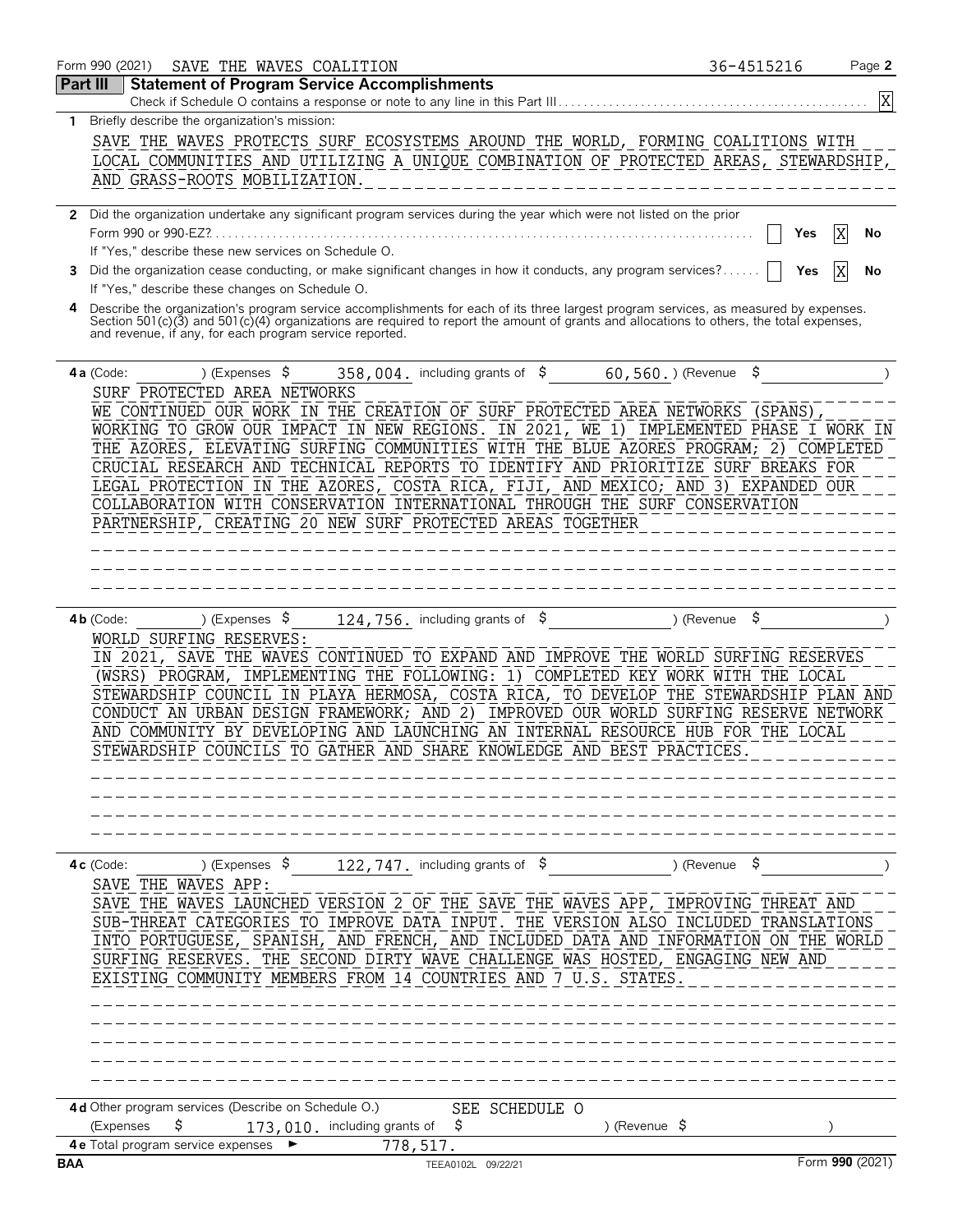Form 990 (2021) SAVE THE WAVES COALITION **1898 120 COALITION** 36-4515216 Page 3 **Part IV Checklist of Required Schedules**

|              | oncennation nequired ochicudica                                                                                                                                                                                                                     |                  | <b>Yes</b> | No                   |
|--------------|-----------------------------------------------------------------------------------------------------------------------------------------------------------------------------------------------------------------------------------------------------|------------------|------------|----------------------|
|              | Is the organization described in section 501(c)(3) or $4947(a)(1)$ (other than a private foundation)? If 'Yes,' complete                                                                                                                            | 1                | Χ          |                      |
| $\mathbf{2}$ | Is the organization required to complete Schedule B. Schedule of Contributors? See instructions                                                                                                                                                     | $\overline{2}$   | X          |                      |
| 3            | Did the organization engage in direct or indirect political campaign activities on behalf of or in opposition to candidates                                                                                                                         | 3                |            | Χ                    |
| 4            | Section 501(c)(3) organizations. Did the organization engage in lobbying activities, or have a section 501(h) election                                                                                                                              | 4                |            | Χ                    |
| 5            | Is the organization a section 501(c)(4), 501(c)(5), or 501(c)(6) organization that receives membership dues,<br>assessments, or similar amounts as defined in Revenue Procedure 98-19? If 'Yes,' complete Schedule C, Part III                      | 5                |            | Χ                    |
| 6            | Did the organization maintain any donor advised funds or any similar funds or accounts for which donors have the right<br>to provide advice on the distribution or investment of amounts in such funds or accounts? If 'Yes,' complete Schedule D,  | 6                |            | Χ                    |
| 7            | Did the organization receive or hold a conservation easement, including easements to preserve open space, the                                                                                                                                       | $\overline{7}$   |            | Χ                    |
| 8            | Did the organization maintain collections of works of art, historical treasures, or other similar assets? If 'Yes,'                                                                                                                                 | 8                |            | Χ                    |
| 9            | Did the organization report an amount in Part X, line 21, for escrow or custodial account liability, serve as a custodian<br>for amounts not listed in Part X; or provide credit counseling, debt management, credit repair, or debt negotiation    | 9                |            | Χ                    |
|              | 10 Did the organization, directly or through a related organization, hold assets in donor-restricted endowments                                                                                                                                     | 10               |            | X                    |
| 11           | If the organization's answer to any of the following questions is 'Yes', then complete Schedule D, Parts VI, VII, VIII, IX,<br>or X, as applicable.                                                                                                 |                  |            |                      |
|              | a Did the organization report an amount for land, buildings, and equipment in Part X, line 10? If 'Yes,' complete Schedule                                                                                                                          | 11a              |            | X                    |
|              | <b>b</b> Did the organization report an amount for investments - other securities in Part X, line 12, that is 5% or more of its total                                                                                                               | 11 b             |            | X                    |
|              | c Did the organization report an amount for investments - program related in Part X, line 13, that is 5% or more of its total                                                                                                                       | 11c              |            | X                    |
|              | d Did the organization report an amount for other assets in Part X, line 15, that is 5% or more of its total assets reported                                                                                                                        | 11d              |            | Χ                    |
|              | e Did the organization report an amount for other liabilities in Part X, line 25? If 'Yes,' complete Schedule D, Part X                                                                                                                             | 11 <sub>e</sub>  | X          |                      |
|              | f Did the organization's separate or consolidated financial statements for the tax year include a footnote that addresses<br>the organization's liability for uncertain tax positions under FIN 48 (ASC 740)? If 'Yes,' complete Schedule D, Part X | 11f              | X          |                      |
|              | 12a Did the organization obtain separate, independent audited financial statements for the tax year? If 'Yes,' complete                                                                                                                             | 12a              | Χ          |                      |
|              | <b>b</b> Was the organization included in consolidated, independent audited financial statements for the tax year? If 'Yes,' and<br>if the organization answered 'No' to line 12a, then completing Schedule D, Parts XI and XII is optional         | 12 <sub>b</sub>  |            | Χ                    |
|              |                                                                                                                                                                                                                                                     | 13               |            | X                    |
|              | 14a Did the organization maintain an office, employees, or agents outside of the United States?                                                                                                                                                     | 14a              | X          |                      |
|              | <b>b</b> Did the organization have aggregate revenues or expenses of more than \$10,000 from grantmaking, fundraising,<br>business, investment, and program service activities outside the United States, or aggregate foreign investments valued   | 14b              | Χ          |                      |
|              | 15 Did the organization report on Part IX, column (A), line 3, more than \$5,000 of grants or other assistance to or for any                                                                                                                        | 15               | X          |                      |
| 16           | Did the organization report on Part IX, column (A), line 3, more than \$5,000 of aggregate grants or other assistance to                                                                                                                            | 16               |            | Χ                    |
| 17           | Did the organization report a total of more than \$15,000 of expenses for professional fundraising services on Part IX,                                                                                                                             | 17               |            | X                    |
| 18           | Did the organization report more than \$15,000 total of fundraising event gross income and contributions on Part VIII,                                                                                                                              | 18               |            | Χ                    |
| 19           | Did the organization report more than \$15,000 of gross income from gaming activities on Part VIII, line 9a? If 'Yes,'                                                                                                                              |                  |            | Χ                    |
|              |                                                                                                                                                                                                                                                     | 19<br><b>20a</b> |            | Χ                    |
|              | <b>b</b> If 'Yes' to line 20a, did the organization attach a copy of its audited financial statements to this return?                                                                                                                               | 20 <sub>b</sub>  |            |                      |
|              | 21 Did the organization report more than \$5,000 of grants or other assistance to any domestic organization or                                                                                                                                      |                  |            |                      |
| <b>BAA</b>   | TEEA0103L 09/22/21                                                                                                                                                                                                                                  | 21               |            | Χ<br>Form 990 (2021) |
|              |                                                                                                                                                                                                                                                     |                  |            |                      |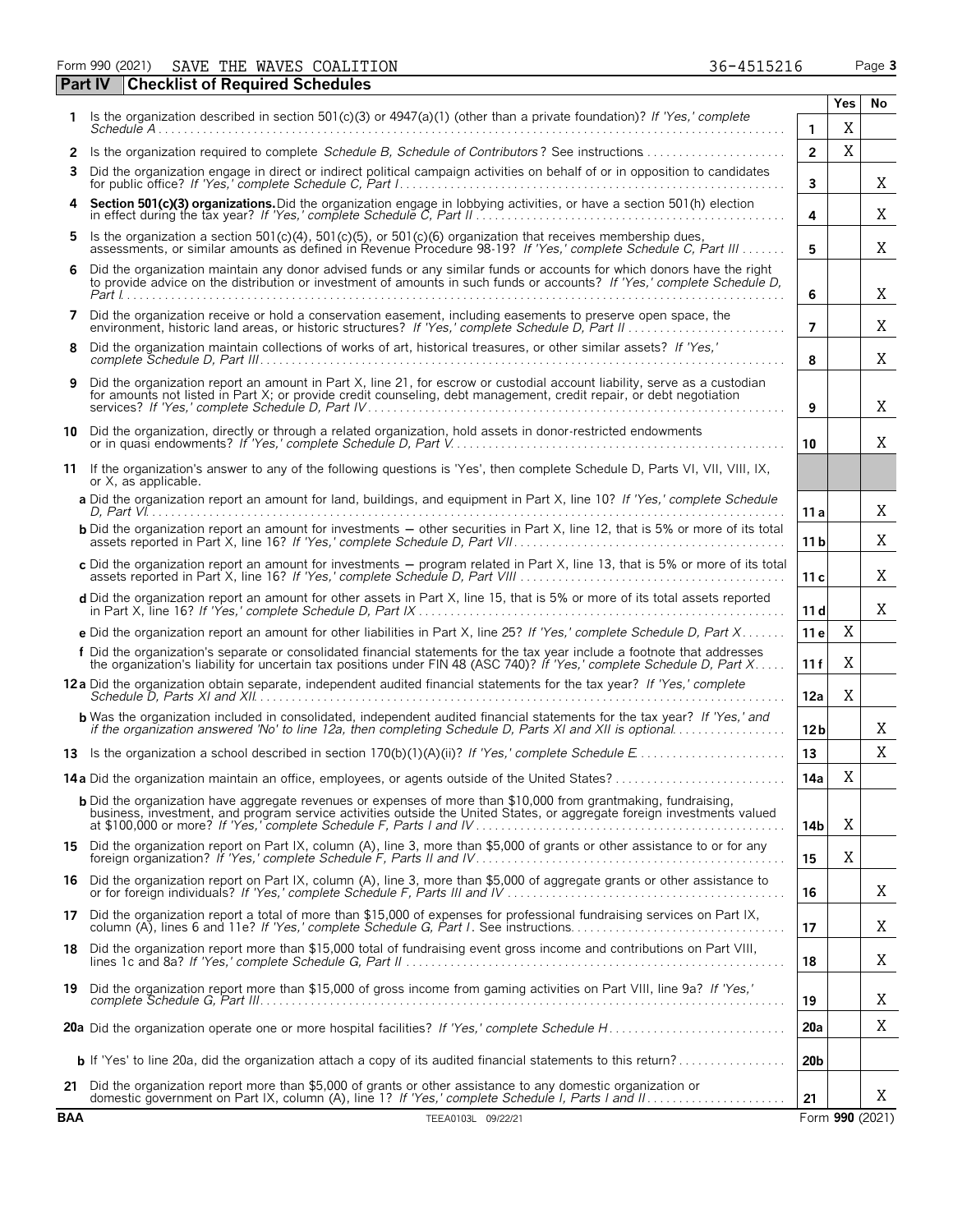Form 990 (2021) SAVE THE WAVES COALITION 36-4515216 Page **4** SAVE THE WAVES COALITION 36-4515216

**Part IV Checklist of Required Schedules** *(continued)*

| <b>BAA</b> |                                                                                                                                                                                                                                                                                                                                          |                       | Form 990 (2021) |                     |  |  |  |  |  |
|------------|------------------------------------------------------------------------------------------------------------------------------------------------------------------------------------------------------------------------------------------------------------------------------------------------------------------------------------------|-----------------------|-----------------|---------------------|--|--|--|--|--|
|            | (gambling) winnings to prize winners?<br>TEEA0104L 09/22/21                                                                                                                                                                                                                                                                              | 1 <sub>c</sub>        | $\overline{X}$  |                     |  |  |  |  |  |
|            | <b>b</b> Enter the number of Forms W-2G included on line 1a. Enter -0- if not applicable<br>0<br>c Did the organization comply with backup withholding rules for reportable payments to vendors and reportable qaming                                                                                                                    |                       |                 |                     |  |  |  |  |  |
|            | 7<br>1 <sub>b</sub>                                                                                                                                                                                                                                                                                                                      |                       |                 |                     |  |  |  |  |  |
|            |                                                                                                                                                                                                                                                                                                                                          |                       | Yes             | No                  |  |  |  |  |  |
|            |                                                                                                                                                                                                                                                                                                                                          |                       |                 |                     |  |  |  |  |  |
|            | Part V Statements Regarding Other IRS Filings and Tax Compliance                                                                                                                                                                                                                                                                         |                       |                 |                     |  |  |  |  |  |
|            | 38 Did the organization complete Schedule O and provide explanations on Schedule O for Part VI, lines 11b and 19?                                                                                                                                                                                                                        | 38                    | Χ               |                     |  |  |  |  |  |
|            | 37 Did the organization conduct more than 5% of its activities through an entity that is not a related organization and that is treated as a partnership for federal income tax purposes? If 'Yes,' complete Schedule R, Part                                                                                                            | 37                    |                 | Χ                   |  |  |  |  |  |
|            | 36 Section 501(c)(3) organizations. Did the organization make any transfers to an exempt non-charitable related                                                                                                                                                                                                                          | 36                    |                 | Χ                   |  |  |  |  |  |
|            | <b>b</b> If 'Yes' to line 35a, did the organization receive any payment from or engage in any transaction with a controlled entity within the meaning of section 512(b)(13)? If 'Yes,' complete Schedule R, Part V, line 2                                                                                                               | 35 <sub>b</sub>       |                 |                     |  |  |  |  |  |
|            |                                                                                                                                                                                                                                                                                                                                          | 35a                   |                 | Χ                   |  |  |  |  |  |
|            | 34 Was the organization related to any tax-exempt or taxable entity? If 'Yes,' complete Schedule R, Part II, III, or IV,                                                                                                                                                                                                                 | 34                    |                 | Χ                   |  |  |  |  |  |
| 33         | Did the organization own 100% of an entity disregarded as separate from the organization under Regulations sections                                                                                                                                                                                                                      | 33                    |                 | Χ                   |  |  |  |  |  |
| 32         | Did the organization sell, exchange, dispose of, or transfer more than 25% of its net assets? If 'Yes,' complete                                                                                                                                                                                                                         | 32                    |                 | Χ                   |  |  |  |  |  |
| 31         | Did the organization liquidate, terminate, or dissolve and cease operations? If 'Yes,' complete Schedule N, Part I                                                                                                                                                                                                                       |                       |                 |                     |  |  |  |  |  |
|            |                                                                                                                                                                                                                                                                                                                                          | 30<br>31              |                 | Χ<br>$\overline{X}$ |  |  |  |  |  |
| 30         | Did the organization receive contributions of art, historical treasures, or other similar assets, or qualified conservation                                                                                                                                                                                                              |                       |                 |                     |  |  |  |  |  |
|            |                                                                                                                                                                                                                                                                                                                                          | 28 <sub>c</sub><br>29 | $\overline{X}$  | Χ                   |  |  |  |  |  |
|            | c A 35% controlled entity of one or more individuals and/or organizations described in line 28a or 28b? If Yes,'                                                                                                                                                                                                                         |                       |                 |                     |  |  |  |  |  |
|            |                                                                                                                                                                                                                                                                                                                                          | 28 <sub>b</sub>       |                 | X                   |  |  |  |  |  |
|            | instructions for applicable filing thresholds, conditions, and exceptions):<br>a A current or former officer, director, trustee, key employee, creator or founder, or substantial contributor? If                                                                                                                                        | 28a                   |                 | Χ                   |  |  |  |  |  |
|            | 28 Was the organization a party to a business transaction with one of the following parties (see the Schedule L, Part IV,                                                                                                                                                                                                                | 27                    |                 |                     |  |  |  |  |  |
|            | 27 Did the organization provide a grant or other assistance to any current or former officer, director, trustee, key<br>employee, creator or founder, substantial contributor or employee thereof, a grant selection committee<br>member, or to a 35% controlled entity (including an employee thereof) or family member of any of these |                       |                 | Χ                   |  |  |  |  |  |
|            | 26 Did the organization report any amount on Part X, line 5 or 22, for receivables from or payables to any current or<br>former officer, director, trustee, key employee, creator or founder, substantial contributor, or 35% controlled entity                                                                                          | 26                    |                 | Χ                   |  |  |  |  |  |
|            | <b>b</b> Is the organization aware that it engaged in an excess benefit transaction with a disqualified person in a prior year, and<br>that the transaction has not been reported on any of the organization's prior Forms 990 or 990-EZ? If 'Yes,' complete                                                                             | 25 <sub>b</sub>       |                 | Χ                   |  |  |  |  |  |
|            | 25 a Section 501(c)(3), 501(c)(4), and 501(c)(29) organizations. Did the organization engage in an excess benefit                                                                                                                                                                                                                        | 25a                   |                 | X                   |  |  |  |  |  |
|            | d Did the organization act as an 'on behalf of' issuer for bonds outstanding at any time during the year?                                                                                                                                                                                                                                | 24d                   |                 |                     |  |  |  |  |  |
|            | c Did the organization maintain an escrow account other than a refunding escrow at any time during the year to defease                                                                                                                                                                                                                   | 24c                   |                 |                     |  |  |  |  |  |
|            | <b>b</b> Did the organization invest any proceeds of tax-exempt bonds beyond a temporary period exception?                                                                                                                                                                                                                               | 24 <sub>b</sub>       |                 |                     |  |  |  |  |  |
|            | 24 a Did the organization have a tax-exempt bond issue with an outstanding principal amount of more than \$100,000 as of<br>the last day of the year, that was issued after December 31, 2002? If Yes,' answer lines 24b through 24d and                                                                                                 | 24a                   |                 | X                   |  |  |  |  |  |
|            | 23 Did the organization answer 'Yes' to Part VII, Section A, line 3, 4, or 5, about compensation of the organization's current<br>and former officers, directors, trustees, key employees, and highest compensated employees? If 'Yes,' complete                                                                                         | 23                    |                 | X                   |  |  |  |  |  |
|            | 22 Did the organization report more than \$5,000 of grants or other assistance to or for domestic individuals on Part IX,                                                                                                                                                                                                                |                       |                 |                     |  |  |  |  |  |

**Yes No**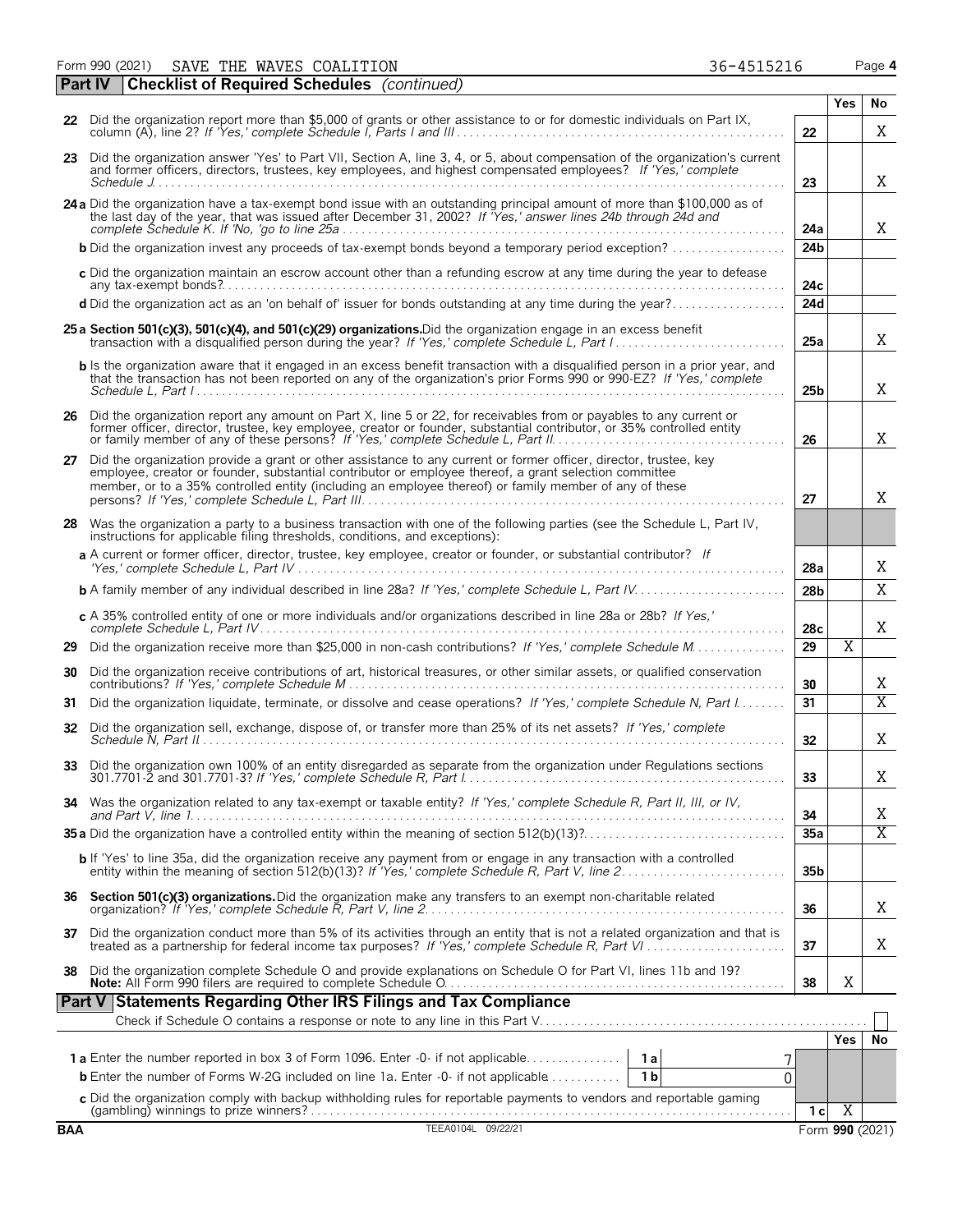|               | Form 990 (2021) | SAVE THE WAVES COALITION                                                                                                                                                                                                       | 36-4515216             |                      |     | Page 5                |
|---------------|-----------------|--------------------------------------------------------------------------------------------------------------------------------------------------------------------------------------------------------------------------------|------------------------|----------------------|-----|-----------------------|
| <b>Part V</b> |                 | Statements Regarding Other IRS Filings and Tax Compliance (continued)                                                                                                                                                          |                        |                      |     |                       |
|               |                 |                                                                                                                                                                                                                                |                        |                      | Yes | No                    |
|               |                 | 2a Enter the number of employees reported on Form W-3, Transmittal of Wage and Tax State-                                                                                                                                      |                        |                      |     |                       |
|               |                 | ments, filed for the calendar year ending with or within the year covered by this return                                                                                                                                       | 2a<br>8                |                      |     |                       |
|               |                 | <b>b</b> If at least one is reported on line 2a, did the organization file all required federal employment tax returns?                                                                                                        |                        | 2 <sub>b</sub>       | Χ   |                       |
|               |                 | Note: If the sum of lines 1a and 2a is greater than 250, you may be required to e-file. See instructions.                                                                                                                      |                        | 3a                   |     | Χ                     |
|               |                 |                                                                                                                                                                                                                                |                        | 3b                   |     |                       |
|               |                 |                                                                                                                                                                                                                                |                        |                      |     |                       |
|               |                 | 4a At any time during the calendar year, did the organization have an interest in, or a signature or other authority over, a financial account in a foreign country (such as a bank account, securities account, or other fina |                        | 4a                   |     | X                     |
|               |                 | <b>b</b> If 'Yes,' enter the name of the foreign country                                                                                                                                                                       |                        |                      |     |                       |
|               |                 | See instructions for filing requirements for FinCEN Form 114, Report of Foreign Bank and Financial Accounts (FBAR).                                                                                                            |                        |                      |     |                       |
|               |                 |                                                                                                                                                                                                                                |                        | 5 a                  |     | Χ                     |
|               |                 | <b>b</b> Did any taxable party notify the organization that it was or is a party to a prohibited tax shelter transaction?                                                                                                      |                        | 5 <sub>b</sub>       |     | Χ                     |
|               |                 |                                                                                                                                                                                                                                |                        | 5с                   |     |                       |
|               |                 | 6 a Does the organization have annual gross receipts that are normally greater than \$100,000, and did the organization solicit any contributions that were not tax deductible as charitable contributions?                    |                        | 6 a                  |     | X                     |
|               |                 | b If 'Yes,' did the organization include with every solicitation an express statement that such contributions or gifts were                                                                                                    |                        | 6b                   |     |                       |
|               |                 | 7 Organizations that may receive deductible contributions under section 170(c).                                                                                                                                                |                        |                      |     |                       |
|               |                 | a Did the organization receive a payment in excess of \$75 made partly as a contribution and partly for goods and                                                                                                              |                        |                      |     | X                     |
|               |                 |                                                                                                                                                                                                                                |                        | 7a<br>7 <sub>b</sub> |     |                       |
|               |                 | c Did the organization sell, exchange, or otherwise dispose of tangible personal property for which it was required to file                                                                                                    |                        |                      |     |                       |
|               |                 |                                                                                                                                                                                                                                |                        | 7 с                  |     | Χ                     |
|               |                 |                                                                                                                                                                                                                                |                        |                      |     |                       |
|               |                 | e Did the organization receive any funds, directly or indirectly, to pay premiums on a personal benefit contract?                                                                                                              |                        | <b>7e</b>            |     | Χ                     |
|               |                 |                                                                                                                                                                                                                                |                        | 7f                   |     | $\overline{\text{X}}$ |
|               |                 | g If the organization received a contribution of qualified intellectual property, did the organization file Form 8899                                                                                                          |                        | 7g                   |     |                       |
|               |                 | h If the organization received a contribution of cars, boats, airplanes, or other vehicles, did the organization file a                                                                                                        |                        | 7 h                  |     |                       |
|               |                 | 8 Sponsoring organizations maintaining donor advised funds. Did a donor advised fund maintained by the sponsoring                                                                                                              |                        |                      |     |                       |
|               |                 |                                                                                                                                                                                                                                |                        | 8                    |     |                       |
|               |                 | 9 Sponsoring organizations maintaining donor advised funds.                                                                                                                                                                    |                        | 9a                   |     |                       |
|               |                 | <b>b</b> Did the sponsoring organization make a distribution to a donor, donor advisor, or related person?                                                                                                                     |                        | 9 <sub>b</sub>       |     |                       |
|               |                 | 10 Section 501(c)(7) organizations. Enter:                                                                                                                                                                                     |                        |                      |     |                       |
|               |                 | a Initiation fees and capital contributions included on Part VIII, line 12                                                                                                                                                     | 10a                    |                      |     |                       |
|               |                 | <b>b</b> Gross receipts, included on Form 990, Part VIII, line 12, for public use of club facilities                                                                                                                           | 10 <sub>b</sub>        |                      |     |                       |
|               |                 | 11 Section 501(c)(12) organizations. Enter:                                                                                                                                                                                    |                        |                      |     |                       |
|               |                 |                                                                                                                                                                                                                                | 11a                    |                      |     |                       |
|               |                 | <b>b</b> Gross income from other sources. (Do not net amounts due or paid to other sources                                                                                                                                     |                        |                      |     |                       |
|               |                 |                                                                                                                                                                                                                                | 11 b                   |                      |     |                       |
|               |                 | 12a Section 4947(a)(1) non-exempt charitable trusts. Is the organization filing Form 990 in lieu of Form 1041?                                                                                                                 |                        | 12 a                 |     |                       |
|               |                 | <b>b</b> If 'Yes,' enter the amount of tax-exempt interest received or accrued during the year                                                                                                                                 | 12 <sub>b</sub>        |                      |     |                       |
|               |                 | 13 Section 501(c)(29) qualified nonprofit health insurance issuers.                                                                                                                                                            |                        | 13a                  |     |                       |
|               |                 | Note: See the instructions for additional information the organization must report on Schedule O.                                                                                                                              |                        |                      |     |                       |
|               |                 | <b>b</b> Enter the amount of reserves the organization is required to maintain by the states in                                                                                                                                |                        |                      |     |                       |
|               |                 |                                                                                                                                                                                                                                | 13 <sub>b</sub><br>13c |                      |     |                       |
|               |                 |                                                                                                                                                                                                                                |                        | 14 a                 |     | Χ                     |
|               |                 |                                                                                                                                                                                                                                |                        | 14 <sub>b</sub>      |     |                       |
| 15            |                 | Is the organization subject to the section 4960 tax on payment(s) of more than \$1,000,000 in remuneration or                                                                                                                  |                        |                      |     |                       |
|               |                 | If 'Yes,' see the instructions and file Form 4720, Schedule N.                                                                                                                                                                 |                        | 15                   |     | Χ                     |
|               |                 | 16 Is the organization an educational institution subject to the section 4968 excise tax on net investment income?<br>If 'Yes,' complete Form 4720, Schedule O.                                                                |                        | 16                   |     | Χ                     |
|               |                 | 17 Section 501(c)(21) organizations. Did the trust, any disqualified person, or mine operator engage in any                                                                                                                    |                        | 17                   |     |                       |
|               |                 | If 'Yes,' complete Form 6069.                                                                                                                                                                                                  |                        |                      |     |                       |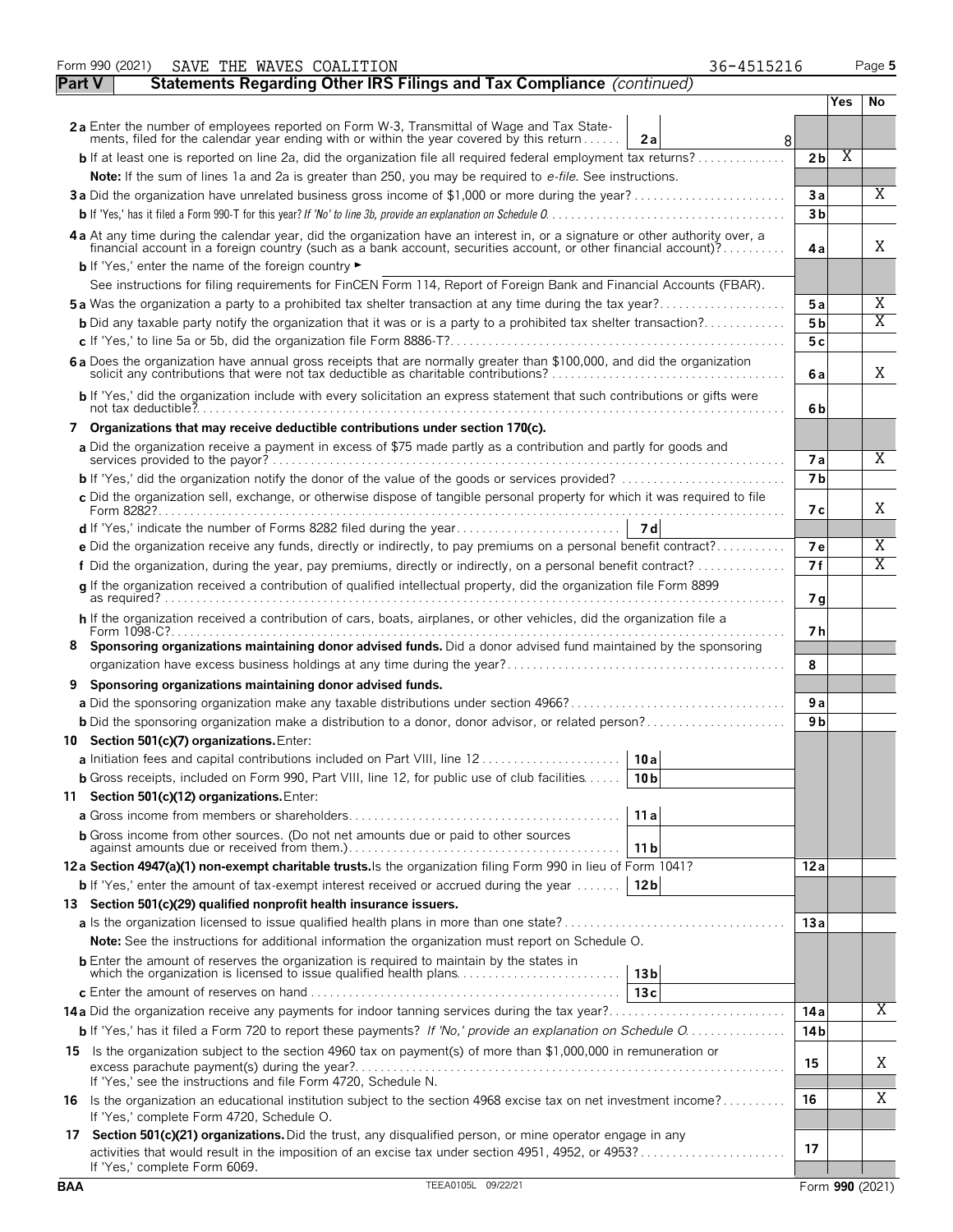|          | Form 990 (2021) SAVE THE WAVES COALITION<br>Part VI Governance, Management, and Disclosure. For each 'Yes' response to lines 2 through 7b below, and for                                                                                                                                                                        | 36-4515216 |                 |                | Page 6                |
|----------|---------------------------------------------------------------------------------------------------------------------------------------------------------------------------------------------------------------------------------------------------------------------------------------------------------------------------------|------------|-----------------|----------------|-----------------------|
|          | a 'No' response to line 8a, 8b, or 10b below, describe the circumstances, processes, or changes on                                                                                                                                                                                                                              |            |                 |                |                       |
|          | Schedule O. See instructions.                                                                                                                                                                                                                                                                                                   |            |                 |                |                       |
|          | <b>Section A. Governing Body and Management</b>                                                                                                                                                                                                                                                                                 |            |                 |                |                       |
|          |                                                                                                                                                                                                                                                                                                                                 |            |                 | Yes            | No                    |
|          | <b>1a</b> Enter the number of voting members of the governing body at the end of the tax year <b>1a</b><br>If there are material differences in voting rights among members<br>of the governing body, or if the governing body delegated broad authority to an executive committee or similar committee, explain on Schedule O. | 11         |                 |                |                       |
|          | <b>b</b> Enter the number of voting members included on line 1a, above, who are independent   1b                                                                                                                                                                                                                                | 11         |                 |                |                       |
| 2        | Did any officer, director, trustee, or key employee have a family relationship or a business relationship with any other                                                                                                                                                                                                        |            |                 |                |                       |
|          |                                                                                                                                                                                                                                                                                                                                 |            | $\overline{2}$  |                | Χ                     |
|          | Did the organization delegate control over management duties customarily performed by or under the direct supervision<br>of officers, directors, trustees, or key employees to a management company or other person?                                                                                                            |            | 3               |                | Χ                     |
| 4        | Did the organization make any significant changes to its governing documents                                                                                                                                                                                                                                                    |            | 4               |                | Χ                     |
| 5.       | Did the organization become aware during the year of a significant diversion of the organization's assets?                                                                                                                                                                                                                      |            | 5               |                | $\overline{X}$        |
| 6        |                                                                                                                                                                                                                                                                                                                                 |            | 6               |                | $\overline{\text{X}}$ |
|          | 7a Did the organization have members, stockholders, or other persons who had the power to elect or appoint one or more                                                                                                                                                                                                          |            | 7а              |                | X                     |
|          | <b>b</b> Are any governance decisions of the organization reserved to (or subject to approval by) members,                                                                                                                                                                                                                      |            | 7 <sub>b</sub>  |                | Χ                     |
| 8        | Did the organization contemporaneously document the meetings held or written actions undertaken during the year by<br>the following:                                                                                                                                                                                            |            |                 |                |                       |
|          |                                                                                                                                                                                                                                                                                                                                 |            | 8 a             | X              |                       |
|          |                                                                                                                                                                                                                                                                                                                                 |            | 8 <sub>b</sub>  | $\overline{X}$ |                       |
| 9        | Is there any officer, director, trustee, or key employee listed in Part VII, Section A, who cannot be reached at the                                                                                                                                                                                                            |            | 9               |                | X                     |
|          | Section B. Policies (This Section B requests information about policies not required by the Internal Revenue Code.)                                                                                                                                                                                                             |            |                 |                |                       |
|          |                                                                                                                                                                                                                                                                                                                                 |            | 10a             | Yes            | No<br>$\overline{X}$  |
|          | b If 'Yes,' did the organization have written policies and procedures governing the activities of such chapters, affiliates, and branches to ensure their                                                                                                                                                                       |            | 10 <sub>b</sub> |                |                       |
|          |                                                                                                                                                                                                                                                                                                                                 |            | 11 a            | Χ              |                       |
|          | <b>b</b> Describe on Schedule O the process, if any, used by the organization to review this Form 990.<br>SEE SCHEDULE O                                                                                                                                                                                                        |            |                 |                |                       |
|          |                                                                                                                                                                                                                                                                                                                                 |            | 12a             | X              |                       |
|          | <b>b</b> Were officers, directors, or trustees, and key employees required to disclose annually interests that could give rise                                                                                                                                                                                                  |            | 12 b            | Χ              |                       |
|          | c Did the organization regularly and consistently monitor and enforce compliance with the policy? If 'Yes,' describe on                                                                                                                                                                                                         |            | 12c             | Χ              |                       |
|          |                                                                                                                                                                                                                                                                                                                                 |            | 13              | X              |                       |
|          |                                                                                                                                                                                                                                                                                                                                 |            |                 | X              |                       |
|          | Did the organization have a written document retention and destruction policy?<br>Did the process for determining compensation of the following persons include a review and approval by independent                                                                                                                            |            | 14              |                |                       |
|          | persons, comparability data, and contemporaneous substantiation of the deliberation and decision?                                                                                                                                                                                                                               |            |                 |                |                       |
|          | a The organization's CEO, Executive Director, or top management official SEE. SCHEDULE 0                                                                                                                                                                                                                                        |            | 15a             | X              |                       |
|          | If 'Yes' to line 15a or 15b, describe the process on Schedule O. See instructions.                                                                                                                                                                                                                                              |            | 15 <sub>b</sub> | X              |                       |
| 14<br>15 | 16 a Did the organization invest in, contribute assets to, or participate in a joint venture or similar arrangement with a                                                                                                                                                                                                      |            | 16 a            |                | Χ                     |

17 List the states with which a copy of this Form 990 is required to be filed  $\blacktriangleright$  $C_A$ 

18 Section 6104 requires an organization to make its Forms 1023 (1024 or 1024-A, if applicable), 990, and 990-T (Section 501(c)(3)s only)<br>available for public inspection. Indicate how you made these available. Check all th Own website  $\boxed{X}$  Another's website  $\boxed{X}$  Upon request  $\boxed{O}$  Other *(explain on Schedule O)* Г Another's website

| the public during the tax year. | SEE SCHEDULE O | <b>19</b> Describe on Schedule O whether (and if so, how) the organization made its governing documents, conflict of interest policy, and financial statements available to |
|---------------------------------|----------------|-----------------------------------------------------------------------------------------------------------------------------------------------------------------------------|
|                                 |                |                                                                                                                                                                             |

**20** State the name, address, and telephone number of the person who possesses the organization's books and records ► SUSAN COFFEY 849 ALMAR AVE. SUITE C #163 SANTA CRUZ CA 95060 831-426-6169

| ۰.<br>×<br>v |
|--------------|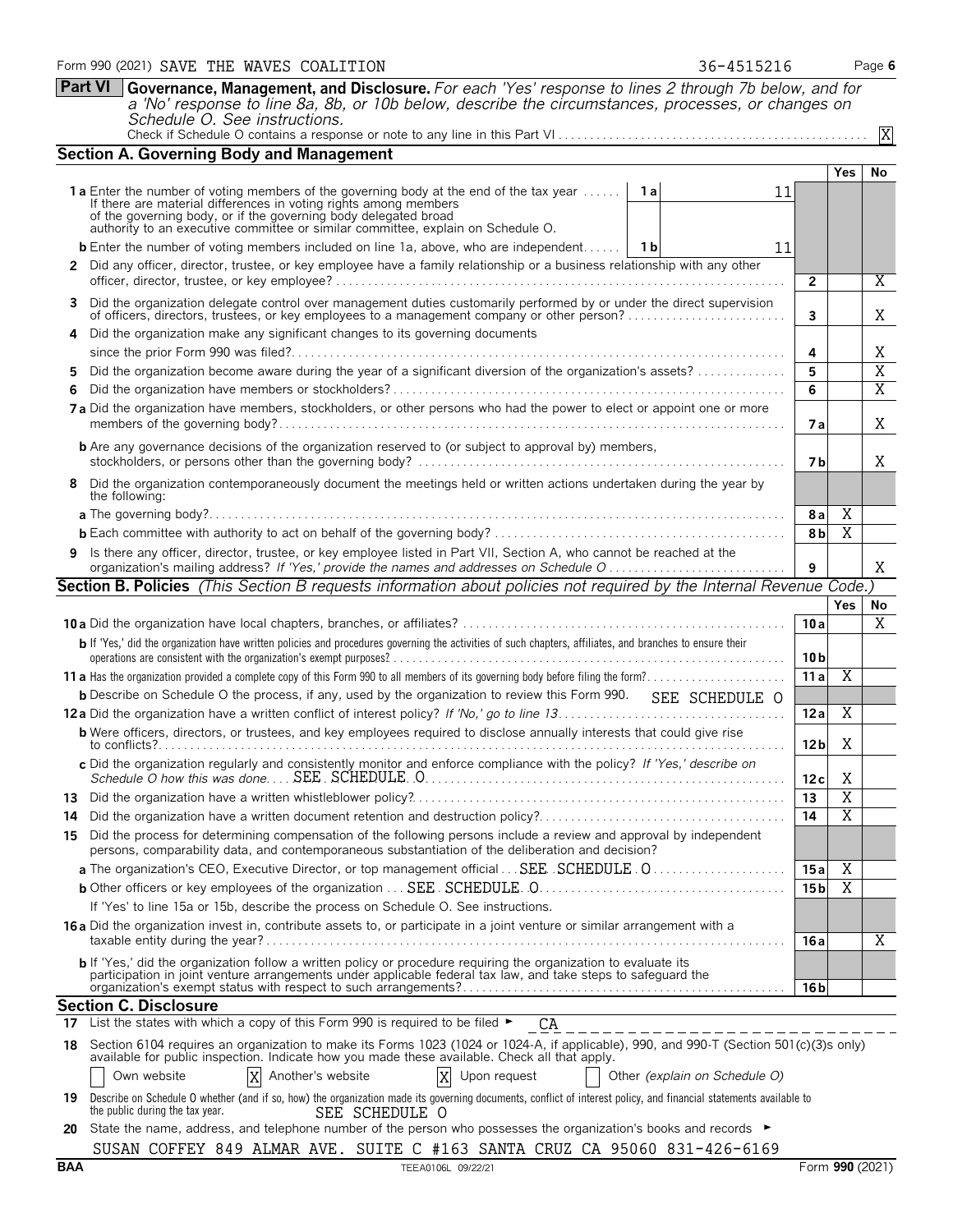| Form 990 (2021) SAVE THE WAVES COALITION                                                                                                                                                                                                                                                             | 36-4515216 | Page 7 |  |  |  |  |  |  |  |
|------------------------------------------------------------------------------------------------------------------------------------------------------------------------------------------------------------------------------------------------------------------------------------------------------|------------|--------|--|--|--|--|--|--|--|
| Part VII   Compensation of Officers, Directors, Trustees, Key Employees, Highest Compensated Employees, and<br><b>Independent Contractors</b>                                                                                                                                                        |            |        |  |  |  |  |  |  |  |
|                                                                                                                                                                                                                                                                                                      |            |        |  |  |  |  |  |  |  |
| Section A. Officers, Directors, Trustees, Key Employees, and Highest Compensated Employees                                                                                                                                                                                                           |            |        |  |  |  |  |  |  |  |
| 1 a Complete this table for all persons required to be listed. Report compensation for the calendar year ending with or within the<br>organization's tax year.<br>I ict all of the organization's current officers directors trustees (whether individuals or organizations) regardless of amount of |            |        |  |  |  |  |  |  |  |

? List all of the organization's **current** officers, directors, trustees (whether individuals or organizations), regardless of amount of compensation. Enter -0- in columns (D), (E), and (F) if no compensation was paid.

? List all of the organization's **current** key employees, if any. See the instructions for definition of 'key employee.'

? List the organization's five **current** highest compensated employees (other than an officer, director, trustee, or key employee) who received reportable compensation (box 5 of Form W-2, Form 1099-MISC, and/or box 1 of Form 1099-NEC) of more than \$100,000 from the organization and any related organizations.

? List all of the organization's **former** officers, key employees, and highest compensated employees who received more than \$100,000 of reportable compensation from the organization and any related organizations.

? List all of the organization's **former directors or trustees** that received, in the capacity as a former director or trustee of the organization, more than \$10,000 of reportable compensation from the organization and any related organizations.

See the instructions for the order in which to list the persons above.

Check this box if neither the organization nor any related organization compensated any current officer, director, or trustee.

|                       |                        |                                                                                                    |                                                                                                             |                      | (C)     |              |                                           |                                                  |                                                                 |                                                                       |
|-----------------------|------------------------|----------------------------------------------------------------------------------------------------|-------------------------------------------------------------------------------------------------------------|----------------------|---------|--------------|-------------------------------------------|--------------------------------------------------|-----------------------------------------------------------------|-----------------------------------------------------------------------|
| (A)<br>Name and title |                        |                                                                                                    | Position (do not check more<br>than one box, unless person<br>is both an officer and a<br>director/trustee) |                      |         |              |                                           | (D)<br>Reportable<br>compensation from           | (E)<br>Reportable<br>compensation from<br>related organizations | (F)<br>Estimated amount<br>of other                                   |
|                       |                        | per<br>week<br>(list any<br>hours for<br>related<br>organiza-<br>tions<br>below<br>dotted<br>line) | ndividual trustee<br>lo.<br>liect<br>হি                                                                     | nstitutional trustee | Officer | Key employee | Former<br>Highest compensated<br>employee | the organization<br>(W-2/1099-<br>MISC/1099-NEC) | (W-2/1099-<br>MISC/1099-NEC)                                    | compensation from<br>the organization<br>and related<br>organizations |
|                       | (1) NIK STRONG-CVETICH | 40                                                                                                 |                                                                                                             |                      |         |              |                                           |                                                  |                                                                 |                                                                       |
|                       | CEO                    | $\Omega$                                                                                           |                                                                                                             |                      | X       |              |                                           | 120,703                                          | 0.                                                              | 28,612.                                                               |
|                       | (2) AL RAMADAN         | 12                                                                                                 |                                                                                                             |                      |         |              |                                           |                                                  |                                                                 |                                                                       |
|                       | CHAIRPERSON            | 0                                                                                                  | Χ                                                                                                           |                      | X       |              |                                           | 0                                                | 0.                                                              | 0.                                                                    |
|                       | (3) RACHEL STRADER     | 2.5                                                                                                |                                                                                                             |                      |         |              |                                           |                                                  |                                                                 |                                                                       |
|                       | VICE-CHAIR             | 0                                                                                                  | X                                                                                                           |                      | X       |              |                                           | $\mathbf 0$                                      | 0.                                                              | 0.                                                                    |
|                       | (4) SCOTT ATKINSON     | $\overline{2}$                                                                                     |                                                                                                             |                      |         |              |                                           |                                                  |                                                                 |                                                                       |
|                       | SECRETARY              | 0                                                                                                  | X                                                                                                           |                      | X       |              |                                           | $\mathbf 0$                                      | 0.                                                              | $\boldsymbol{0}$ .                                                    |
|                       | (5) CHRISTY CHIN       | 3                                                                                                  |                                                                                                             |                      |         |              |                                           |                                                  |                                                                 |                                                                       |
|                       | TREASURER              | 0                                                                                                  | X                                                                                                           |                      | X       |              |                                           | $\mathbf 0$                                      | 0.                                                              | $\boldsymbol{0}$ .                                                    |
|                       | (6) CHRISTIAN CHARLES  | $\overline{1}$                                                                                     |                                                                                                             |                      |         |              |                                           |                                                  |                                                                 |                                                                       |
|                       | BOARD MEMBER           | 0                                                                                                  | X                                                                                                           |                      |         |              |                                           | $\mathbf 0$                                      | $\mathbf{0}$                                                    | $\boldsymbol{0}$ .                                                    |
|                       | (7) WILL HENRY         | 0.5                                                                                                |                                                                                                             |                      |         |              |                                           |                                                  |                                                                 |                                                                       |
|                       | <b>BOARD MEMBER</b>    | 0                                                                                                  | X                                                                                                           |                      |         |              |                                           | $\mathbf 0$                                      | $\mathbf{0}$                                                    | $0_{.}$                                                               |
|                       | (8) JOSH KARLINER      | $\overline{1}$                                                                                     |                                                                                                             |                      |         |              |                                           |                                                  |                                                                 |                                                                       |
|                       | <b>BOARD MEMBER</b>    | 0                                                                                                  | X                                                                                                           |                      |         |              |                                           | $\mathbf{0}$                                     | 0.                                                              | $\boldsymbol{0}$ .                                                    |
|                       | (9) ANNIE VRANIZAN     | $\overline{2}$                                                                                     |                                                                                                             |                      |         |              |                                           |                                                  |                                                                 |                                                                       |
|                       | <b>BOARD MEMBER</b>    | $\Omega$                                                                                           | X                                                                                                           |                      |         |              |                                           | $\mathbf{0}$                                     | 0.                                                              | $\boldsymbol{0}$ .                                                    |
|                       | (10) EASKEY BRITTON    | 0.5                                                                                                |                                                                                                             |                      |         |              |                                           |                                                  |                                                                 |                                                                       |
|                       | <b>BOARD MEMBER</b>    | 0                                                                                                  | Χ                                                                                                           |                      |         |              |                                           | $\mathbf{0}$                                     | $\mathbf 0$ .                                                   | $\boldsymbol{0}$ .                                                    |
|                       | (11) ERIC CO           | 0.5                                                                                                |                                                                                                             |                      |         |              |                                           |                                                  |                                                                 |                                                                       |
|                       | <b>BOARD MEMBER</b>    | 0                                                                                                  | Χ                                                                                                           |                      |         |              |                                           | $\mathbf{0}$                                     | $\overline{0}$ .                                                | $0$ .                                                                 |
|                       | (12) GREG JONES        | 3                                                                                                  |                                                                                                             |                      |         |              |                                           |                                                  |                                                                 |                                                                       |
|                       | <b>BOARD MEMBER</b>    | $\Omega$                                                                                           | X                                                                                                           |                      |         |              |                                           | $\mathbf{0}$                                     | 0.                                                              | $\boldsymbol{0}$ .                                                    |
| (13)                  |                        |                                                                                                    |                                                                                                             |                      |         |              |                                           |                                                  |                                                                 |                                                                       |
| (14)                  |                        |                                                                                                    |                                                                                                             |                      |         |              |                                           |                                                  |                                                                 |                                                                       |
| <b>BAA</b>            |                        | TEEA0107L 09/22/21                                                                                 |                                                                                                             |                      |         |              |                                           |                                                  |                                                                 | Form 990 (2021)                                                       |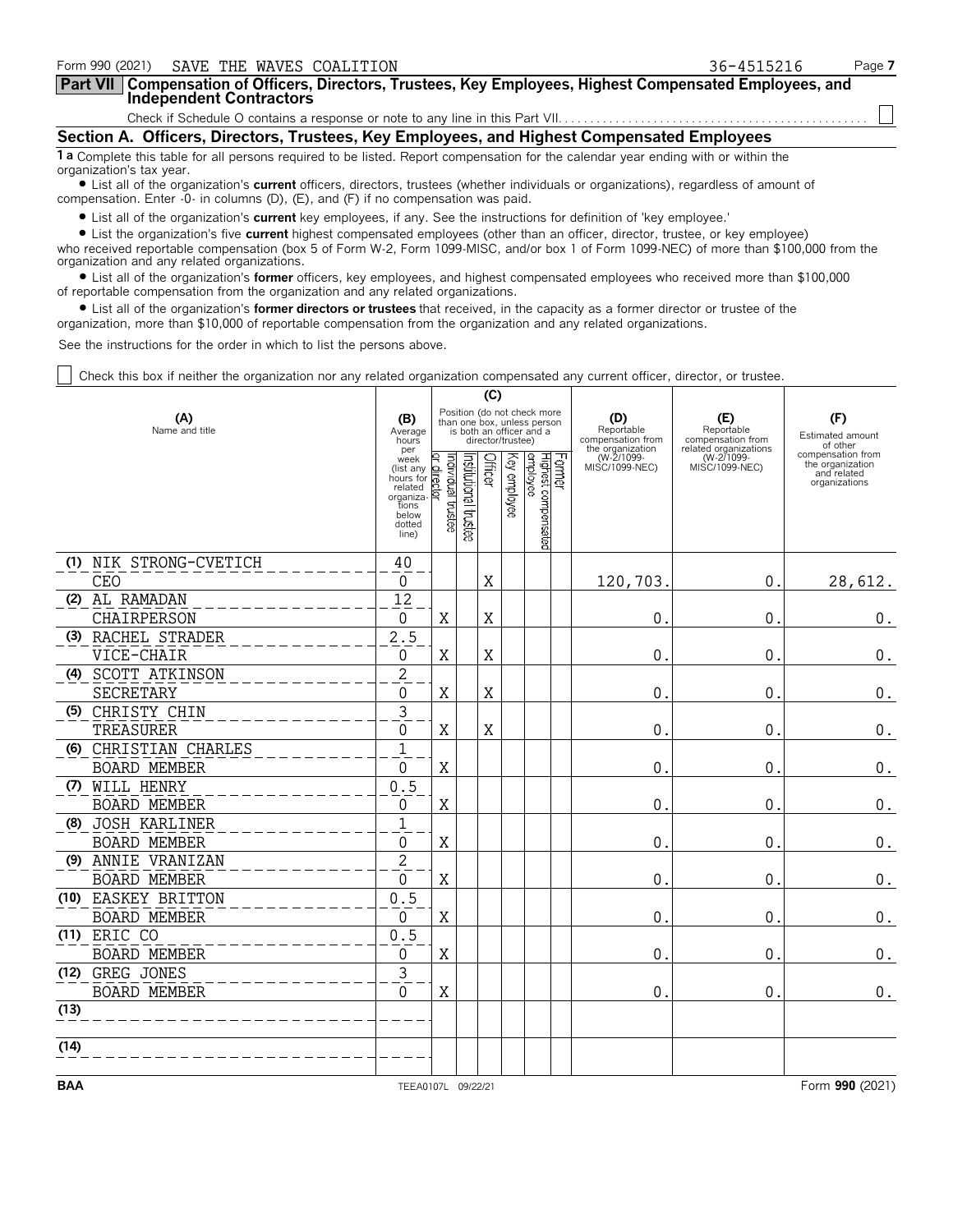### Form 990 (2021) SAVE THE WAVES COALITION **1898 8** 36-4515216 Page 8

|            |              | Part VII Section A. Officers, Directors, Trustees, Key Employees, and Highest Compensated Employees (continued)                                                                                                                                        |                                 |                                  |                      |          |                                                                                                 |                                            |                                                  |                                                       |                                     |                                       |
|------------|--------------|--------------------------------------------------------------------------------------------------------------------------------------------------------------------------------------------------------------------------------------------------------|---------------------------------|----------------------------------|----------------------|----------|-------------------------------------------------------------------------------------------------|--------------------------------------------|--------------------------------------------------|-------------------------------------------------------|-------------------------------------|---------------------------------------|
|            |              |                                                                                                                                                                                                                                                        | (B)                             |                                  |                      | (C)      |                                                                                                 |                                            |                                                  |                                                       |                                     |                                       |
|            |              | Average<br>hours<br>per<br>week                                                                                                                                                                                                                        |                                 |                                  |                      | Position | (do not check more than one<br>box, unless person is both an<br>officer and a director/trustee) | (D)<br>Reportable<br>compensation from     | (E)<br>Reportable<br>compensation from           |                                                       | (F)<br>Estimated amount<br>of other |                                       |
|            |              |                                                                                                                                                                                                                                                        | (list any<br>hours <sup>7</sup> |                                  |                      | Officer  |                                                                                                 | Former<br>Highest compensated<br> employee | the organization<br>(W-2/1099-<br>MISC/1099-NEC) | related organizations<br>(W-271099-<br>MISC/1099-NEC) |                                     | compensation from<br>the organization |
|            |              |                                                                                                                                                                                                                                                        | for<br>related<br>organiza      | or director<br>ndividual trustee | nstitutional trustee |          | Key employee                                                                                    |                                            |                                                  |                                                       |                                     | and related<br>organizations          |
|            |              |                                                                                                                                                                                                                                                        | - tions<br>below                |                                  |                      |          |                                                                                                 |                                            |                                                  |                                                       |                                     |                                       |
|            |              |                                                                                                                                                                                                                                                        | dotted<br>line)                 |                                  |                      |          |                                                                                                 |                                            |                                                  |                                                       |                                     |                                       |
|            |              |                                                                                                                                                                                                                                                        |                                 |                                  |                      |          |                                                                                                 |                                            |                                                  |                                                       |                                     |                                       |
| (15)       |              |                                                                                                                                                                                                                                                        |                                 |                                  |                      |          |                                                                                                 |                                            |                                                  |                                                       |                                     |                                       |
| (16)       |              |                                                                                                                                                                                                                                                        |                                 |                                  |                      |          |                                                                                                 |                                            |                                                  |                                                       |                                     |                                       |
| (17)       |              |                                                                                                                                                                                                                                                        |                                 |                                  |                      |          |                                                                                                 |                                            |                                                  |                                                       |                                     |                                       |
|            |              |                                                                                                                                                                                                                                                        |                                 |                                  |                      |          |                                                                                                 |                                            |                                                  |                                                       |                                     |                                       |
| (18)       |              |                                                                                                                                                                                                                                                        |                                 |                                  |                      |          |                                                                                                 |                                            |                                                  |                                                       |                                     |                                       |
| (19)       |              |                                                                                                                                                                                                                                                        |                                 |                                  |                      |          |                                                                                                 |                                            |                                                  |                                                       |                                     |                                       |
| (20)       |              |                                                                                                                                                                                                                                                        |                                 |                                  |                      |          |                                                                                                 |                                            |                                                  |                                                       |                                     |                                       |
|            |              |                                                                                                                                                                                                                                                        |                                 |                                  |                      |          |                                                                                                 |                                            |                                                  |                                                       |                                     |                                       |
| (21)       |              |                                                                                                                                                                                                                                                        |                                 |                                  |                      |          |                                                                                                 |                                            |                                                  |                                                       |                                     |                                       |
| (22)       |              |                                                                                                                                                                                                                                                        |                                 |                                  |                      |          |                                                                                                 |                                            |                                                  |                                                       |                                     |                                       |
| (23)       |              |                                                                                                                                                                                                                                                        |                                 |                                  |                      |          |                                                                                                 |                                            |                                                  |                                                       |                                     |                                       |
| (24)       |              |                                                                                                                                                                                                                                                        |                                 |                                  |                      |          |                                                                                                 |                                            |                                                  |                                                       |                                     |                                       |
| (25)       |              |                                                                                                                                                                                                                                                        |                                 |                                  |                      |          |                                                                                                 |                                            |                                                  |                                                       |                                     |                                       |
|            |              |                                                                                                                                                                                                                                                        |                                 |                                  |                      |          |                                                                                                 |                                            |                                                  |                                                       |                                     |                                       |
|            | 1 b Subtotal |                                                                                                                                                                                                                                                        |                                 |                                  |                      |          |                                                                                                 |                                            | 120, 703.                                        | 0.                                                    |                                     | 28,612.                               |
|            |              | c Total from continuation sheets to Part VII, Section A                                                                                                                                                                                                |                                 |                                  |                      |          |                                                                                                 |                                            | 0.<br>120, 703.                                  | 0.<br>$\overline{0}$ .                                |                                     | $0$ .<br>28,612.                      |
|            |              | 2 Total number of individuals (including but not limited to those listed above) who received more than \$100,000 of reportable compensation<br>from the organization $\blacktriangleright$                                                             |                                 |                                  |                      |          |                                                                                                 |                                            |                                                  |                                                       |                                     |                                       |
|            |              | 1                                                                                                                                                                                                                                                      |                                 |                                  |                      |          |                                                                                                 |                                            |                                                  |                                                       |                                     | <b>Yes</b><br>No                      |
| 3          |              | Did the organization list any <b>former</b> officer, director, trustee, key employee, or highest compensated employee                                                                                                                                  |                                 |                                  |                      |          |                                                                                                 |                                            |                                                  |                                                       |                                     |                                       |
|            |              |                                                                                                                                                                                                                                                        |                                 |                                  |                      |          |                                                                                                 |                                            |                                                  |                                                       | 3                                   | Χ                                     |
| 4          |              | For any individual listed on line 1a, is the sum of reportable compensation and other compensation from<br>the organization and related organizations greater than \$150,000? If 'Yes,' complete Schedule J for                                        |                                 |                                  |                      |          |                                                                                                 |                                            |                                                  |                                                       |                                     |                                       |
|            |              |                                                                                                                                                                                                                                                        |                                 |                                  |                      |          |                                                                                                 |                                            |                                                  |                                                       | 4                                   | X                                     |
| 5          |              | Did any person listed on line 1a receive or accrue compensation from any unrelated organization or individual                                                                                                                                          |                                 |                                  |                      |          |                                                                                                 |                                            |                                                  |                                                       | 5                                   | X                                     |
|            |              | <b>Section B. Independent Contractors</b>                                                                                                                                                                                                              |                                 |                                  |                      |          |                                                                                                 |                                            |                                                  |                                                       |                                     |                                       |
|            |              | Complete this table for your five highest compensated independent contractors that received more than \$100,000 of<br>compensation from the organization. Report compensation for the calendar year ending with or within the organization's tax year. |                                 |                                  |                      |          |                                                                                                 |                                            |                                                  |                                                       |                                     |                                       |
|            |              | (A)<br>Name and business address                                                                                                                                                                                                                       |                                 |                                  |                      |          |                                                                                                 |                                            | (B)<br>Description of services                   |                                                       |                                     | (C)<br>Compensation                   |
|            |              |                                                                                                                                                                                                                                                        |                                 |                                  |                      |          |                                                                                                 |                                            |                                                  |                                                       |                                     |                                       |
|            |              |                                                                                                                                                                                                                                                        |                                 |                                  |                      |          |                                                                                                 |                                            |                                                  |                                                       |                                     |                                       |
|            |              |                                                                                                                                                                                                                                                        |                                 |                                  |                      |          |                                                                                                 |                                            |                                                  |                                                       |                                     |                                       |
|            |              |                                                                                                                                                                                                                                                        |                                 |                                  |                      |          |                                                                                                 |                                            |                                                  |                                                       |                                     |                                       |
|            |              | 2 Total number of independent contractors (including but not limited to those listed above) who received more than                                                                                                                                     |                                 |                                  |                      |          |                                                                                                 |                                            |                                                  |                                                       |                                     |                                       |
|            |              | \$100,000 of compensation from the organization $\blacktriangleright$ 0                                                                                                                                                                                |                                 |                                  |                      |          |                                                                                                 |                                            |                                                  |                                                       |                                     |                                       |
| <b>BAA</b> |              |                                                                                                                                                                                                                                                        |                                 | TEEA0108L 09/22/21               |                      |          |                                                                                                 |                                            |                                                  |                                                       |                                     | Form 990 (2021)                       |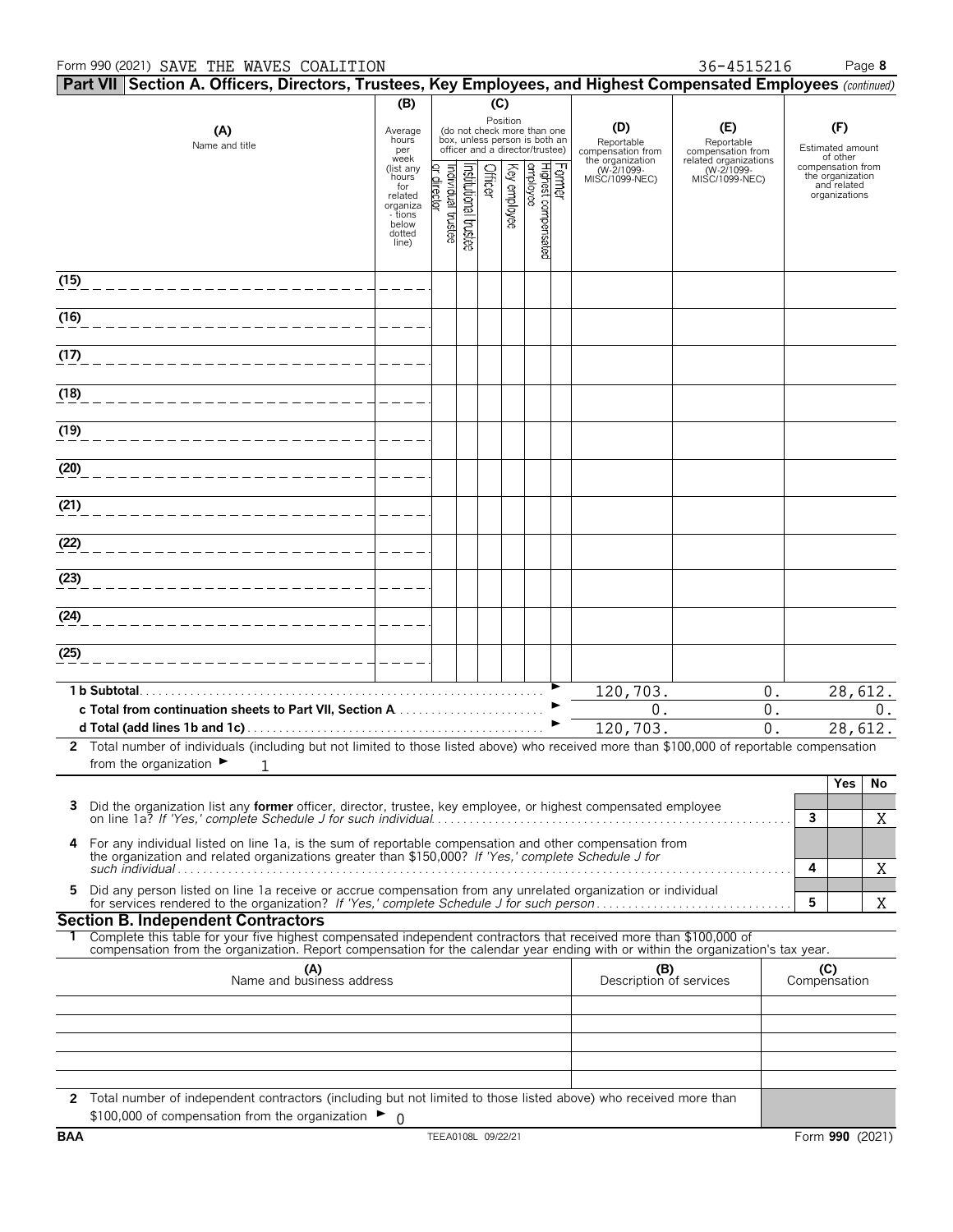### Form 990 (2021) SAVE THE WAVES COALITION **1898 120 COALITION** 36-4515216 Page 9

# **Part VIII Statement of Revenue**

| III                                                        |         | unun vinu                                                                                                       |                                |                      |                                                    |                                         |                                                                  |
|------------------------------------------------------------|---------|-----------------------------------------------------------------------------------------------------------------|--------------------------------|----------------------|----------------------------------------------------|-----------------------------------------|------------------------------------------------------------------|
|                                                            |         |                                                                                                                 |                                | (A)<br>Total revenue | (B)<br>Related or<br>exempt<br>function<br>revenue | (C)<br>Unrelated<br>business<br>revenue | (D)<br>Revenue<br>excluded from tax<br>under sections<br>512-514 |
|                                                            |         | 1a Federated campaigns<br>1a                                                                                    |                                |                      |                                                    |                                         |                                                                  |
|                                                            |         | <b>b</b> Membership dues<br>1 <sub>b</sub>                                                                      |                                |                      |                                                    |                                         |                                                                  |
| Contributions, Gifts, Grants,<br>and Other Similar Amounts |         | c Fundraising events<br>1 <sub>c</sub><br>d Related organizations<br>1 <sub>d</sub>                             |                                |                      |                                                    |                                         |                                                                  |
|                                                            |         | e Government grants (contributions).<br>1 <sub>e</sub>                                                          | 159,730.                       |                      |                                                    |                                         |                                                                  |
|                                                            |         | f All other contributions, gifts, grants, and                                                                   |                                |                      |                                                    |                                         |                                                                  |
|                                                            |         | 1f<br>similar amounts not included above<br><b>g</b> Noncash contributions included in                          | 1,054,014.                     |                      |                                                    |                                         |                                                                  |
|                                                            |         | 1 <sub>g</sub>                                                                                                  | 53,966.                        |                      |                                                    |                                         |                                                                  |
|                                                            |         |                                                                                                                 |                                | 1, 213, 744          |                                                    |                                         |                                                                  |
|                                                            |         |                                                                                                                 | <b>Business Code</b>           |                      |                                                    |                                         |                                                                  |
| Program Service Revenue                                    | 2а<br>b |                                                                                                                 |                                |                      |                                                    |                                         |                                                                  |
|                                                            |         |                                                                                                                 |                                |                      |                                                    |                                         |                                                                  |
|                                                            |         |                                                                                                                 |                                |                      |                                                    |                                         |                                                                  |
|                                                            |         |                                                                                                                 |                                |                      |                                                    |                                         |                                                                  |
|                                                            |         | f All other program service revenue                                                                             |                                |                      |                                                    |                                         |                                                                  |
|                                                            |         |                                                                                                                 | $\blacktriangleright$          |                      |                                                    |                                         |                                                                  |
|                                                            | 3       | Investment income (including dividends, interest, and<br>other similar amounts)                                 |                                | 209.                 |                                                    |                                         | 209.                                                             |
|                                                            | 4       | Income from investment of tax-exempt bond proceeds                                                              | ▶                              |                      |                                                    |                                         |                                                                  |
|                                                            | 5.      |                                                                                                                 |                                |                      |                                                    |                                         |                                                                  |
|                                                            |         | (i) Real                                                                                                        | (ii) Personal                  |                      |                                                    |                                         |                                                                  |
|                                                            |         | 6a Gross rents<br>l 6a                                                                                          |                                |                      |                                                    |                                         |                                                                  |
|                                                            |         | <b>b</b> Less: rental expenses<br>6b                                                                            |                                |                      |                                                    |                                         |                                                                  |
|                                                            |         | c Rental income or (loss)<br>6c                                                                                 | ►                              |                      |                                                    |                                         |                                                                  |
|                                                            |         | (i) Securities<br><b>7 a</b> Gross amount from                                                                  | (ii) Other                     |                      |                                                    |                                         |                                                                  |
|                                                            |         | sales of assets<br>7a                                                                                           |                                |                      |                                                    |                                         |                                                                  |
|                                                            |         | other than inventory<br><b>b</b> Less: cost or other basis                                                      |                                |                      |                                                    |                                         |                                                                  |
|                                                            |         | 7 <b>b</b><br>and sales expenses                                                                                |                                |                      |                                                    |                                         |                                                                  |
|                                                            |         | 7c<br><b>c</b> Gain or $(\text{loss})$                                                                          |                                |                      |                                                    |                                         |                                                                  |
|                                                            |         |                                                                                                                 |                                |                      |                                                    |                                         |                                                                  |
| <b>Other Revenue</b>                                       |         | 8 a Gross income from fundraising events<br>(not including $\ddot{S}$<br>of contributions reported on line 1c). |                                |                      |                                                    |                                         |                                                                  |
|                                                            |         | See Part IV, line 18                                                                                            | 8а                             |                      |                                                    |                                         |                                                                  |
|                                                            |         | <b>b</b> Less: direct expenses $\ldots$ .                                                                       | 8b                             |                      |                                                    |                                         |                                                                  |
|                                                            |         | c Net income or (loss) from fundraising events                                                                  |                                |                      |                                                    |                                         |                                                                  |
|                                                            |         | 9 a Gross income from gaming activities.<br>See Part IV, line $19$                                              |                                |                      |                                                    |                                         |                                                                  |
|                                                            |         | <b>b</b> Less: direct expenses $\ldots$ .                                                                       | 9a<br>9 <sub>b</sub>           |                      |                                                    |                                         |                                                                  |
|                                                            |         | c Net income or (loss) from gaming activities                                                                   |                                |                      |                                                    |                                         |                                                                  |
|                                                            |         | <b>10 a</b> Gross sales of inventory, less                                                                      |                                |                      |                                                    |                                         |                                                                  |
|                                                            |         | returns and allowances. $\ldots$ ,                                                                              | 10a<br>29,899.                 |                      |                                                    |                                         |                                                                  |
|                                                            |         | <b>b</b> Less: $cost$ of goods $sol$                                                                            | 10b<br>25,477                  |                      |                                                    |                                         |                                                                  |
|                                                            |         | c Net income or (loss) from sales of inventory                                                                  |                                | 4,422.               | 4,422.                                             |                                         |                                                                  |
|                                                            | 11 a    | OTHER REVENUE                                                                                                   | <b>Business Code</b><br>712190 | 336.                 | 336.                                               |                                         |                                                                  |
| Miscellaneous<br>Revenue                                   |         |                                                                                                                 |                                |                      |                                                    |                                         |                                                                  |
|                                                            |         |                                                                                                                 |                                |                      |                                                    |                                         |                                                                  |
|                                                            |         |                                                                                                                 |                                |                      |                                                    |                                         |                                                                  |
|                                                            |         |                                                                                                                 |                                | 336.                 |                                                    |                                         |                                                                  |
|                                                            | 12      |                                                                                                                 |                                | 218,711              | 4,758                                              | 0                                       | 209.                                                             |
| <b>BAA</b>                                                 |         |                                                                                                                 |                                | TEEA0109L 09/22/21   |                                                    |                                         | Form 990 (2021)                                                  |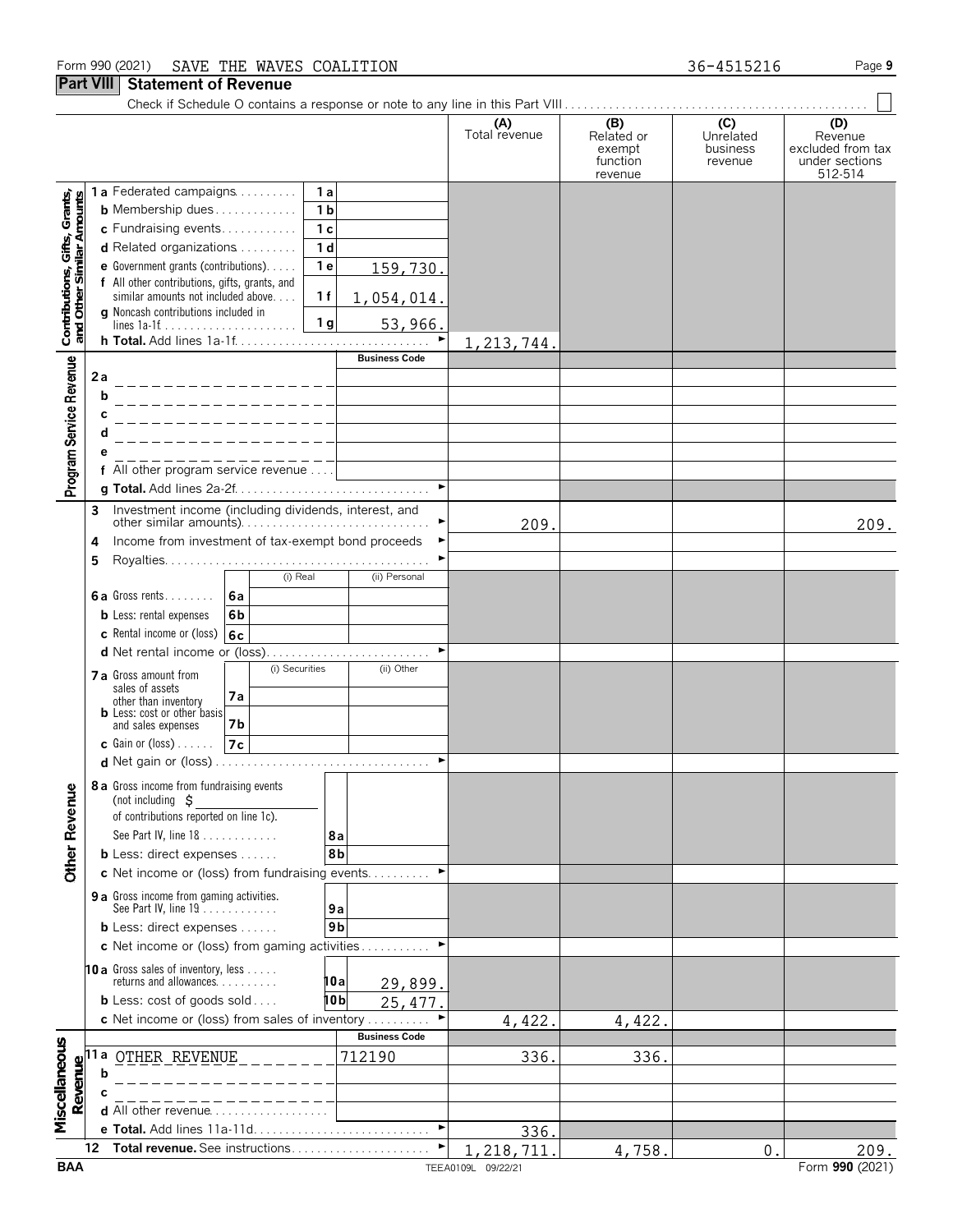|                | Form 990 (2021)<br>SAVE THE WAVES COALITION                                                                                                                                                                        |                       |                                    | 36-4515216                                                       | Page 10                        |
|----------------|--------------------------------------------------------------------------------------------------------------------------------------------------------------------------------------------------------------------|-----------------------|------------------------------------|------------------------------------------------------------------|--------------------------------|
|                | <b>Part IX</b><br><b>Statement of Functional Expenses</b>                                                                                                                                                          |                       |                                    |                                                                  |                                |
|                | Section 501(c)(3) and 501(c)(4) organizations must complete all columns. All other organizations must complete column (A).                                                                                         |                       |                                    |                                                                  |                                |
|                |                                                                                                                                                                                                                    |                       |                                    |                                                                  | X                              |
|                | Do not include amounts reported on lines<br>6b, 7b, 8b, 9b, and 10b of Part VIII.                                                                                                                                  | (A)<br>Total expenses | (B)<br>Program service<br>expenses | $\overline{(\mathcal{C})}$<br>Management and<br>general expenses | (D)<br>Fundraising<br>expenses |
| 1.             | Grants and other assistance to domestic<br>organizations and domestic governments.                                                                                                                                 |                       |                                    |                                                                  |                                |
| $\mathfrak{p}$ | Grants and other assistance to domestic<br>individuals. See Part IV, line 22                                                                                                                                       |                       |                                    |                                                                  |                                |
| 3              | Grants and other assistance to foreign<br>organizations, foreign governments, and for-<br>eign individuals. See Part IV, lines 15 and 16.                                                                          | 60,560.               | 60,560.                            |                                                                  |                                |
| 4<br>5         | Benefits paid to or for members<br>Compensation of current officers, directors,<br>trustees, and key employees                                                                                                     | 120,703.              | 75,220.                            | 34,009.                                                          | 11,474.                        |
| 6              | Compensation not included above to<br>disqualified persons (as defined under<br>section 4958(f)(1)) and persons described                                                                                          | $\mathbf 0$           | 0.                                 | 0.                                                               | 0.                             |
| 7              | Other salaries and wages                                                                                                                                                                                           | 454,067.              | 282,969.                           | 127,936.                                                         | 43,162.                        |
| 8              | Pension plan accruals and contributions<br>(include section $401(k)$ and $403(b)$ )<br>employer contributions)                                                                                                     |                       |                                    |                                                                  |                                |
| 9              | Other employee benefits                                                                                                                                                                                            | 132, 913.             | 81,298.                            | 36,816.                                                          | 14,799.                        |
| 10             |                                                                                                                                                                                                                    | 54,002.               | 34,862.                            | 15,010.                                                          | 4,130.                         |
| 11             | Fees for services (nonemployees):                                                                                                                                                                                  |                       |                                    |                                                                  |                                |
|                | a Management                                                                                                                                                                                                       |                       |                                    |                                                                  |                                |
|                |                                                                                                                                                                                                                    |                       |                                    |                                                                  |                                |
|                |                                                                                                                                                                                                                    | 11,134.               |                                    | 11,134.                                                          |                                |
|                |                                                                                                                                                                                                                    |                       |                                    |                                                                  |                                |
|                | e Professional fundraising services. See Part IV, line 17.                                                                                                                                                         |                       |                                    |                                                                  |                                |
|                | f Investment management fees                                                                                                                                                                                       |                       |                                    |                                                                  |                                |
|                | g Other. (If line 11g amount exceeds 10% of line 25, column                                                                                                                                                        | 208,748.              | 154,575.                           | 17,148.                                                          | 37,025.                        |
|                | (A), amount, list line 11g expenses on Schedule $0.5CH$ . $0$<br>12 Advertising and promotion                                                                                                                      | 10,677.               | 8,623.                             | 1,418.                                                           | 636.                           |
| 13             | Office expenses                                                                                                                                                                                                    | 14,067.               | 11,666.                            | 2,307.                                                           | 94.                            |
| 14             | Information technology                                                                                                                                                                                             | 16,568.               | 5,348.                             | 10,847.                                                          | 373.                           |
| 15             |                                                                                                                                                                                                                    |                       |                                    |                                                                  |                                |
| 16             |                                                                                                                                                                                                                    | 10,576.               | 5,977.                             | 3,474.                                                           | 1,125.                         |
| 17             |                                                                                                                                                                                                                    | 49,247.               | 46,857.                            | 1,168.                                                           | 1,222.                         |
|                | 18 Payments of travel or entertainment<br>expenses for any federal, state, or local                                                                                                                                |                       |                                    |                                                                  |                                |
| 19             | Conferences, conventions, and meetings                                                                                                                                                                             |                       |                                    |                                                                  |                                |
| 20<br>21       | Payments to affiliates                                                                                                                                                                                             |                       |                                    |                                                                  |                                |
| 22             | Depreciation, depletion, and amortization                                                                                                                                                                          |                       |                                    |                                                                  |                                |
| 23             | $Insurance \ldots \ldots \ldots \ldots \ldots$                                                                                                                                                                     | 4,263.                | 2,409.                             | 1,400.                                                           | 454.                           |
|                | 24 Other expenses. Itemize expenses not<br>covered above. (List miscellaneous expenses<br>on line 24e. If line 24e amount exceeds 10%<br>of line 25, column (A), amount, list line 24e<br>expenses on Schedule O.) |                       |                                    |                                                                  |                                |
|                | a MERCHANDISE SUPPORT                                                                                                                                                                                              | 12,247                |                                    |                                                                  | 12,247.                        |
|                | <b>b</b> OTHER MISC                                                                                                                                                                                                | 10,795                | 6, 259.                            | 966.                                                             | 3,570.                         |
|                | <b>c</b> EVENT EXPENSE                                                                                                                                                                                             | 6,348                 | 27                                 |                                                                  | 6,321.                         |
|                | d BANK FEES                                                                                                                                                                                                        | 5,267                 | 826                                | 33.                                                              | 4,408.                         |
|                | e All other expenses                                                                                                                                                                                               | 3,666.                | 1,041                              |                                                                  | 2,625.                         |
| 25             | Total functional expenses. Add lines 1 through 24e                                                                                                                                                                 | 1, 185, 848.          | 778,517.                           | 263,666.                                                         | 143,665.                       |
| 26             | Joint costs. Complete this line only if                                                                                                                                                                            |                       |                                    |                                                                  |                                |

**26 Joint costs.** Complete this line only if the organization reported in column (B) joint costs from a combined educational campaign and fundraising solicitation. Check here  $\blacktriangleright$  if following SOP 98-2 (ASC 958-720). . . . . . . . . . . . . . . . .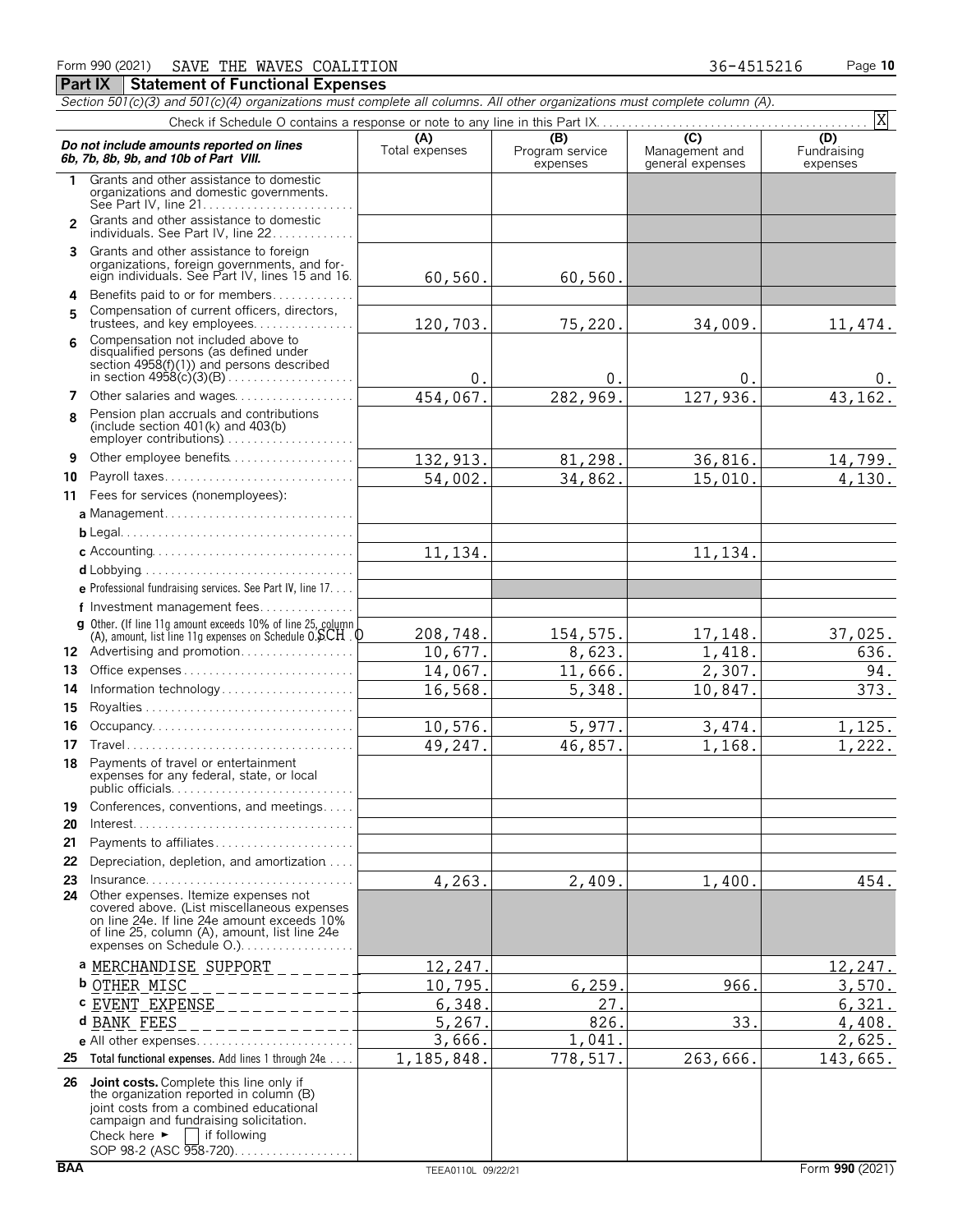### Form 990 (2021) SAVE THE WAVES COALITION **Page 11** 36-4515216 Page 11

**Part X** Balance Sheet

| 36-4515216 |  |  |  |  |  |
|------------|--|--|--|--|--|
|            |  |  |  |  |  |

#### $(B)$  **(A)**  $\qquad \qquad$  **End of year** End of year **(A) (B) 1** Cash ' non-interest-bearing . . . . . . . . . . . . . . . . . . . . . . . . . . . . . . . . . . . . . . . . . . . . . . . . . **1** 299,718. **2** Savings and temporary cash investments. . . . . . . . . . . . . . . . . . . . . . . . . . . . . . . . . . . . . . **2 3** Pledges and grants receivable, net. . . . . . . . . . . . . . . . . . . . . . . . . . . . . . . . . . . . . . . . . . . . **3** 159,821 **4** Accounts receivable, net. . . . . . . . . . . . . . . . . . . . . . . . . . . . . . . . . . . . . . . . . . . . . . . . . . . . . **4** 5 Loans and other receivables from any current or former officer, director,<br>trustee, key employee, creator or founder, substantial contributor, or 35%<br>controlled entity or family member of any of these persons . . . . . . **6** Loans and other receivables from other disqualified persons (as defined under section 4958(f)(1)), and persons described in section 4958(c)(3)(B). . . . . . . . . . . . . . . **6 7** Notes and loans receivable, net. . . . . . . . . . . . . . . . . . . . . . . . . . . . . . . . . . . . . . . . . . . . . . . **7 8** Inventories for sale or use . . . . . . . . . . . . . . . . . . . . . . . . . . . . . . . . . . . . . . . . . . . . . . . . . . . **8** 22,350. Assets **9** Prepaid expenses and deferred charges . . . . . . . . . . . . . . . . . . . . . . . . . . . . . . . . . . . . . . . **9** 16,662 **10 a** Land, buildings, and equipment: cost or other basis. Complete Part VI of Schedule D . . . . . . . . . . . . . . . . . . . **10a b** Less: accumulated depreciation. . . . . . . . . . . . . . . . . . . . **10b 10 c 11** Investments ' publicly traded securities. . . . . . . . . . . . . . . . . . . . . . . . . . . . . . . . . . . . . . . **11 12** Investments ' other securities. See Part IV, line 11 . . . . . . . . . . . . . . . . . . . . . . . . . . . . **12 13** Investments ' program-related. See Part IV, line 11. . . . . . . . . . . . . . . . . . . . . . . . . . . . **13 14** Intangible assets. . . . . . . . . . . . . . . . . . . . . . . . . . . . . . . . . . . . . . . . . . . . . . . . . . . . . . . . . . . . **14 15** Other assets. See Part IV, line 11. . . . . . . . . . . . . . . . . . . . . . . . . . . . . . . . . . . . . . . . . . . . . **15**  $452, 414.$  16 498,551. **16 Total assets.** Add lines 1 through 15 (must equal line 33). . . . . . . . . . . . . . . . . . . . . . . . **16 17** Accounts payable and accrued expenses . . . . . . . . . . . . . . . . . . . . . . . . . . . . . . . . . . . . . . **17** 16,923. 17 37,101  $1,000.$ **18** Grants payable . . . . . . . . . . . . . . . . . . . . . . . . . . . . . . . . . . . . . . . . . . . . . . . . . . . . . . . . . . . . . **18 19** Deferred revenue . . . . . . . . . . . . . . . . . . . . . . . . . . . . . . . . . . . . . . . . . . . . . . . . . . . . . . . . . . . **19 20** Tax-exempt bond liabilities. . . . . . . . . . . . . . . . . . . . . . . . . . . . . . . . . . . . . . . . . . . . . . . . . . . **20 21** Escrow or custodial account liability. Complete Part IV of Schedule D. . . . . . . . . . . . **21** Liabilities **22** Loans and other payables to any current or former officer, director, trustee, key employee, creator or founder, substantial contributor, or 35% controlled entity or family member of any of these persons . . . . . . . . . . . . . . . . . . . . . . **22 23** Secured mortgages and notes payable to unrelated third parties . . . . . . . . . . . . . . . . . **23 24** Unsecured notes and loans payable to unrelated third parties. . . . . . . . . . . . . . . . . . . . **24 25** Other liabilities (including federal income tax, payables to related third parties,<br>and other liabilities not included on lines 17-24). Complete Part X of Schedule D. . . **256 258 25** 25 24,032. 25 24,128. **26 Total liabilities.** Add lines 17 through 25 . . . . . . . . . . . . . . . . . . . . . . . . . . . . . . . . . . . . . . . **26** 48,955. 62,229. **Organizations that follow FASB ASC 958, check here** G X or Fund Balances **and complete lines 27, 28, 32, and 33. 27** Net assets without donor restrictions . . . . . . . . . . . . . . . . . . . . . . . . . . . . . . . . . . . . . . . . . . **27** 138,755. **28** Net assets with donor restrictions. . . . . . . . . . . . . . . . . . . . . . . . . . . . . . . . . . . . . . . . . . . . . **28** 297,567. **Organizations that do not follow FASB ASC 958, check here** G **and complete lines 29 through 33. 29** Capital stock or trust principal, or current funds. . . . . . . . . . . . . . . . . . . . . . . . . . . . . . . . . **29 Net Assets 30** Paid-in or capital surplus, or land, building, or equipment fund. . . . . . . . . . . . . . . . . . . **30 31** Retained earnings, endowment, accumulated income, or other funds . . . . . . . . . . . . . **31 32** Total net assets or fund balances. . . . . . . . . . . . . . . . . . . . . . . . . . . . . . . . . . . . . . . . . . . . . **32** 403,459. 436,322. **33** Total liabilities and net assets/fund balances. . . . . . . . . . . . . . . . . . . . . . . . . . . . . . . . . . . **33** 498,551

Check if Schedule O contains a response or note to any line in this Part X. . . . . . . . . . . . . . . . . . . . . . . . . . . . . . . . . . . . . . . . . . . . . . . . . .

**BAA** TEEA0111L 09/22/21 Form **990** (2021)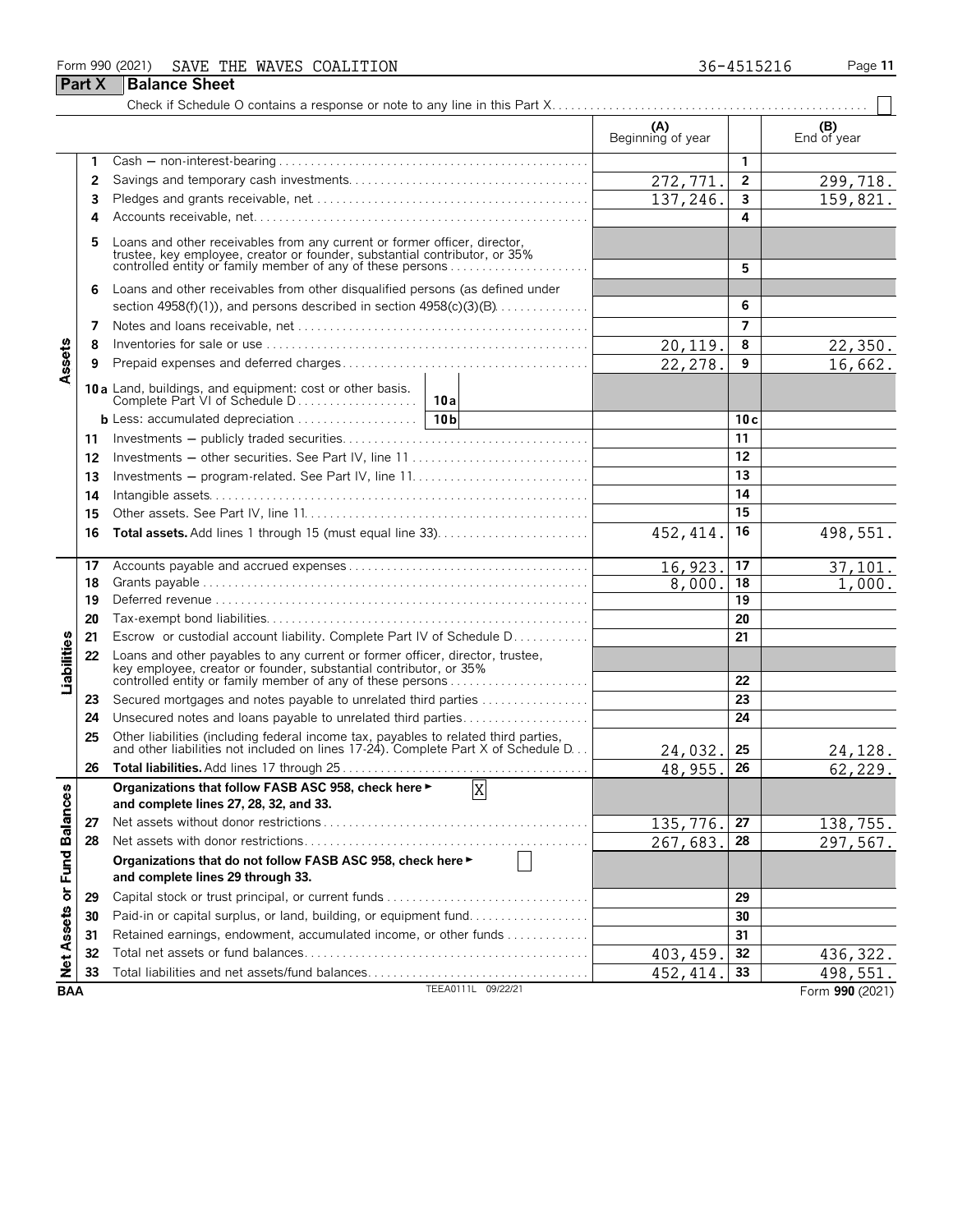|            | Form 990 (2021)<br>SAVE THE WAVES COALITION                                                                                                                                                                                                          | 36-4515216              |                |            | Page 12         |
|------------|------------------------------------------------------------------------------------------------------------------------------------------------------------------------------------------------------------------------------------------------------|-------------------------|----------------|------------|-----------------|
|            | <b>Part XI Reconciliation of Net Assets</b>                                                                                                                                                                                                          |                         |                |            |                 |
|            |                                                                                                                                                                                                                                                      |                         |                |            |                 |
| 1          |                                                                                                                                                                                                                                                      | $\overline{1}$          | 1,218,711.     |            |                 |
| 2          |                                                                                                                                                                                                                                                      | $\overline{2}$          | 1,185,848.     |            |                 |
| 3          |                                                                                                                                                                                                                                                      | $\overline{3}$          |                |            | 32,863.         |
| 4          | Net assets or fund balances at beginning of year (must equal Part X, line 32, column (A))                                                                                                                                                            | 4                       |                |            | 403, 459.       |
| 5          |                                                                                                                                                                                                                                                      | 5                       |                |            |                 |
| 6          |                                                                                                                                                                                                                                                      | 6                       |                |            |                 |
| 7          |                                                                                                                                                                                                                                                      | $\overline{\mathbf{z}}$ |                |            |                 |
| 8          |                                                                                                                                                                                                                                                      | 8                       |                |            |                 |
| 9          |                                                                                                                                                                                                                                                      | 9                       |                |            | 0.              |
| 10         | Net assets or fund balances at end of year. Combine lines 3 through 9 (must equal Part X, line 32,                                                                                                                                                   | 10                      |                |            | 436, 322.       |
|            | <b>Part XII Financial Statements and Reporting</b>                                                                                                                                                                                                   |                         |                |            |                 |
|            |                                                                                                                                                                                                                                                      |                         |                |            |                 |
|            |                                                                                                                                                                                                                                                      |                         |                | <b>Yes</b> | No              |
| 1.         | X Accrual<br>Other<br>Accounting method used to prepare the Form 990:<br>$ $ Cash                                                                                                                                                                    |                         |                |            |                 |
|            | If the organization changed its method of accounting from a prior year or checked 'Other,' explain<br>on Schedule O.                                                                                                                                 |                         |                |            |                 |
|            | 2a Were the organization's financial statements compiled or reviewed by an independent accountant?                                                                                                                                                   |                         | 2a             |            | Χ               |
|            | If 'Yes,' check a box below to indicate whether the financial statements for the year were compiled or reviewed on a<br>separate basis, consolidated basis, or both:<br>Consolidated basis<br>Both consolidated and separate basis<br>Separate basis |                         |                |            |                 |
|            | <b>b</b> Were the organization's financial statements audited by an independent accountant?                                                                                                                                                          |                         | 2 <sub>b</sub> | X          |                 |
|            | If 'Yes,' check a box below to indicate whether the financial statements for the year were audited on a separate<br>basis, consolidated basis, or both:<br>X<br>Consolidated basis<br>Both consolidated and separate basis<br>Separate basis         |                         |                |            |                 |
|            | c If 'Yes' to line 2a or 2b, does the organization have a committee that assumes responsibility for oversight of the audit,                                                                                                                          |                         | 2c             | Χ          |                 |
|            | If the organization changed either its oversight process or selection process during the tax year, explain<br>on Schedule O.                                                                                                                         |                         |                |            |                 |
|            | 3a As a result of a federal award, was the organization required to undergo an audit or audits as set forth in the Single                                                                                                                            |                         | 3a             |            | X               |
|            | <b>b</b> If 'Yes,' did the organization undergo the required audit or audits? If the organization did not undergo the required audit<br>or audits, explain why on Schedule O and describe any steps taken to undergo such audits                     |                         | 3 <sub>b</sub> |            |                 |
| <b>BAA</b> | TEEA0112L 09/22/21                                                                                                                                                                                                                                   |                         |                |            | Form 990 (2021) |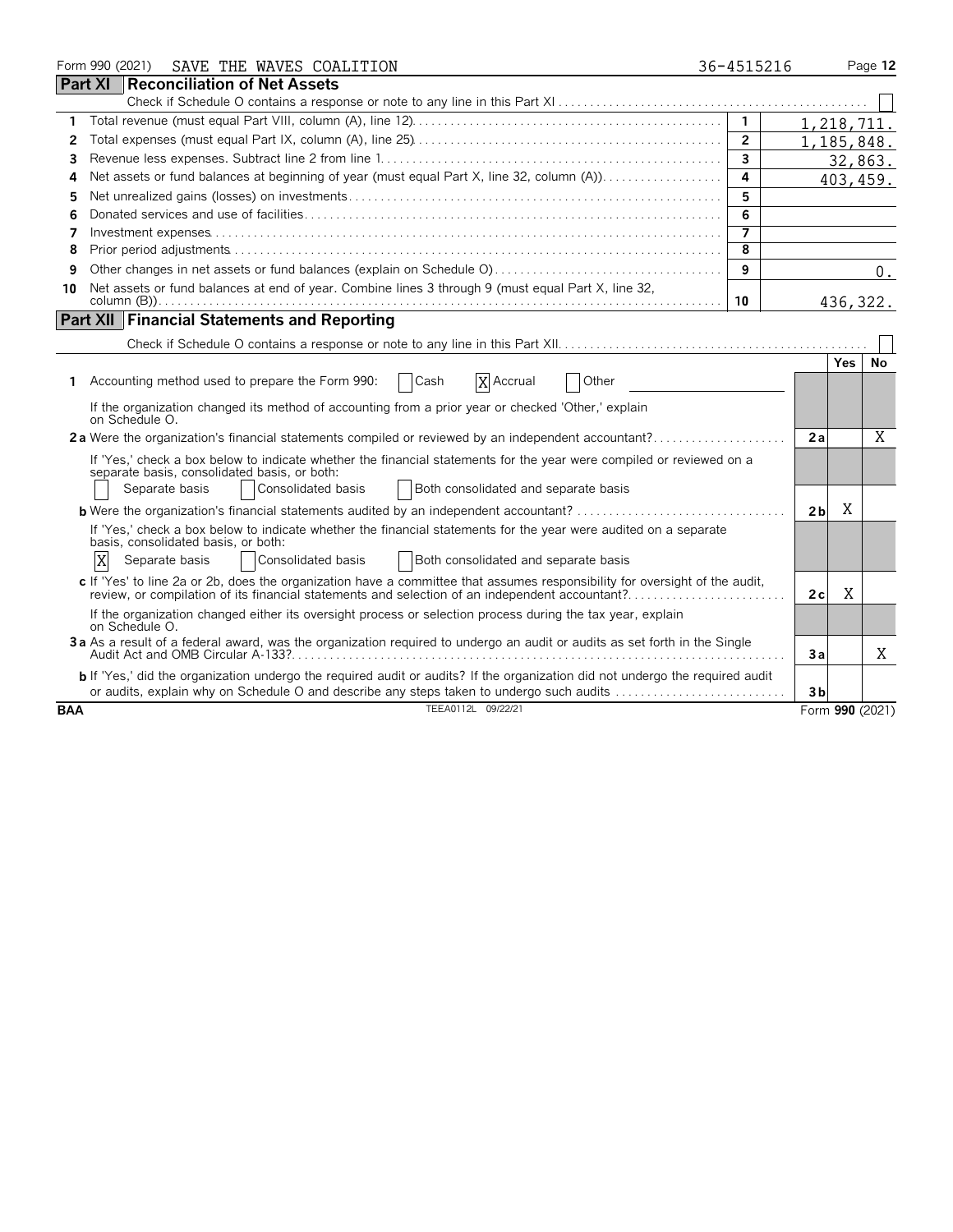| <b>SCHEDULE A</b>    |  |
|----------------------|--|
| $(F_{\alpha r}$ 990) |  |

# **Public Charity Status and Public Support SCHEDULE A**  $\overline{30}$

**COMPOUTE A**<br>(Form 990) **Complete if the organization is a section 501(c)(3) organization or a section <b>2021**<br>4947(a)(1) nonexempt charitable trust.

Attach to Form 990 or Form 990-EZ.

Department of the Treasury **Corporation 30 <b>Go to** *www.irs.gov/Form990* for instructions and the latest information.

| ZUZ I                               |  |
|-------------------------------------|--|
| <b>Open to Public</b><br>Inspection |  |

|        | Name of the organization                                                                                                                                                                                                                                                                                                                                                                                                                                                         |          |                                                                                     |     |                                                                      | <b>Employer identification number</b> |                                                    |
|--------|----------------------------------------------------------------------------------------------------------------------------------------------------------------------------------------------------------------------------------------------------------------------------------------------------------------------------------------------------------------------------------------------------------------------------------------------------------------------------------|----------|-------------------------------------------------------------------------------------|-----|----------------------------------------------------------------------|---------------------------------------|----------------------------------------------------|
|        | SAVE THE WAVES COALITION                                                                                                                                                                                                                                                                                                                                                                                                                                                         |          |                                                                                     |     |                                                                      | 36-4515216                            |                                                    |
| Part I | Reason for Public Charity Status. (All organizations must complete this part.) See instructions.                                                                                                                                                                                                                                                                                                                                                                                 |          |                                                                                     |     |                                                                      |                                       |                                                    |
|        | The organization is not a private foundation because it is: (For lines 1 through 12, check only one box.)                                                                                                                                                                                                                                                                                                                                                                        |          |                                                                                     |     |                                                                      |                                       |                                                    |
| 1      | A church, convention of churches, or association of churches described in section 170(b)(1)(A)(i).                                                                                                                                                                                                                                                                                                                                                                               |          |                                                                                     |     |                                                                      |                                       |                                                    |
| 2      | A school described in section 170(b)(1)(A)(ii). (Attach Schedule E (Form 990).)                                                                                                                                                                                                                                                                                                                                                                                                  |          |                                                                                     |     |                                                                      |                                       |                                                    |
| 3      | A hospital or a cooperative hospital service organization described in section 170(b)(1)(A)(iii).                                                                                                                                                                                                                                                                                                                                                                                |          |                                                                                     |     |                                                                      |                                       |                                                    |
| 4      | A medical research organization operated in conjunction with a hospital described in section 170(b)(1)(A)(iii). Enter the hospital's                                                                                                                                                                                                                                                                                                                                             |          |                                                                                     |     |                                                                      |                                       |                                                    |
|        | name, city, and state:                                                                                                                                                                                                                                                                                                                                                                                                                                                           |          |                                                                                     |     |                                                                      |                                       |                                                    |
| 5      | An organization operated for the benefit of a college or university owned or operated by a governmental unit described in<br>section 170(b)(1)(A)(iv). (Complete Part II.)                                                                                                                                                                                                                                                                                                       |          |                                                                                     |     |                                                                      |                                       |                                                    |
| 6      | A federal, state, or local government or governmental unit described in section 170(b)(1)(A)(v).                                                                                                                                                                                                                                                                                                                                                                                 |          |                                                                                     |     |                                                                      |                                       |                                                    |
| 7      | X<br>An organization that normally receives a substantial part of its support from a governmental unit or from the general public described<br>in section 170(b)(1)(A)(vi). (Complete Part II.)                                                                                                                                                                                                                                                                                  |          |                                                                                     |     |                                                                      |                                       |                                                    |
| 8      | A community trust described in section 170(b)(1)(A)(vi). (Complete Part II.)                                                                                                                                                                                                                                                                                                                                                                                                     |          |                                                                                     |     |                                                                      |                                       |                                                    |
| 9      | An agricultural research organization described in section 170(b)(1)(A)(ix) operated in conjunction with a land-grant college<br>or university or a non-land-grant college of agriculture (see instructions). Enter the name, city, and state of the college or                                                                                                                                                                                                                  |          |                                                                                     |     |                                                                      |                                       |                                                    |
|        |                                                                                                                                                                                                                                                                                                                                                                                                                                                                                  |          |                                                                                     |     |                                                                      |                                       |                                                    |
| 10     | An organization that normally receives (1) more than 33-1/3% of its support from contributions, membership fees, and gross receipts<br>from activities related to its exempt functions, subject to certain exceptions; and (2) no more than 33-1/3% of its support from gross<br>investment income and unrelated business taxable income (less section 511 tax) from businesses acquired by the organization after<br>June 30, 1975. See section 509(a)(2). (Complete Part III.) |          |                                                                                     |     |                                                                      |                                       |                                                    |
| 11     | An organization organized and operated exclusively to test for public safety. See section 509(a)(4).                                                                                                                                                                                                                                                                                                                                                                             |          |                                                                                     |     |                                                                      |                                       |                                                    |
| 12     | An organization organized and operated exclusively for the benefit of, to perform the functions of, or to carry out the purposes of one<br>or more publicly supported organizations described in section 509(a)(1) or section 509(a)(2). See section 509(a)(3). Check the box on<br>lines 12a through 12d that describes the type of supporting organization and complete lines 12e, 12f, and 12g.                                                                               |          |                                                                                     |     |                                                                      |                                       |                                                    |
| а      | Type I. A supporting organization operated, supervised, or controlled by its supported organization(s), typically by giving the supported<br>organization(s) the power to regularly appoint or elect a majority of the directors or trustees of the supporting organization. You must                                                                                                                                                                                            |          |                                                                                     |     |                                                                      |                                       |                                                    |
| b      | complete Part IV, Sections A and B.                                                                                                                                                                                                                                                                                                                                                                                                                                              |          |                                                                                     |     |                                                                      |                                       |                                                    |
|        | Type II. A supporting organization supervised or controlled in connection with its supported organization(s), by having control or<br>management of the supporting organization vested in the same persons that control or manage the supported organization(s). You<br>must complete Part IV, Sections A and C.                                                                                                                                                                 |          |                                                                                     |     |                                                                      |                                       |                                                    |
| С      | Type III functionally integrated. A supporting organization operated in connection with, and functionally integrated with, its supported                                                                                                                                                                                                                                                                                                                                         |          |                                                                                     |     |                                                                      |                                       |                                                    |
| d      | organization(s) (see instructions). You must complete Part IV, Sections A, D, and E.<br>Type III non-functionally integrated. A supporting organization operated in connection with its supported organization(s) that is not<br>functionally integrated. The organization generally must satisfy a distribution requirement and an attentiveness requirement (see                                                                                                               |          |                                                                                     |     |                                                                      |                                       |                                                    |
| е      | instructions). You must complete Part IV, Sections A and D, and Part V.<br>Check this box if the organization received a written determination from the IRS that it is a Type I, Type II, Type III functionally                                                                                                                                                                                                                                                                  |          |                                                                                     |     |                                                                      |                                       |                                                    |
|        | integrated, or Type III non-functionally integrated supporting organization.                                                                                                                                                                                                                                                                                                                                                                                                     |          |                                                                                     |     |                                                                      |                                       |                                                    |
|        | g Provide the following information about the supported organization(s).                                                                                                                                                                                                                                                                                                                                                                                                         |          |                                                                                     |     |                                                                      |                                       |                                                    |
|        |                                                                                                                                                                                                                                                                                                                                                                                                                                                                                  |          |                                                                                     |     |                                                                      | (v) Amount of monetary                |                                                    |
|        | (i) Name of supported organization                                                                                                                                                                                                                                                                                                                                                                                                                                               | (ii) EIN | (iii) Type of organization<br>(described on lines 1-10<br>above (see instructions)) |     | (iv) Is the<br>organization listed<br>in your governing<br>document? | support (see instructions)            | (vi) Amount of other<br>support (see instructions) |
|        |                                                                                                                                                                                                                                                                                                                                                                                                                                                                                  |          |                                                                                     | Yes | No                                                                   |                                       |                                                    |
|        |                                                                                                                                                                                                                                                                                                                                                                                                                                                                                  |          |                                                                                     |     |                                                                      |                                       |                                                    |
| (A)    |                                                                                                                                                                                                                                                                                                                                                                                                                                                                                  |          |                                                                                     |     |                                                                      |                                       |                                                    |
|        |                                                                                                                                                                                                                                                                                                                                                                                                                                                                                  |          |                                                                                     |     |                                                                      |                                       |                                                    |
| (B)    |                                                                                                                                                                                                                                                                                                                                                                                                                                                                                  |          |                                                                                     |     |                                                                      |                                       |                                                    |
|        |                                                                                                                                                                                                                                                                                                                                                                                                                                                                                  |          |                                                                                     |     |                                                                      |                                       |                                                    |
| (C)    |                                                                                                                                                                                                                                                                                                                                                                                                                                                                                  |          |                                                                                     |     |                                                                      |                                       |                                                    |
| (D)    |                                                                                                                                                                                                                                                                                                                                                                                                                                                                                  |          |                                                                                     |     |                                                                      |                                       |                                                    |
| (E)    |                                                                                                                                                                                                                                                                                                                                                                                                                                                                                  |          |                                                                                     |     |                                                                      |                                       |                                                    |
|        |                                                                                                                                                                                                                                                                                                                                                                                                                                                                                  |          |                                                                                     |     |                                                                      |                                       |                                                    |
| Total  |                                                                                                                                                                                                                                                                                                                                                                                                                                                                                  |          |                                                                                     |     |                                                                      |                                       |                                                    |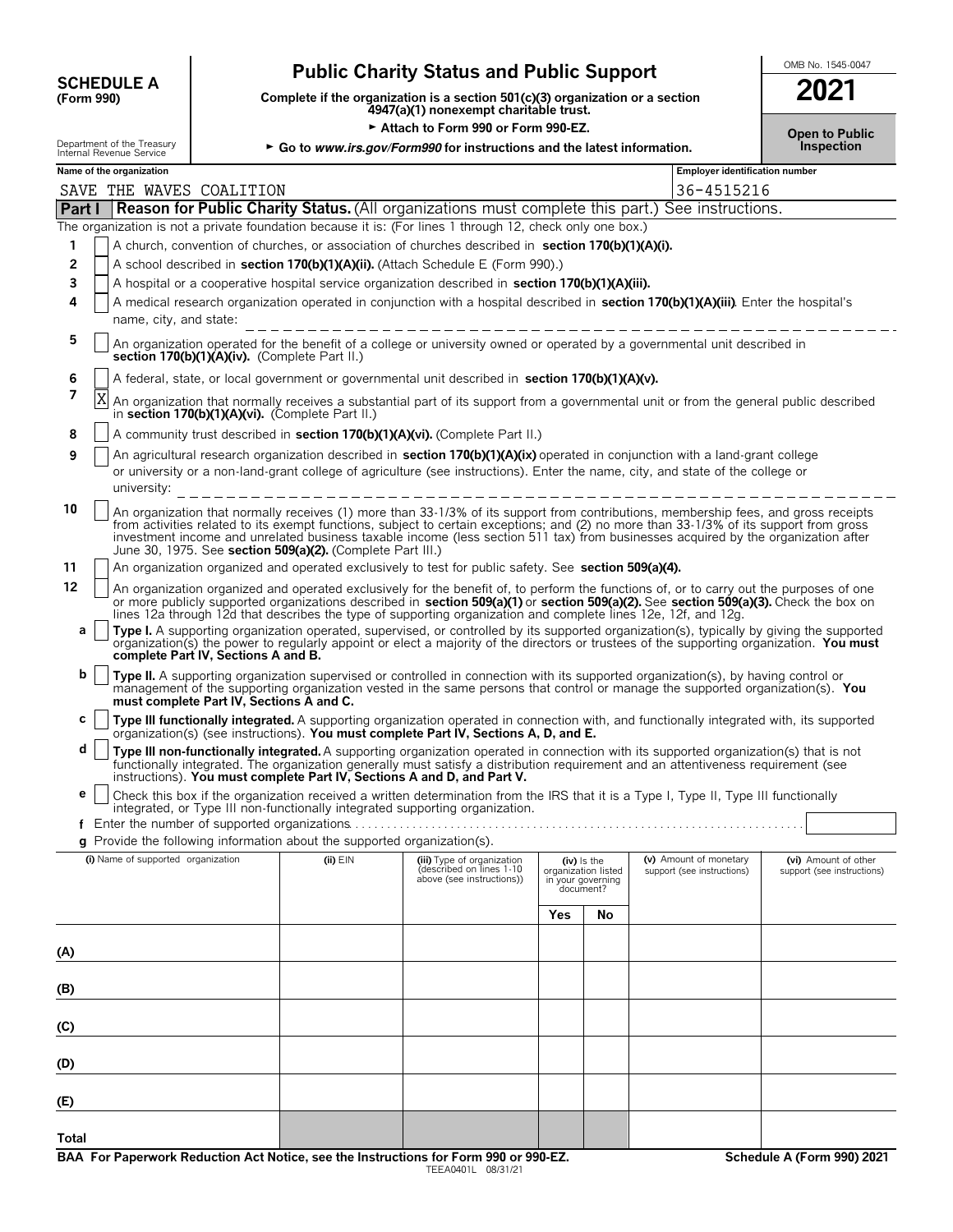# **Part II Support Schedule for Organizations Described in Sections 170(b)(1)(A)(iv) and 170(b)(1)(A)(vi)**

(Complete only if you checked the box on line 5, 7, or 8 of Part I or if the organization failed to qualify under Part III. If the organization fails to qualify under the tests listed below, please complete Part III.)

#### **Section A. Public Support Calendar year (or fiscal year (a) 2017 <b>(b)** 2018 **(c) 2019 <b>(d)** 2020 **(e)** 2021 **(f)** Total **beginning in) 1** Gifts, grants, contributions, and<br>membership fees received. (Do not<br>include any 'unusual grants.'). . . . . . . . **2** Tax revenues levied for the organization's benefit and either paid to or expended on its behalf............ **3** The value of services or facilities furnished by a governmental unit to the organization without charge. . . . **4 Total.** Add lines 1 through 3... **5** The portion of total contributions by each person (other than a governmental unit or publicly supported organization) included on line 1 that exceeds 2% of the amount shown on line 11, column (f)... **6 Public support.** Subtract line 5 from line  $4$ . **Section B. Total Support Calendar year (or fiscal year (a) 2017 <b>(b)** 2018 **(c)** 2019 **(d)** 2020 **(e)** 2021 **(f)** Total **beginning in) 7** Amounts from line 4...... **8** Gross income from interest, dividends, payments received on securities loans, rents, royalties, and income from similar sources. . . . . . . **9** Net income from unrelated business activities, whether or not the business is regularly carried on . . . . . . . . . . . . . . **10** Other income. Do not include gain or loss from the sale of capital assets (Explain in  $Part$  VI.).  $SEE - PART$  VI. **11 Total support.** Add lines 7 through 10. . . . . . . . . . . . . . . . . . . **12** Gross receipts from related activities, etc. (see instructions). . . . . . . . . . . . . . . . . . . . . . . . . . . . . . . . . . . . . . . . . . . . . . . . . **12 13 First 5 vears.** If the Form 990 is for the organization's first, second, third, fourth, or fifth tax year as a section 501(c)(3) organization, check this box and **stop here**. . . . . . . . . . . . . . . . . . . . . . . . . . . . . . . . . . . . . . . . . . . . . . . . . . . . . . . . . . . . . . . . . . . . . . . . . . . . . . . . . . G **Section C. Computation of Public Support Percentage 14** Public support percentage for 2021 (line 6, column (f), divided by line 11, column (f)). . . . . . . . . . . . . . . . . . . . . . . . . . **14** % **15** Public support percentage from 2020 Schedule A, Part II, line 14 . . . . . . . . . . . . . . . . . . . . . . . . . . . . . . . . . . . . . . . . . . . . **15** % **16a 33-1/3% support test**'**2021.** If the organization did not check the box on line 13, and line 14 is 33-1/3% or more, check this box and **stop here.** The organization qualifies as a publicly supported organization . . . . . . . . . . . . . . . . . . . . . . . . . . . . . . . . . . . . . . . . . . . . . . . . . . G **b 33-1/3% support test-2020.** If the organization did not check a box on line 13 or 16a, and line 15 is 33-1/3% or more, check this box and **stop here.** The organization qualifies as a publicly supported organization . . . . . . . . . . . . . . . . . . . . . . . . . . . . . . . . . . . . . . . . . . . . . . . . . . G **17a 10%-facts-and-circumstances test**'**2021.** If the organization did not check a box on line 13, 16a, or 16b, and line 14 is 10% or more, and if the organization meets the facts-and-circumstances test, check this box and **stop here.** Explain in Part VI how the organization meets the facts-and-circumstances test. The organization qualifies as a publicly supported organization . . . . . . . . . . . . G **b 10%-facts-and-circumstances test-2020.** If the organization did not check a box on line 13, 16a, 16b, or 17a, and line 15 is 10% or more, and if the organization meets the facts-and-circumstances test, check this box and **stop here.** Explain in Part VI how the organization meets the facts-and-circumstances test. The organization qualifies as a publicly supported organization. . . . . . . 18 **Private foundation.** If the organization did not check a box on line 13, 16a, 16b, 17a, or 17b, check this box and see instructions. 336,958. 481,524. 599,662. 1,075,944. 1,213,744. 3,707,832. 0. 0. 336,958. 481,524. 599,662. 1,075,944. 1,213,744. 3,707,832. 1,530,186. 2,177,646. 336,958. 481,524. 599,662. 1,075,944. 1,213,744. 3,707,832. 28. 16. 167. 262. 209. 682.  $\boldsymbol{0}$  . 2,221. 1,810. 336. 4,367. 3,712,881. 421,709. 58.65 50.84 X

**BAA Schedule A (Form 990) 2021**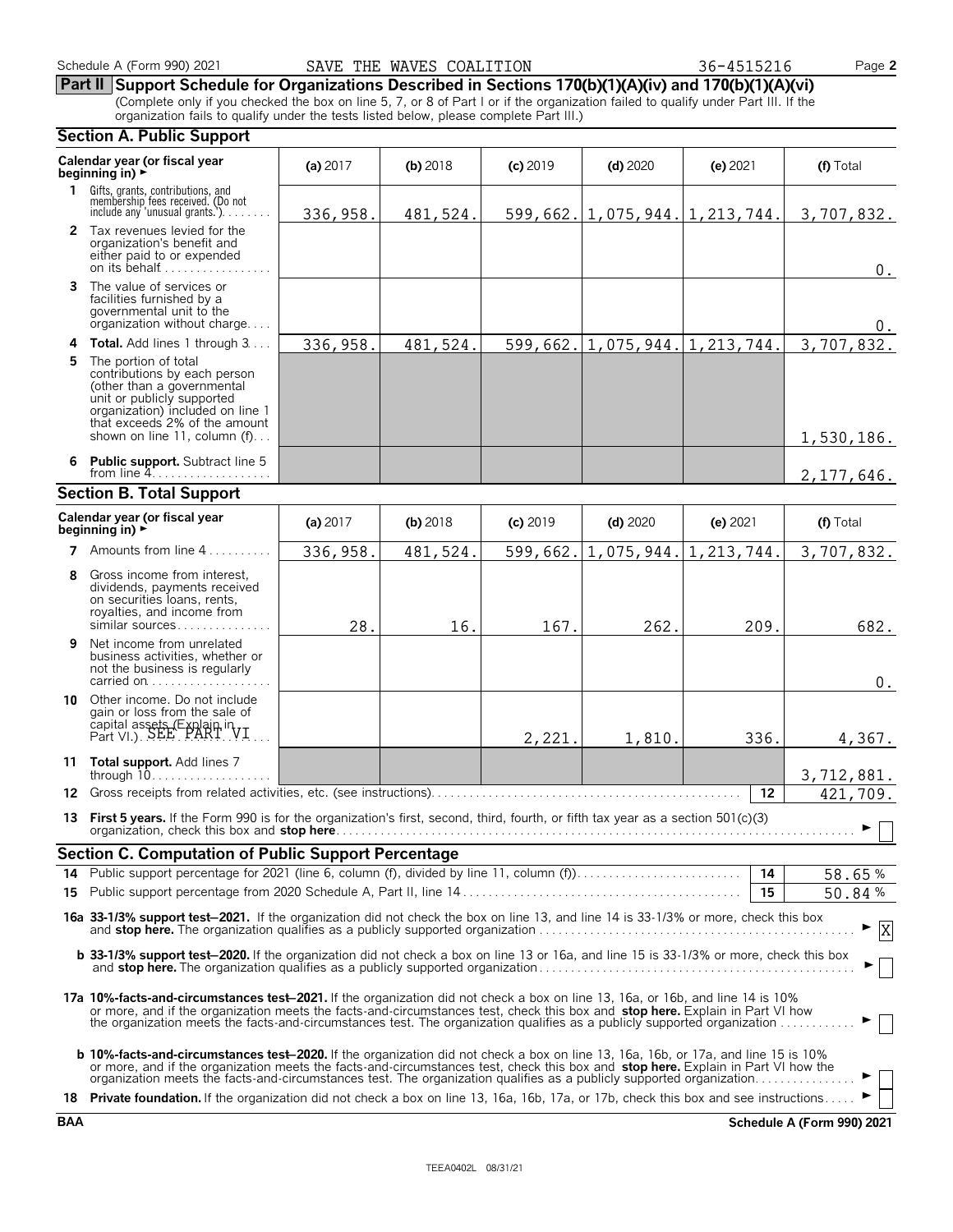# **Part III Support Schedule for Organizations Described in Section 509(a)(2)**

(Complete only if you checked the box on line 10 of Part I or if the organization failed to qualify under Part II. If the organization fails to qualify under the tests listed below, please complete Part II.)

|     | <b>Section A. Public Support</b>                                                                                                                                                                                                                                               |          |                    |            |            |            |    |                            |
|-----|--------------------------------------------------------------------------------------------------------------------------------------------------------------------------------------------------------------------------------------------------------------------------------|----------|--------------------|------------|------------|------------|----|----------------------------|
|     | Calendar year (or fiscal year beginning in) $\blacktriangleright$<br>1 Gifts, grants, contributions,<br>and membership fees<br>received. (Do not include                                                                                                                       | (a) 2017 | (b) 2018           | $(c)$ 2019 | $(d)$ 2020 | $(e)$ 2021 |    | (f) Total                  |
|     | any 'unusual grants.')<br>2 Gross receipts from admissions,<br>merchandise sold or services<br>performed, or facilities<br>furnished in any activity that is<br>related to the organization's                                                                                  |          |                    |            |            |            |    |                            |
| 3   | $tax\text{-}exempt$ purpose<br>Gross receipts from activities<br>that are not an unrelated trade                                                                                                                                                                               |          |                    |            |            |            |    |                            |
| 4   | or business under section 513.<br>Tax revenues levied for the                                                                                                                                                                                                                  |          |                    |            |            |            |    |                            |
|     | organization's benefit and<br>either paid to or expended on<br>its behalf                                                                                                                                                                                                      |          |                    |            |            |            |    |                            |
| 5.  | The value of services or<br>facilities furnished by a<br>governmental unit to the<br>organization without charge                                                                                                                                                               |          |                    |            |            |            |    |                            |
| 6   | <b>Total.</b> Add lines 1 through 5.<br><b>7a</b> Amounts included on lines 1,<br>2, and 3 received from                                                                                                                                                                       |          |                    |            |            |            |    |                            |
|     | <b>b</b> Amounts included on lines 2<br>and 3 received from other than<br>disqualified persons that<br>exceed the greater of \$5,000 or<br>1% of the amount on line 13                                                                                                         |          |                    |            |            |            |    |                            |
|     | c Add lines 7a and 7b                                                                                                                                                                                                                                                          |          |                    |            |            |            |    |                            |
|     | <b>Public support.</b> (Subtract line                                                                                                                                                                                                                                          |          |                    |            |            |            |    |                            |
|     | <b>Section B. Total Support</b>                                                                                                                                                                                                                                                |          |                    |            |            |            |    |                            |
|     | Calendar year (or fiscal year beginning in) $\blacktriangleright$                                                                                                                                                                                                              | (a) 2017 | (b) 2018           | $(c)$ 2019 | $(d)$ 2020 | $(e)$ 2021 |    | (f) Total                  |
| 9.  | Amounts from line 6                                                                                                                                                                                                                                                            |          |                    |            |            |            |    |                            |
|     | <b>10a</b> Gross income from interest, dividends,<br>payments received on securities loans,<br>rents, royalties, and income from<br>$similar$ sources.                                                                                                                         |          |                    |            |            |            |    |                            |
|     | <b>b</b> Unrelated business taxable<br>income (less section 511<br>taxes) from businesses<br>acquired after June 30, 1975<br>c Add lines 10a and $10b$                                                                                                                         |          |                    |            |            |            |    |                            |
| 11  | Net income from unrelated business<br>activities not included on line 10b,<br>whether or not the business is<br>regularly carried on. $\ldots$                                                                                                                                 |          |                    |            |            |            |    |                            |
|     | 12 Other income. Do not include<br>gain or loss from the sale of<br>capital assets (Explain in                                                                                                                                                                                 |          |                    |            |            |            |    |                            |
|     | 13 Total support. (Add lines 9,<br>10c, 11, and $12.$ )                                                                                                                                                                                                                        |          |                    |            |            |            |    |                            |
|     | 14 First 5 years. If the Form 990 is for the organization's first, second, third, fourth, or fifth tax year as a section 501(c)(3)<br>organization, check this box and stop here                                                                                               |          |                    |            |            |            |    |                            |
|     | Section C. Computation of Public Support Percentage                                                                                                                                                                                                                            |          |                    |            |            |            |    |                            |
| 15  | Public support percentage for 2021 (line 8, column (f), divided by line 13, column (f)                                                                                                                                                                                         |          |                    |            |            |            | 15 | %                          |
|     |                                                                                                                                                                                                                                                                                |          |                    |            |            |            | 16 | နွ                         |
|     | Section D. Computation of Investment Income Percentage                                                                                                                                                                                                                         |          |                    |            |            |            |    |                            |
| 17  |                                                                                                                                                                                                                                                                                |          |                    |            |            |            | 17 | %                          |
| 18  |                                                                                                                                                                                                                                                                                |          |                    |            |            |            | 18 | ०७                         |
|     | 19a 33-1/3% support tests-2021. If the organization did not check the box on line 14, and line 15 is more than 33-1/3%, and line 17<br>is not more than 33-1/3%, check this box and stop here. The organization qualifies as a publicly supported organization                 |          |                    |            |            |            |    |                            |
|     | <b>b 33-1/3% support tests-2020.</b> If the organization did not check a box on line 14 or line 19a, and line 16 is more than 33-1/3%, and<br>line 18 is not more than 33-1/3%, check this box and stop here. The organization qualifies as a publicly supported organization. |          |                    |            |            |            |    |                            |
| 20  | Private foundation. If the organization did not check a box on line 14, 19a, or 19b, check this box and see instructions                                                                                                                                                       |          |                    |            |            |            |    |                            |
| BAA |                                                                                                                                                                                                                                                                                |          | TEEA0403L 08/31/21 |            |            |            |    | Schedule A (Form 990) 2021 |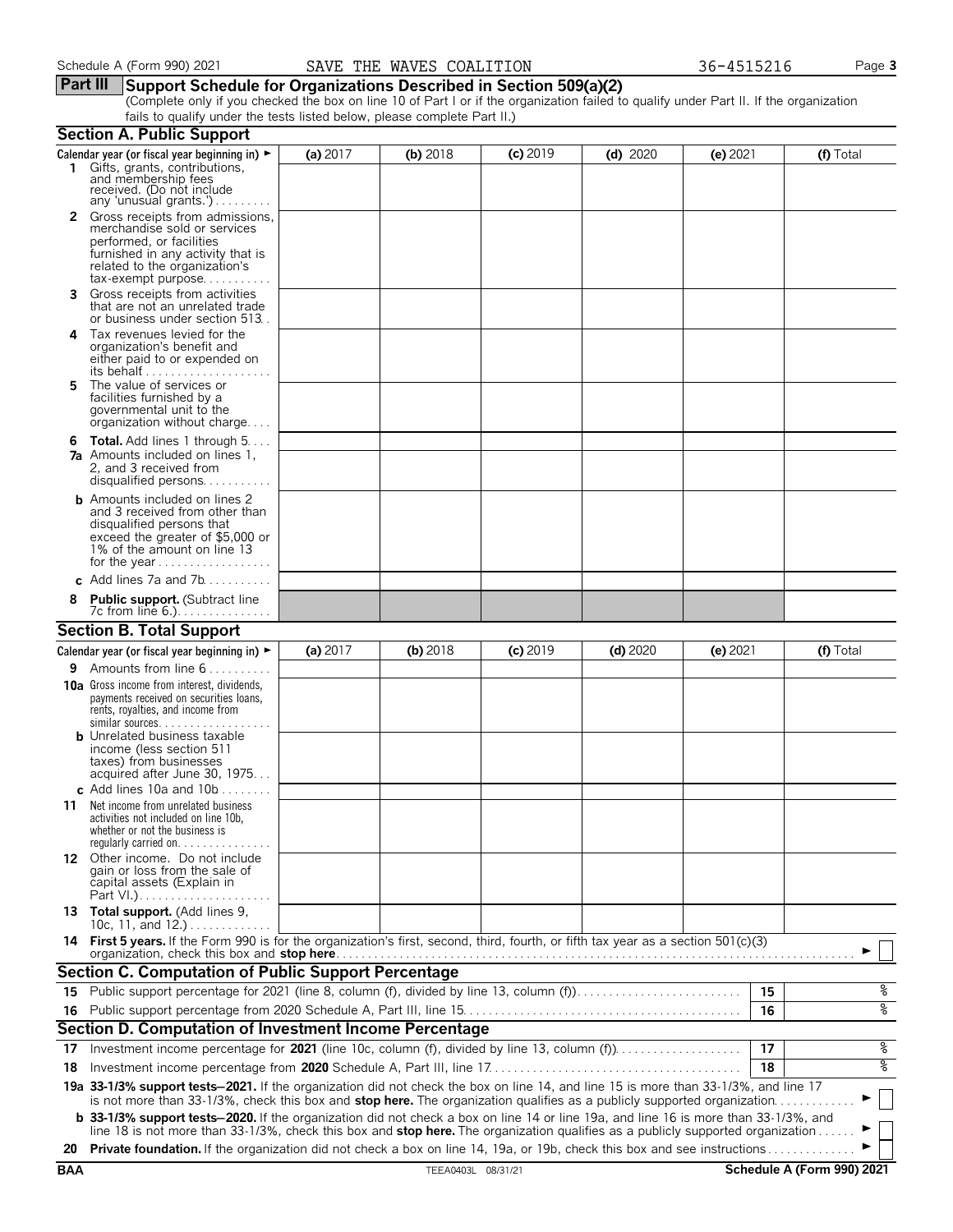# **Part IV Supporting Organizations**

(Complete only if you checked a box in line 12 on Part I. If you checked box 12a, Part I, complete Sections A and B. If you checked box 12b, Part I, complete Sections A and C. If you checked box 12c, Part I, complete Sections A, D, and E. If you checked box 12d, Part I, complete Sections A and D, and complete Part V.)

# **Section A. All Supporting Organizations**

|                                                                                                                                                                                                                                                                                                                                                                                                                                                                                                                                                      |                 | Yes | No |
|------------------------------------------------------------------------------------------------------------------------------------------------------------------------------------------------------------------------------------------------------------------------------------------------------------------------------------------------------------------------------------------------------------------------------------------------------------------------------------------------------------------------------------------------------|-----------------|-----|----|
| 1 Are all of the organization's supported organizations listed by name in the organization's governing documents?<br>If 'No,' describe in Part VI how the supported organizations are designated. If designated by class or purpose, describe<br>the designation. If historic and continuing relationship, explain.                                                                                                                                                                                                                                  | 1               |     |    |
| 2 Did the organization have any supported organization that does not have an IRS determination of status under section<br>509(a)(1) or (2)? If 'Yes,' explain in <b>Part VI</b> how the organization determined that the supported organization was<br>described in section $509(a)(1)$ or (2).                                                                                                                                                                                                                                                      | $\mathbf{2}$    |     |    |
| 3a Did the organization have a supported organization described in section 501(c)(4), (5), or (6)? If 'Yes,' answer lines 3b<br>and 3c below.                                                                                                                                                                                                                                                                                                                                                                                                        | За              |     |    |
| <b>b</b> Did the organization confirm that each supported organization qualified under section 501(c)(4), (5), or (6) and<br>satisfied the public support tests under section 509(a)(2)? If 'Yes,' describe in <b>Part VI</b> when and how the organization<br>made the determination.                                                                                                                                                                                                                                                               | 3b              |     |    |
| c Did the organization ensure that all support to such organizations was used exclusively for section $170(c)(2)(B)$<br>purposes? If 'Yes,' explain in Part VI what controls the organization put in place to ensure such use.                                                                                                                                                                                                                                                                                                                       | 3c              |     |    |
| 4a Was any supported organization not organized in the United States ('foreign supported organization')? If 'Yes' and<br>if you checked box 12a or 12b in Part I, answer lines 4b and 4c below.                                                                                                                                                                                                                                                                                                                                                      | 4a              |     |    |
| <b>b</b> Did the organization have ultimate control and discretion in deciding whether to make grants to the foreign supported<br>organization? If 'Yes,' describe in <b>Part VI</b> how the organization had such control and discretion despite being controlled<br>or supervised by or in connection with its supported organizations.                                                                                                                                                                                                            | 4b              |     |    |
| c Did the organization support any foreign supported organization that does not have an IRS determination under<br>sections 501(c)(3) and 509(a)(1) or (2)? If 'Yes,' explain in <b>Part VI</b> what controls the organization used to ensure that<br>all support to the foreign supported organization was used exclusively for section $170(c)(2)(B)$ purposes.                                                                                                                                                                                    | 4c              |     |    |
| 5a Did the organization add, substitute, or remove any supported organizations during the tax year? If 'Yes,' answer lines<br>5b and 5c below (if applicable). Also, provide detail in <b>Part VI</b> , including (i) the names and EIN numbers of the<br>supported organizations added, substituted, or removed; (ii) the reasons for each such action; (iii) the<br>authority under the organization's organizing document authorizing such action; and (iv) how the action was<br>accomplished (such as by amendment to the organizing document). | 5а              |     |    |
| <b>b</b> Type I or Type II only. Was any added or substituted supported organization part of a class already designated in the<br>organization's organizing document?                                                                                                                                                                                                                                                                                                                                                                                | 5b              |     |    |
| c Substitutions only. Was the substitution the result of an event beyond the organization's control?                                                                                                                                                                                                                                                                                                                                                                                                                                                 | 5c              |     |    |
| 6 Did the organization provide support (whether in the form of grants or the provision of services or facilities) to<br>anyone other than (i) its supported organizations, (ii) individuals that are part of the charitable class benefited by one<br>or more of its supported organizations, or (iii) other supporting organizations that also support or benefit one or more of<br>the filing organization's supported organizations? If 'Yes,' provide detail in Part VI.                                                                         | 6               |     |    |
| 7 Did the organization provide a grant, loan, compensation, or other similar payment to a substantial contributor<br>(as defined in section $4958(c)(3)(C)$ ), a family member of a substantial contributor, or a 35% controlled entity with<br>regard to a substantial contributor? If 'Yes,' complete Part I of Schedule L (Form 990).                                                                                                                                                                                                             | $\overline{7}$  |     |    |
| Did the organization make a loan to a disqualified person (as defined in section 4958) not described on line 7? If 'Yes,'<br>complete Part I of Schedule L (Form 990).                                                                                                                                                                                                                                                                                                                                                                               | 8               |     |    |
| 9a Was the organization controlled directly or indirectly at any time during the tax year by one or more disqualified persons,<br>as defined in section 4946 (other than foundation managers and organizations described in section 509(a)(1) or (2))?<br>If 'Yes,' provide detail in Part VI.                                                                                                                                                                                                                                                       | 9a              |     |    |
| <b>b</b> Did one or more disqualified persons (as defined on line 9a) hold a controlling interest in any entity in which the<br>supporting organization had an interest? If 'Yes,' provide detail in <b>Part VI.</b>                                                                                                                                                                                                                                                                                                                                 | 9b              |     |    |
| c Did a disqualified person (as defined on line 9a) have an ownership interest in, or derive any personal benefit from,<br>assets in which the supporting organization also had an interest? If 'Yes,' provide detail in Part VI.                                                                                                                                                                                                                                                                                                                    | 9с              |     |    |
| 10a Was the organization subject to the excess business holdings rules of section 4943 because of section 4943(f) (regarding<br>certain Type II supporting organizations, and all Type III non-functionally integrated supporting organizations)? If 'Yes,'<br>answer line 10b below.                                                                                                                                                                                                                                                                | 10a             |     |    |
| <b>b</b> Did the organization have any excess business holdings in the tax year? (Use Schedule C, Form 4720, to determine<br>whether the organization had excess business holdings.)                                                                                                                                                                                                                                                                                                                                                                 | 10 <sub>b</sub> |     |    |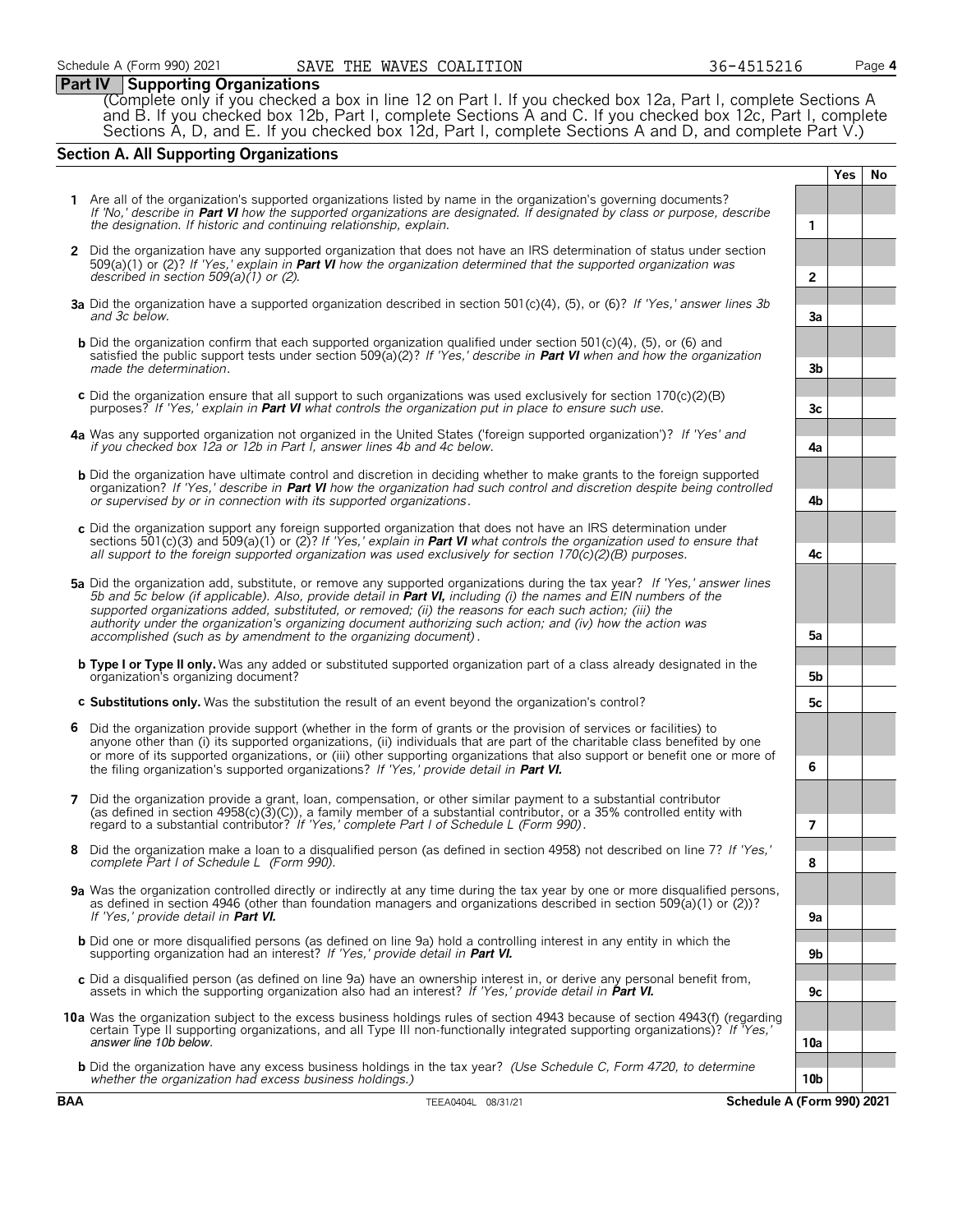# Schedule A (Form 990) 2021 **SAVE THE WAVES COALITION** 36-4515216 Page 5

| 36-4515216 |  |
|------------|--|
|            |  |

**Yes No**

| <b>Part IV</b>                                                                                                              | Supporting Organizations (continued)                                                                                                           |  |     |    |  |
|-----------------------------------------------------------------------------------------------------------------------------|------------------------------------------------------------------------------------------------------------------------------------------------|--|-----|----|--|
|                                                                                                                             |                                                                                                                                                |  | Yes | No |  |
| 11                                                                                                                          | Has the organization accepted a gift or contribution from any of the following persons?                                                        |  |     |    |  |
| a A person who directly or indirectly controls, either alone or together with persons described on lines 11b and 11c below, |                                                                                                                                                |  |     |    |  |
|                                                                                                                             | the governing body of a supported organization?<br>11a                                                                                         |  |     |    |  |
|                                                                                                                             | <b>b</b> A family member of a person described on line 11a above?<br>11 <sub>b</sub>                                                           |  |     |    |  |
|                                                                                                                             | 11c<br>C A 35% controlled entity of a person described on line 11a or 11b above? If 'Yes' to line 11a, 11b, or 11c, provide detail in Part VI. |  |     |    |  |

# **Section B. Type I Supporting Organizations**

- **1** Did the governing body, members of the governing body, officers acting in their official capacity, or membership of one or more supported organizations have the power to regularly appoint or elect at least a majority of the organization's officers, directors, or trustees at all times during the tax year? *If 'No,' describe in* **Part VI** *how the supported organization(s) effectively operated, supervised, or controlled the organization's activities. If the organization had more than one supported organization, describe how the powers to appoint and/or remove officers, directors, or trustees were allocated among the supported organizations and what conditions or restrictions, if any, applied to such powers* **1** *during the tax* year.
- **2** Did the organization operate for the benefit of any supported organization other than the supported organization(s) that operated, supervised, or controlled the supporting organization? *If 'Yes,' explain in* **Part VI** *how providing such benefit carried out the purposes of the supported organization(s) that operated, supervised, or controlled the supporting organization.* **2**

# **Section C. Type II Supporting Organizations**

|                                                                                                                                                                                                                                                               | Yes | No |
|---------------------------------------------------------------------------------------------------------------------------------------------------------------------------------------------------------------------------------------------------------------|-----|----|
| Were a majority of the organization's directors or trustees during the tax year also a majority of the directors or trustees<br>of each of the organization's supported organization(s)? If 'No,' describe in <b>Part VI</b> how control or management of the |     |    |
| supporting organization was vested in the same persons that controlled or managed the supported organization(s).                                                                                                                                              |     |    |

# **Section D. All Type III Supporting Organizations**

|                                                                                                                                                                                                                                                                                                                                                                                |   | ⁄ ρς |  |
|--------------------------------------------------------------------------------------------------------------------------------------------------------------------------------------------------------------------------------------------------------------------------------------------------------------------------------------------------------------------------------|---|------|--|
| Did the organization provide to each of its supported organizations, by the last day of the fifth month of the<br>organization's tax year, (i) a written notice describing the type and amount of support provided during the prior tax<br>year, (ii) a copy of the Form 990 that was most recently filed as of the date of notification, and (iii) copies of the              |   |      |  |
| organization's governing documents in effect on the date of notification, to the extent not previously provided?                                                                                                                                                                                                                                                               |   |      |  |
| 2 Were any of the organization's officers, directors, or trustees either (i) appointed or elected by the supported<br>organization(s) or (ii) serving on the governing body of a supported organization? If 'No,' explain in Part VI how                                                                                                                                       |   |      |  |
| the organization maintained a close and continuous working relationship with the supported organization(s).                                                                                                                                                                                                                                                                    | ◠ |      |  |
| 3 By reason of the relationship described on line 2, above, did the organization's supported organizations have a significant<br>voice in the organization's investment policies and in directing the use of the organization's income or assets at<br>all times during the tax year? If 'Yes,' describe in Part VI the role the organization's supported organizations played |   |      |  |
| in this regard.                                                                                                                                                                                                                                                                                                                                                                |   |      |  |

# **Section E. Type III Functionally Integrated Supporting Organizations**

- **1** *Check the box next to the method that the organization used to satisfy the Integral Part Test during the year* (see instructions).
- **a** The organization satisfied the Activities Test. *Complete line 2 below.*
- **b** The organization is the parent of each of its supported organizations. *Complete line 3 below.*
- **c** The organization supported a governmental entity. *Describe in* **Part VI** *how you supported a governmental entity (see instructions).*

# **2** Activities Test. Answer lines 2a and 2b below. **A substitution of the set of the Second Second Second Second Second Second Second Second Second Second Second Second Second Second Second Second Second Second Second Seco**

- **a** Did substantially all of the organization's activities during the tax year directly further the exempt purposes of the supported organization(s) to which the organization was responsive? *If 'Yes,' then in* **Part VI identify those supported organizations and explain** *how these activities directly furthered their exempt purposes, how the organization was responsive to those supported organizations, and how the organization determined that these activities constituted substantially all of its activities.* **2a**
- **b** Did the activities described on line 2a, above, constitute activities that, but for the organization's involvement, one or more of the organization's supported organization(s) would have been engaged in? If 'Yes,' explain in **Part VI** *the reasons for the organization's position that its supported organization(s) would have engaged in these activities but for the organization's involvement.* **2b**
- **3** Parent of Supported Organizations. **Answer lines 3a and 3b below.**
- **a** Did the organization have the power to regularly appoint or elect a majority of the officers, directors, or trustees of each of the supported organizations? *If 'Yes' or 'No,' provide details in* **Part VI. 3a**
- **b** Did the organization exercise a substantial degree of direction over the policies, programs, and activities of each of its supported organizations? *If 'Yes,' describe in* **Part VI** *the role played by the organization in this regard.* **3b**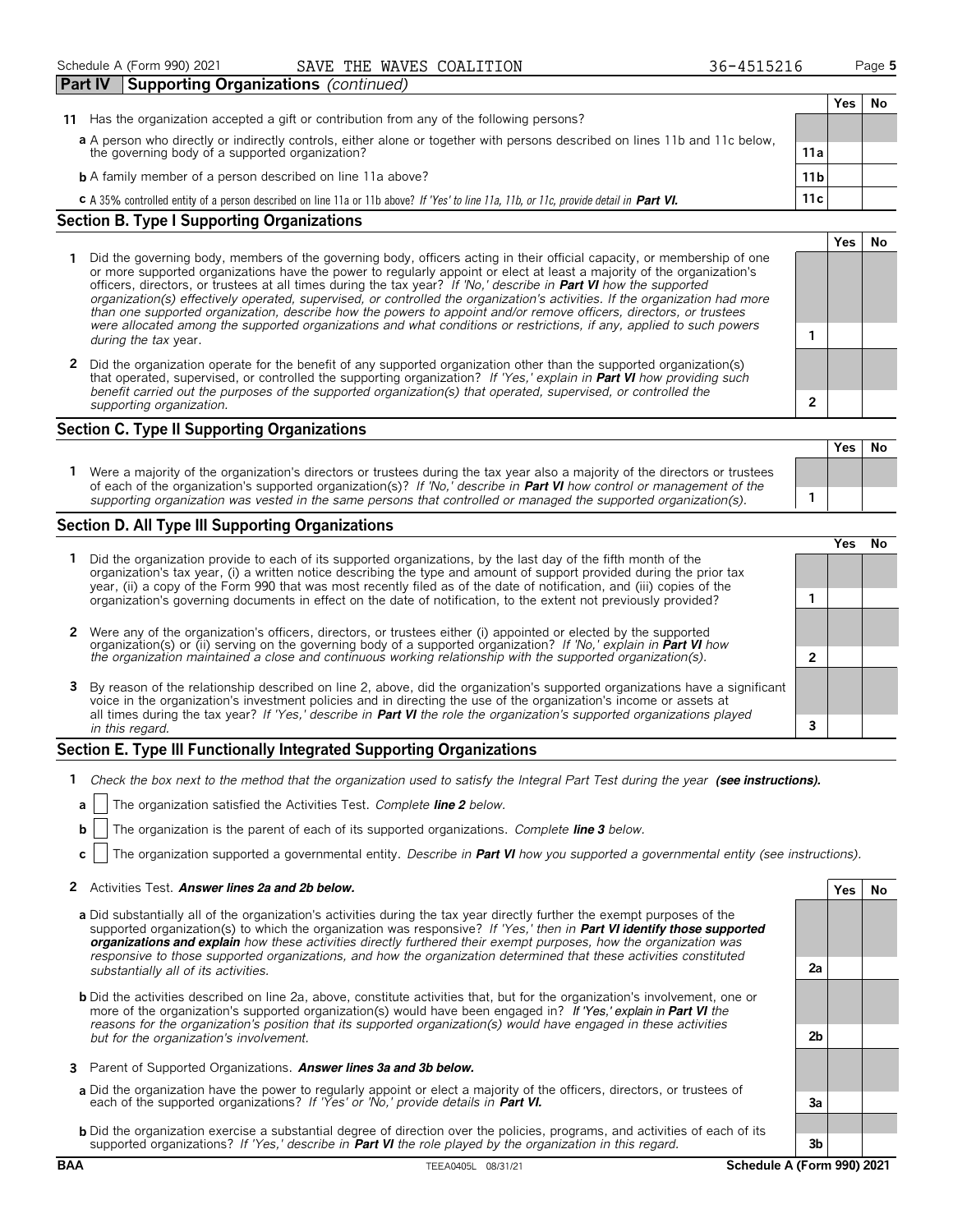**Part V Type III Non-Functionally Integrated 509(a)(3) Supporting Organizations**

| 1<br>Check here if the organization satisfied the Integral Part Test as a qualifying trust on Nov. 20, 1970 (explain in Part VI). See<br><b>instructions.</b> All other Type III non-functionally integrated supporting organizations must complete Sections A through E. |                |                |                                |
|---------------------------------------------------------------------------------------------------------------------------------------------------------------------------------------------------------------------------------------------------------------------------|----------------|----------------|--------------------------------|
| Section A - Adjusted Net Income                                                                                                                                                                                                                                           |                | (A) Prior Year | (B) Current Year<br>(optional) |
| 1 Net short-term capital gain                                                                                                                                                                                                                                             | 1              |                |                                |
| 2<br>Recoveries of prior-year distributions                                                                                                                                                                                                                               | $\mathbf{2}$   |                |                                |
| 3<br>Other gross income (see instructions)                                                                                                                                                                                                                                | 3              |                |                                |
| Add lines 1 through 3.<br>4                                                                                                                                                                                                                                               | 4              |                |                                |
| 5<br>Depreciation and depletion                                                                                                                                                                                                                                           | 5              |                |                                |
| 6<br>Portion of operating expenses paid or incurred for production or collection of gross<br>income or for management, conservation, or maintenance of property held for<br>production of income (see instructions)                                                       | 6              |                |                                |
| 7 Other expenses (see instructions)                                                                                                                                                                                                                                       | $\overline{7}$ |                |                                |
| 8<br><b>Adjusted Net Income</b> (subtract lines 5, 6, and 7 from line 4)                                                                                                                                                                                                  | 8              |                |                                |
| <b>Section B - Minimum Asset Amount</b>                                                                                                                                                                                                                                   |                | (A) Prior Year | (B) Current Year<br>(optional) |
| 1 Aggregate fair market value of all non-exempt-use assets (see instructions for short<br>tax year or assets held for part of year):                                                                                                                                      |                |                |                                |
| <b>a</b> Average monthly value of securities                                                                                                                                                                                                                              | 1a             |                |                                |
| <b>b</b> Average monthly cash balances                                                                                                                                                                                                                                    | 1b             |                |                                |
| c Fair market value of other non-exempt-use assets                                                                                                                                                                                                                        | 1c             |                |                                |
| <b>d Total</b> (add lines 1a, 1b, and 1c)                                                                                                                                                                                                                                 | 1d             |                |                                |
| e Discount claimed for blockage or other factors<br>(explain in detail in <b>Part VI</b> ):                                                                                                                                                                               |                |                |                                |
| $\mathbf{2}$<br>Acquisition indebtedness applicable to non-exempt-use assets                                                                                                                                                                                              | $\overline{2}$ |                |                                |
| Subtract line 2 from line 1d.<br>3                                                                                                                                                                                                                                        | 3              |                |                                |
| Cash deemed held for exempt use. Enter 0.015 of line 3 (for greater amount,<br>4<br>see instructions).                                                                                                                                                                    | 4              |                |                                |
| 5.<br>Net value of non-exempt-use assets (subtract line 4 from line 3)                                                                                                                                                                                                    | 5              |                |                                |
| 6<br>Multiply line 5 by 0.035.                                                                                                                                                                                                                                            | 6              |                |                                |
| Recoveries of prior-year distributions<br>7                                                                                                                                                                                                                               | $\overline{7}$ |                |                                |
| 8<br>Minimum Asset Amount (add line 7 to line 6)                                                                                                                                                                                                                          | 8              |                |                                |
| Section C - Distributable Amount                                                                                                                                                                                                                                          |                |                | <b>Current Year</b>            |
| Adjusted net income for prior year (from Section A, line 8, column A)<br>1                                                                                                                                                                                                | 1              |                |                                |
| $\mathbf{2}$<br>Enter 0.85 of line 1.                                                                                                                                                                                                                                     | $\overline{2}$ |                |                                |
| 3<br>Minimum asset amount for prior year (from Section B, line 8, column A)                                                                                                                                                                                               | 3              |                |                                |
| Enter greater of line 2 or line 3.<br>4                                                                                                                                                                                                                                   | 4              |                |                                |
| 5<br>Income tax imposed in prior year                                                                                                                                                                                                                                     | 5              |                |                                |
| <b>Distributable Amount.</b> Subtract line 5 from line 4, unless subject to emergency<br>6<br>temporary reduction (see instructions).                                                                                                                                     | 6              |                |                                |

**7**  $\Box$  Check here if the current year is the organization's first as a non-functionally integrated Type III supporting organization (see instructions).

**BAA Schedule A (Form 990) 2021**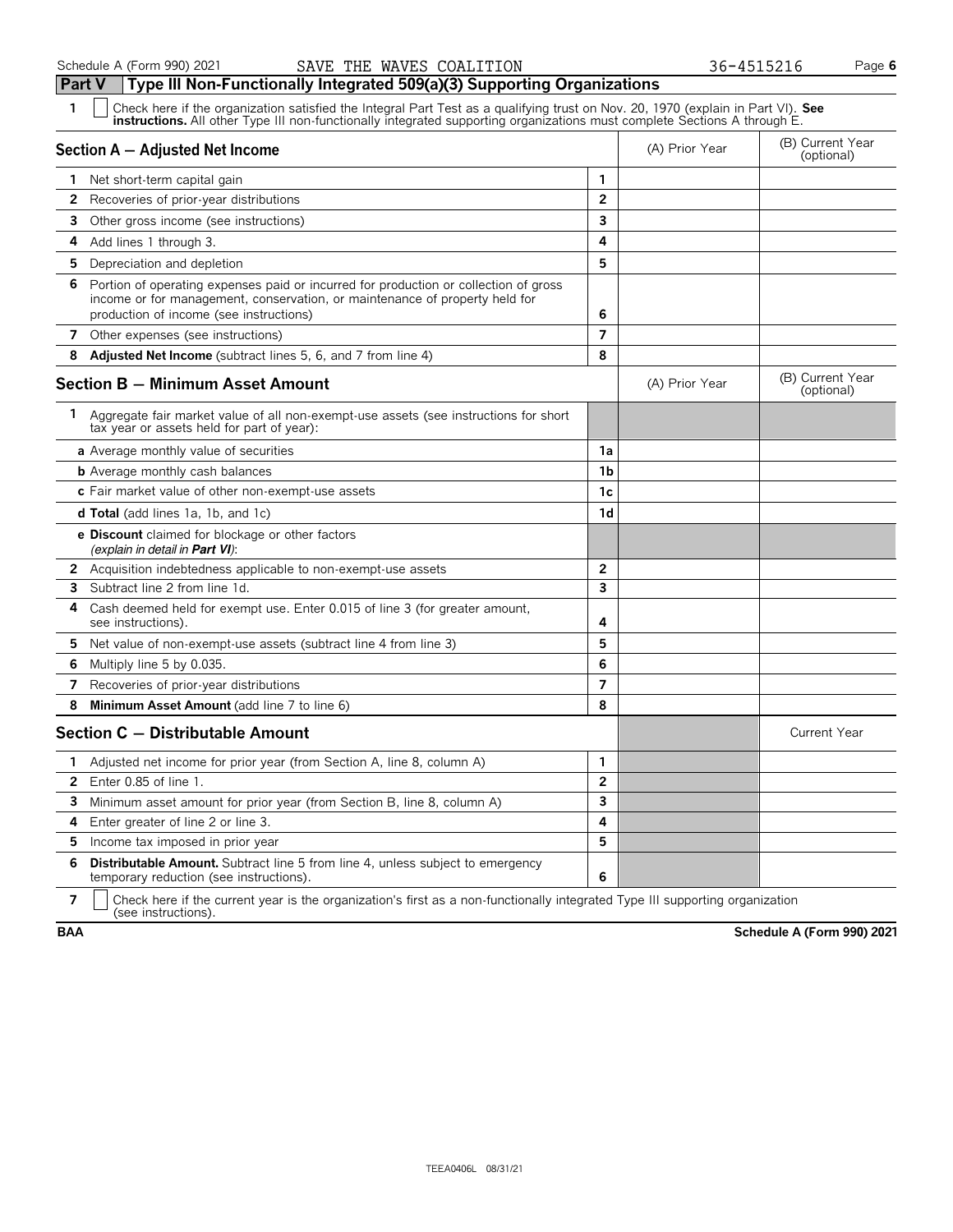|    | Type III Non-Functionally Integrated 509(a)(3) Supporting Organizations (continued)<br><b>Part V</b>                                                                          |                                              |                                               |                |                                                  |
|----|-------------------------------------------------------------------------------------------------------------------------------------------------------------------------------|----------------------------------------------|-----------------------------------------------|----------------|--------------------------------------------------|
|    | <b>Section D - Distributions</b>                                                                                                                                              |                                              |                                               |                | <b>Current Year</b>                              |
| 1. | Amounts paid to supported organizations to accomplish exempt purposes                                                                                                         |                                              |                                               | $\mathbf{1}$   |                                                  |
|    | 2 Amounts paid to perform activity that directly furthers exempt purposes of supported organizations,                                                                         |                                              |                                               |                |                                                  |
|    | in excess of income from activity                                                                                                                                             |                                              | $\mathbf{2}$                                  |                |                                                  |
| 3  | Administrative expenses paid to accomplish exempt purposes of supported organizations                                                                                         |                                              | 3                                             |                |                                                  |
| 4  | Amounts paid to acquire exempt-use assets                                                                                                                                     |                                              |                                               | 4              |                                                  |
| 5  | Qualified set-aside amounts (prior IRS approval required $-$ provide details in <b>Part VI</b> )                                                                              |                                              |                                               | 5              |                                                  |
| 6  | Other distributions (describe in Part VI). See instructions.                                                                                                                  |                                              |                                               | 6              |                                                  |
| 7  | Total annual distributions. Add lines 1 through 6.                                                                                                                            |                                              |                                               | $\overline{7}$ |                                                  |
| 8  | Distributions to attentive supported organizations to which the organization is responsive (provide details<br>in Part VI). See instructions.                                 |                                              |                                               | 8              |                                                  |
| 9  | Distributable amount for 2021 from Section C, line 6                                                                                                                          |                                              |                                               | 9              |                                                  |
|    | 10 Line 8 amount divided by line 9 amount                                                                                                                                     |                                              |                                               | 10             |                                                  |
|    | Section E - Distribution Allocations (see instructions)                                                                                                                       | (i)<br><b>Excess</b><br><b>Distributions</b> | (ii)<br><b>Underdistributions</b><br>Pre-2021 |                | (iii)<br><b>Distributable</b><br>Amount for 2021 |
|    | Distributable amount for 2021 from Section C, line 6                                                                                                                          |                                              |                                               |                |                                                  |
|    | 2 Underdistributions, if any, for years prior to 2021 (reasonable<br>cause required $-$ explain in Part VI). See instructions.                                                |                                              |                                               |                |                                                  |
|    | 3 Excess distributions carryover, if any, to 2021                                                                                                                             |                                              |                                               |                |                                                  |
|    | a From 2016.                                                                                                                                                                  |                                              |                                               |                |                                                  |
|    | <b>b</b> From 2017.                                                                                                                                                           |                                              |                                               |                |                                                  |
|    | c From 2018.                                                                                                                                                                  |                                              |                                               |                |                                                  |
|    | <b>d</b> From 2019.                                                                                                                                                           |                                              |                                               |                |                                                  |
|    | <b>e</b> From 2020                                                                                                                                                            |                                              |                                               |                |                                                  |
|    | f Total of lines 3a through 3e                                                                                                                                                |                                              |                                               |                |                                                  |
|    | g Applied to underdistributions of prior years                                                                                                                                |                                              |                                               |                |                                                  |
|    | h Applied to 2021 distributable amount                                                                                                                                        |                                              |                                               |                |                                                  |
|    | <i>i</i> Carryover from 2016 not applied (see instructions)                                                                                                                   |                                              |                                               |                |                                                  |
|    | Remainder. Subtract lines 3g, 3h, and 3i from line 3f.                                                                                                                        |                                              |                                               |                |                                                  |
| 4  | Distributions for 2021 from Section D,<br>\$<br>line $7:$                                                                                                                     |                                              |                                               |                |                                                  |
|    | a Applied to underdistributions of prior years                                                                                                                                |                                              |                                               |                |                                                  |
|    | <b>b</b> Applied to 2021 distributable amount                                                                                                                                 |                                              |                                               |                |                                                  |
|    | c Remainder. Subtract lines 4a and 4b from line 4.                                                                                                                            |                                              |                                               |                |                                                  |
| 5. | Remaining underdistributions for years prior to 2021, if any.<br>Subtract lines 3g and 4a from line 2. For result greater than<br>zero, explain in Part VI. See instructions. |                                              |                                               |                |                                                  |
|    | 6 Remaining underdistributions for 2021. Subtract lines 3h and 4b<br>from line 1. For result greater than zero, explain in Part VI. See<br>instructions.                      |                                              |                                               |                |                                                  |
|    | 7 Excess distributions carryover to 2022. Add lines 3j and 4c.                                                                                                                |                                              |                                               |                |                                                  |
|    | 8 Breakdown of line 7:                                                                                                                                                        |                                              |                                               |                |                                                  |
|    | <b>a</b> Excess from $2017$                                                                                                                                                   |                                              |                                               |                |                                                  |
|    | $b$ Excess from 2018                                                                                                                                                          |                                              |                                               |                |                                                  |
|    | $c$ Excess from 2019                                                                                                                                                          |                                              |                                               |                |                                                  |
|    | <b>d</b> Excess from 2020 $\ldots$                                                                                                                                            |                                              |                                               |                |                                                  |
|    | <b>e</b> Excess from $2021$                                                                                                                                                   |                                              |                                               |                |                                                  |

**BAA Schedule A (Form 990) 2021**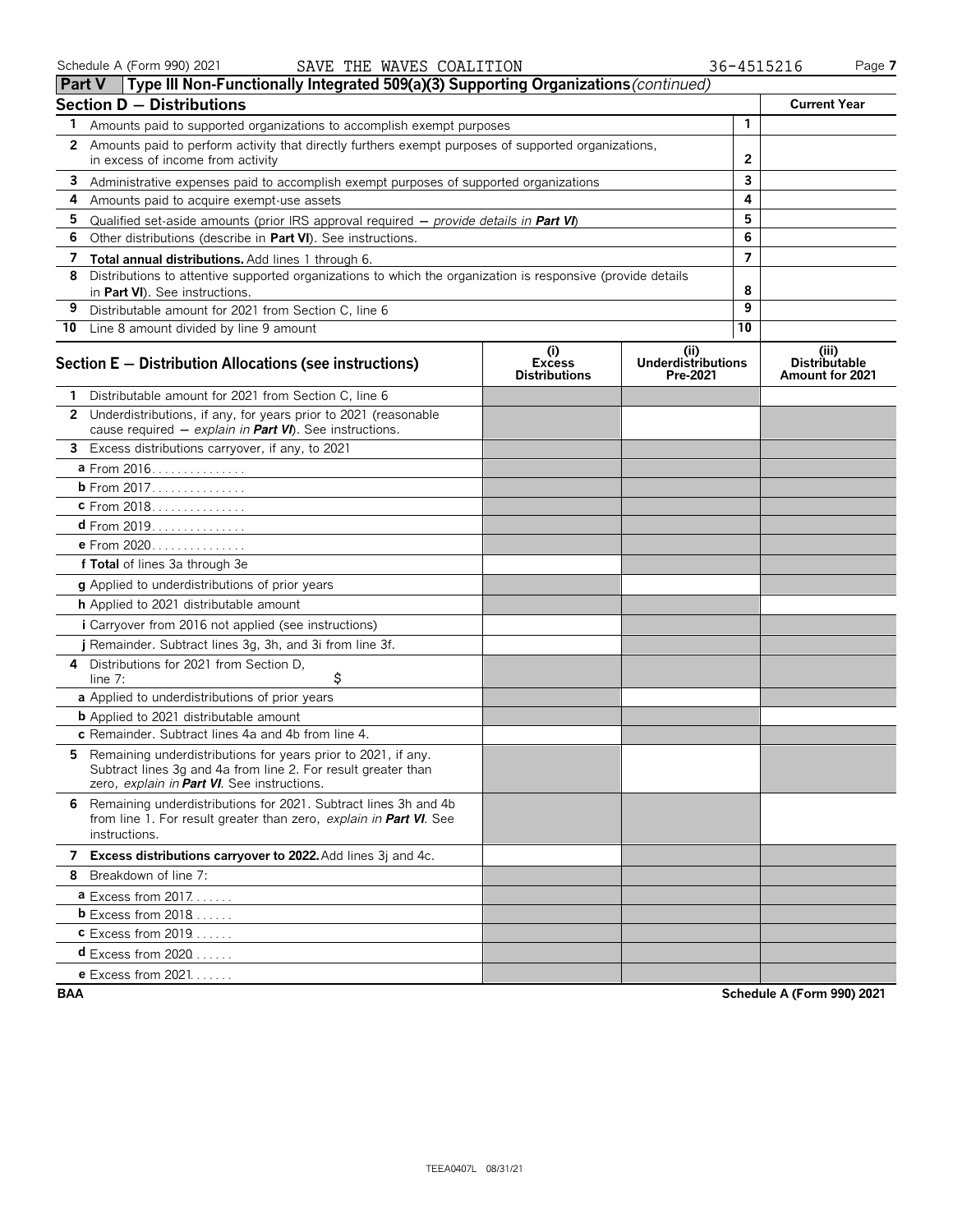|                                                                                                                                                                                                                                                                                                                                                                                                                                                                                                                                                                                                          | Schedule A (Form 990) 2021             |  | SAVE THE WAVES COALITION |  |           |  |        | 36-4515216 |      | Page 8 |
|----------------------------------------------------------------------------------------------------------------------------------------------------------------------------------------------------------------------------------------------------------------------------------------------------------------------------------------------------------------------------------------------------------------------------------------------------------------------------------------------------------------------------------------------------------------------------------------------------------|----------------------------------------|--|--------------------------|--|-----------|--|--------|------------|------|--------|
| <b>Part VI</b><br><b>Supplemental Information.</b> Provide the explanations required by Part II, line 10; Part II, line 17a or 17b; Part III, line 17a or 17b; Part III, line 12; Part IV, Section A, lines 1, 2, 3b, 3c, 4b, 4c, 5a, 6, 9a, 9b, 9c,<br>B, lines 1 and 2; Part IV, Section C, line 1; Part IV, Section D, lines 2 and 3; Part IV, Section E, lines 1c, 2a, 2b,<br>3a, and 3b; Part V, line 1; Part V, Section B, line 1e; Part V, Section D, lines 5, 6, and 8; and Part V, Section E,<br>lines 2, 5, and 6. Also complete this part for any additional information. (See instructions.) |                                        |  |                          |  |           |  |        |            |      |        |
|                                                                                                                                                                                                                                                                                                                                                                                                                                                                                                                                                                                                          | <b>PART II, LINE 10 - OTHER INCOME</b> |  |                          |  |           |  |        |            |      |        |
|                                                                                                                                                                                                                                                                                                                                                                                                                                                                                                                                                                                                          | NATURE AND SOURCE                      |  | 2021                     |  | 2020      |  | 2019   | 2018       | 2017 |        |
|                                                                                                                                                                                                                                                                                                                                                                                                                                                                                                                                                                                                          | OTHER REVENUE                          |  | 336. S                   |  | 1,810. \$ |  | 2,221. |            |      |        |

TOTAL  $\overline{\xi}$  336.  $\overline{\xi}$  1,810.  $\overline{\xi}$  2,221.  $\overline{\xi}$  0.  $\overline{\xi}$  0.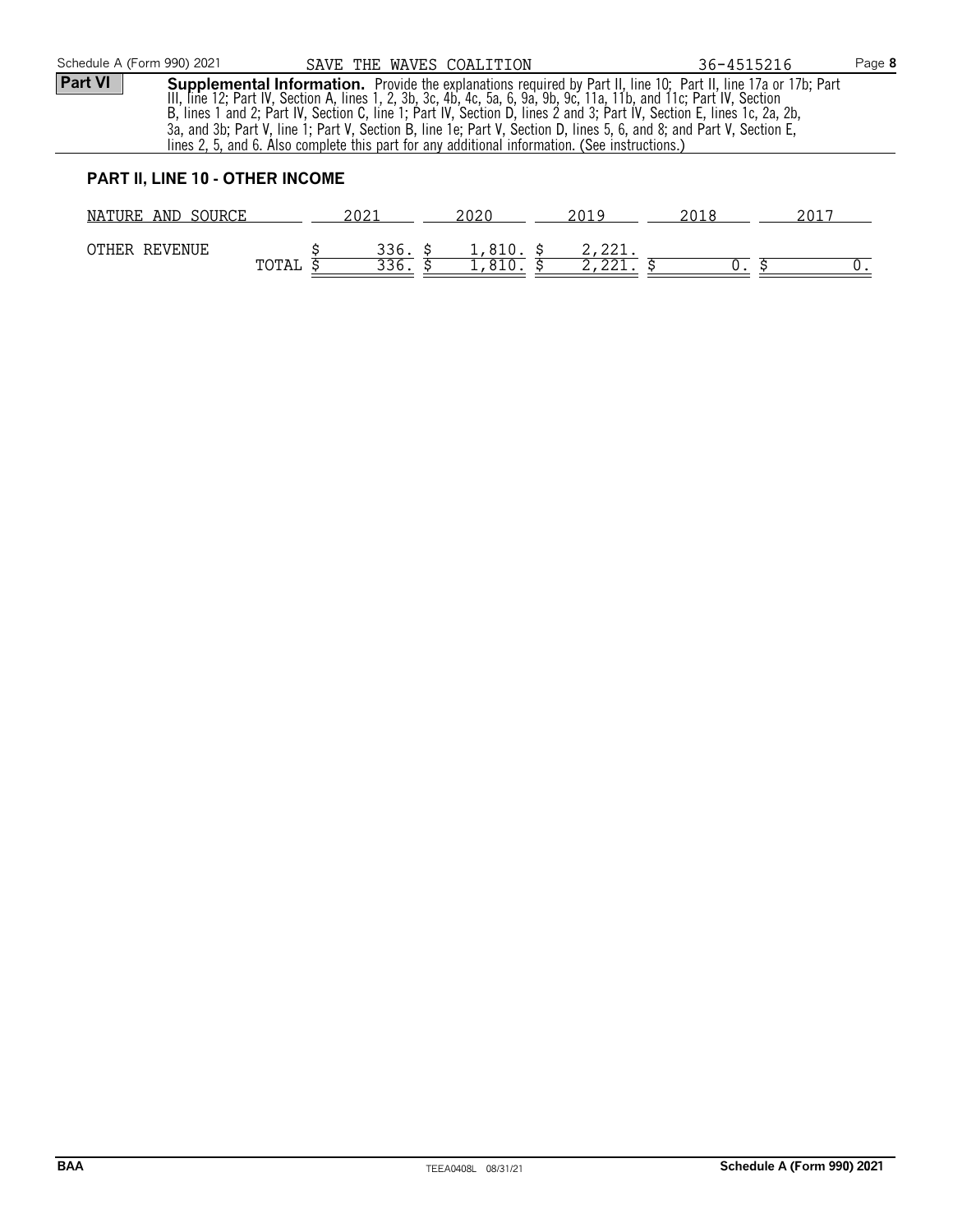| <b>SCHEDULE D</b> |  |
|-------------------|--|
| (Form 990)        |  |

# **SCHEDULE D**  $\begin{bmatrix} 0 \end{bmatrix}$  **Supplemental Financial Statements**  $\begin{bmatrix} 0 \end{bmatrix}$   $\begin{bmatrix} 0 \end{bmatrix}$   $\begin{bmatrix} 0 \end{bmatrix}$

**Part IV, line 6, 7, 8, 9, 10, 11a, 11b, 11c, 11d, 11e, 11f, 12a, or 12b.**<br>
Part IV, line 6, 7, 8, 9, 10, 11a, 11b, 11c, 11d, 11e, 11f, 12a, or 12b.

G **Attach to Form 990.**

Department of the Treasury **Compart of the Treasury <b>Compart of the Treasury Compart of the Treasury <b>Compart of Compart of Compart of Compart of Compart of Compart of the Inspection**<br>Internal Revenue Service **Inspection** 

|                | Name of the organization                                                                                                                                                                                                                                                                                                                                                                |                                                                                                                                                                | <b>Employer identification number</b>                                                                                                     |
|----------------|-----------------------------------------------------------------------------------------------------------------------------------------------------------------------------------------------------------------------------------------------------------------------------------------------------------------------------------------------------------------------------------------|----------------------------------------------------------------------------------------------------------------------------------------------------------------|-------------------------------------------------------------------------------------------------------------------------------------------|
|                | SAVE THE WAVES COALITION                                                                                                                                                                                                                                                                                                                                                                |                                                                                                                                                                |                                                                                                                                           |
|                |                                                                                                                                                                                                                                                                                                                                                                                         |                                                                                                                                                                | 36-4515216                                                                                                                                |
| Part I         |                                                                                                                                                                                                                                                                                                                                                                                         | Organizations Maintaining Donor Advised Funds or Other Similar Funds or Accounts.<br>Complete if the organization answered 'Yes' on Form 990, Part IV, line 6. |                                                                                                                                           |
|                |                                                                                                                                                                                                                                                                                                                                                                                         | (a) Donor advised funds                                                                                                                                        | (b) Funds and other accounts                                                                                                              |
| 1              | Total number at end of year                                                                                                                                                                                                                                                                                                                                                             |                                                                                                                                                                |                                                                                                                                           |
| 2              | Aggregate value of contributions to (during year)                                                                                                                                                                                                                                                                                                                                       |                                                                                                                                                                |                                                                                                                                           |
| 3              | Aggregate value of grants from (during year)                                                                                                                                                                                                                                                                                                                                            |                                                                                                                                                                |                                                                                                                                           |
| 4              | Aggregate value at end of year                                                                                                                                                                                                                                                                                                                                                          |                                                                                                                                                                |                                                                                                                                           |
| 5              | Did the organization inform all donors and donor advisors in writing that the assets held in donor advised funds<br>are the organization's property, subject to the organization's exclusive legal control?                                                                                                                                                                             |                                                                                                                                                                | Yes<br>No                                                                                                                                 |
| 6              | Did the organization inform all grantees, donors, and donor advisors in writing that grant funds can be used only<br>for charitable purposes and not for the benefit of the donor or donor advisor, or for any other purpose conferring                                                                                                                                                 |                                                                                                                                                                | Yes<br>No                                                                                                                                 |
|                | <b>Part II</b><br><b>Conservation Easements.</b>                                                                                                                                                                                                                                                                                                                                        | Complete if the organization answered 'Yes' on Form 990, Part IV, line 7.                                                                                      |                                                                                                                                           |
| 1              | Purpose(s) of conservation easements held by the organization (check all that apply).                                                                                                                                                                                                                                                                                                   |                                                                                                                                                                |                                                                                                                                           |
|                | Preservation of land for public use (for example, recreation or education)                                                                                                                                                                                                                                                                                                              |                                                                                                                                                                | Preservation of a historically important land area                                                                                        |
|                | Protection of natural habitat                                                                                                                                                                                                                                                                                                                                                           |                                                                                                                                                                | Preservation of a certified historic structure                                                                                            |
|                | Preservation of open space                                                                                                                                                                                                                                                                                                                                                              |                                                                                                                                                                |                                                                                                                                           |
| $\mathbf{2}$   | Complete lines 2a through 2d if the organization held a qualified conservation contribution in the form of a conservation easement on the<br>last day of the tax year.                                                                                                                                                                                                                  |                                                                                                                                                                |                                                                                                                                           |
|                |                                                                                                                                                                                                                                                                                                                                                                                         |                                                                                                                                                                | Held at the End of the Tax Year                                                                                                           |
|                |                                                                                                                                                                                                                                                                                                                                                                                         |                                                                                                                                                                | 2a                                                                                                                                        |
|                |                                                                                                                                                                                                                                                                                                                                                                                         |                                                                                                                                                                | 2 <sub>b</sub>                                                                                                                            |
|                | c Number of conservation easements on a certified historic structure included in (a) $\dots$                                                                                                                                                                                                                                                                                            |                                                                                                                                                                | 2c                                                                                                                                        |
|                | d Number of conservation easements included in (c) acquired after 7/25/06, and not on a historic                                                                                                                                                                                                                                                                                        |                                                                                                                                                                |                                                                                                                                           |
|                |                                                                                                                                                                                                                                                                                                                                                                                         |                                                                                                                                                                | 2d                                                                                                                                        |
| 3              | Number of conservation easements modified, transferred, released, extinguished, or terminated by the organization during the<br>tax year ►                                                                                                                                                                                                                                              |                                                                                                                                                                |                                                                                                                                           |
| 4              | Number of states where property subject to conservation easement is located $\blacktriangleright$                                                                                                                                                                                                                                                                                       |                                                                                                                                                                |                                                                                                                                           |
| 5              | Does the organization have a written policy regarding the periodic monitoring, inspection, handling of violations,                                                                                                                                                                                                                                                                      |                                                                                                                                                                |                                                                                                                                           |
|                |                                                                                                                                                                                                                                                                                                                                                                                         |                                                                                                                                                                | No<br>Yes                                                                                                                                 |
| 6              |                                                                                                                                                                                                                                                                                                                                                                                         |                                                                                                                                                                | Staff and volunteer hours devoted to monitoring, inspecting, handling of violations, and enforcing conservation easements during the year |
| $\overline{ }$ | Amount of expenses incurred in monitoring, inspecting, handling of violations, and enforcing conservation easements during the year<br>►\$                                                                                                                                                                                                                                              |                                                                                                                                                                |                                                                                                                                           |
|                | Does each conservation easement reported on line 2(d) above satisfy the requirements of section 170(h)(4)(B)(i)                                                                                                                                                                                                                                                                         |                                                                                                                                                                | No<br>Yes                                                                                                                                 |
| 9              | include, if applicable, the text of the footnote to the organization's financial statements that describes the organization's accounting for<br>conservation easements.                                                                                                                                                                                                                 |                                                                                                                                                                | In Part XIII, describe how the organization reports conservation easements in its revenue and expense statement and balance sheet, and    |
|                | Part III                                                                                                                                                                                                                                                                                                                                                                                | Organizations Maintaining Collections of Art, Historical Treasures, or Other Similar Assets.                                                                   |                                                                                                                                           |
|                |                                                                                                                                                                                                                                                                                                                                                                                         | Complete if the organization answered 'Yes' on Form 990, Part IV, line 8.                                                                                      |                                                                                                                                           |
|                | 1 a If the organization elected, as permitted under FASB ASC 958, not to report in its revenue statement and balance sheet works of art,<br>historical treasures, or other similar assets held for public exhibition, education, or research in furtherance of public service, provide in<br>Part XIII the text of the footnote to its financial statements that describes these items. |                                                                                                                                                                |                                                                                                                                           |
|                | b If the organization elected, as permitted under FASB ASC 958, to report in its revenue statement and balance sheet works of art,<br>historical treasures, or other similar assets held for public exhibition, education, or research in furtherance of public service, provide the<br>following amounts relating to these items:                                                      |                                                                                                                                                                |                                                                                                                                           |
|                |                                                                                                                                                                                                                                                                                                                                                                                         |                                                                                                                                                                | ►\$                                                                                                                                       |
|                |                                                                                                                                                                                                                                                                                                                                                                                         |                                                                                                                                                                | $\triangleright$ \$                                                                                                                       |
|                | 2 If the organization received or held works of art, historical treasures, or other similar assets for financial gain, provide the following<br>amounts required to be reported under FASB ASC 958 relating to these items:                                                                                                                                                             |                                                                                                                                                                |                                                                                                                                           |
|                |                                                                                                                                                                                                                                                                                                                                                                                         |                                                                                                                                                                |                                                                                                                                           |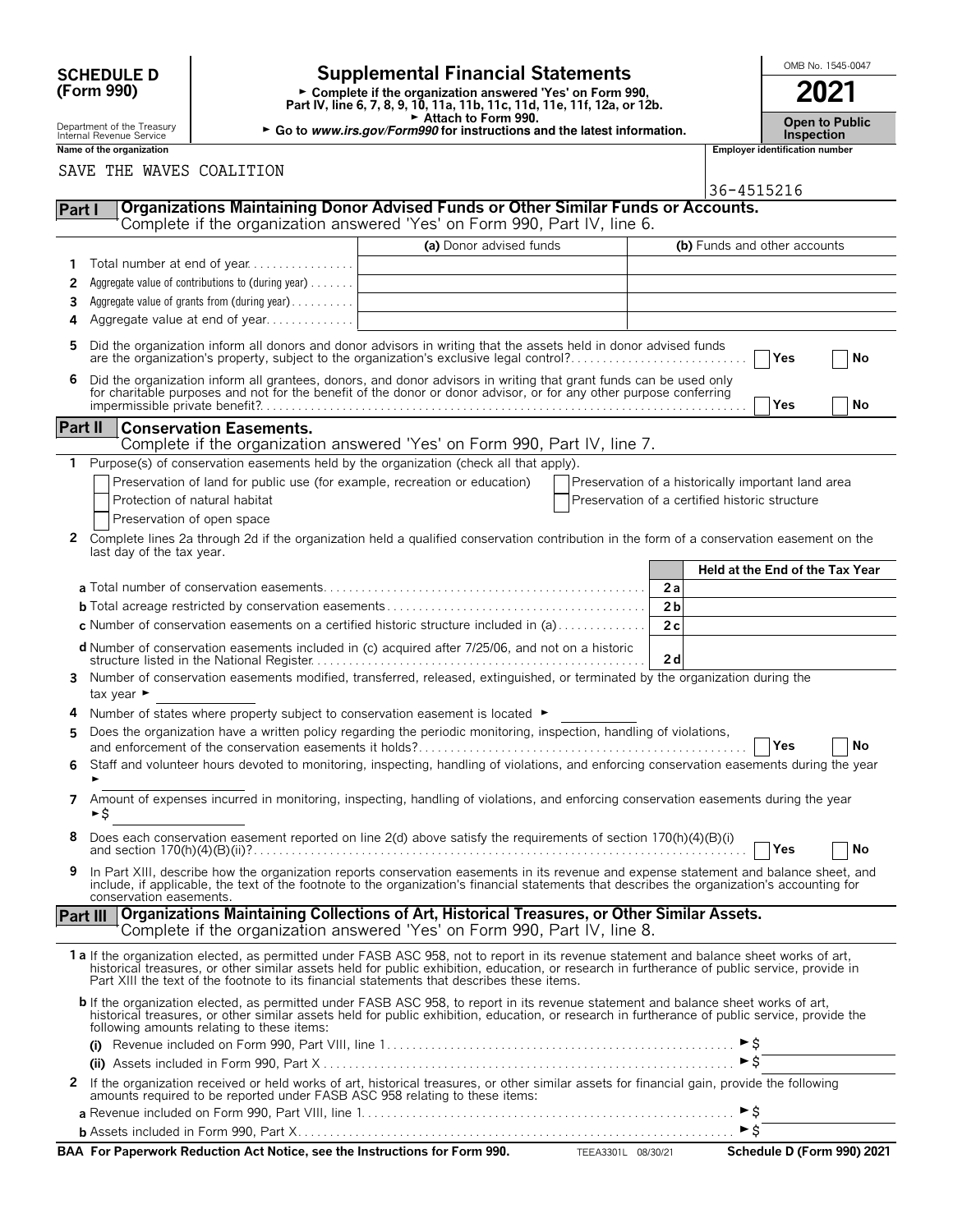| Schedule D (Form 990) 2021                                                                                                                                                                                      | SAVE THE WAVES COALITION |                                         |                                    |                                 | 36-4515216                 |                     | Page 2    |
|-----------------------------------------------------------------------------------------------------------------------------------------------------------------------------------------------------------------|--------------------------|-----------------------------------------|------------------------------------|---------------------------------|----------------------------|---------------------|-----------|
| Part III Organizations Maintaining Collections of Art, Historical Treasures, or Other Similar Assets (continued)                                                                                                |                          |                                         |                                    |                                 |                            |                     |           |
| Using the organization's acquisition, accession, and other records, check any of the following that make significant use of its collection<br>3<br>items (check all that apply):                                |                          |                                         |                                    |                                 |                            |                     |           |
| Public exhibition<br>a                                                                                                                                                                                          |                          |                                         | Loan or exchange program           |                                 |                            |                     |           |
| Scholarly research<br>b                                                                                                                                                                                         |                          | Other<br>е                              |                                    |                                 |                            |                     |           |
| Preservation for future generations<br>c                                                                                                                                                                        |                          |                                         |                                    |                                 |                            |                     |           |
| Provide a description of the organization's collections and explain how they further the organization's exempt purpose in<br>4<br>Part XIII.                                                                    |                          |                                         |                                    |                                 |                            |                     |           |
| During the year, did the organization solicit or receive donations of art, historical treasures, or other similar assets                                                                                        |                          |                                         |                                    |                                 |                            |                     |           |
| to be sold to raise funds rather than to be maintained as part of the organization's collection?<br><b>Escrow and Custodial Arrangements.</b> Complete if the organization answered 'Yes' on Form 990, Part IV, |                          |                                         |                                    |                                 | Yes                        |                     | <b>No</b> |
| <b>Part IV</b><br>line 9, or reported an amount on Form 990, Part X, line 21.                                                                                                                                   |                          |                                         |                                    |                                 |                            |                     |           |
| 1 a Is the organization an agent, trustee, custodian or other intermediary for contributions or other assets not included                                                                                       |                          |                                         |                                    |                                 | Yes                        |                     | No        |
| <b>b</b> If 'Yes,' explain the arrangement in Part XIII and complete the following table:                                                                                                                       |                          |                                         |                                    |                                 |                            |                     |           |
|                                                                                                                                                                                                                 |                          |                                         |                                    |                                 | Amount                     |                     |           |
|                                                                                                                                                                                                                 |                          |                                         |                                    | 1 с                             |                            |                     |           |
|                                                                                                                                                                                                                 |                          |                                         |                                    | 1 <sub>d</sub>                  |                            |                     |           |
|                                                                                                                                                                                                                 |                          |                                         |                                    | 1е                              |                            |                     |           |
|                                                                                                                                                                                                                 |                          |                                         |                                    | 1 f                             |                            |                     |           |
| 2a Did the organization include an amount on Form 990, Part X, line 21, for escrow or custodial account liability?                                                                                              |                          |                                         |                                    |                                 | Yes                        |                     | No        |
|                                                                                                                                                                                                                 |                          |                                         |                                    |                                 |                            |                     |           |
|                                                                                                                                                                                                                 |                          |                                         |                                    |                                 |                            |                     |           |
| <b>Part V</b><br>Endowment Funds. Complete if the organization answered 'Yes' on Form 990, Part IV, line 10.                                                                                                    |                          |                                         |                                    |                                 |                            |                     |           |
|                                                                                                                                                                                                                 | (a) Current year         | (b) Prior year                          | (c) Two years back                 | (d) Three years back            |                            | (e) Four years back |           |
| <b>1 a</b> Beginning of year balance                                                                                                                                                                            |                          |                                         |                                    |                                 |                            |                     |           |
| <b>b</b> Contributions.                                                                                                                                                                                         |                          |                                         |                                    |                                 |                            |                     |           |
|                                                                                                                                                                                                                 |                          |                                         |                                    |                                 |                            |                     |           |
| c Net investment earnings, gains,<br>and losses                                                                                                                                                                 |                          |                                         |                                    |                                 |                            |                     |           |
| <b>d</b> Grants or scholarships $\ldots \ldots \ldots$                                                                                                                                                          |                          |                                         |                                    |                                 |                            |                     |           |
| <b>e</b> Other expenditures for facilities<br>and programs                                                                                                                                                      |                          |                                         |                                    |                                 |                            |                     |           |
| f Administrative expenses                                                                                                                                                                                       |                          |                                         |                                    |                                 |                            |                     |           |
| $\alpha$ End of year balance $\ldots \ldots \ldots$                                                                                                                                                             |                          |                                         |                                    |                                 |                            |                     |           |
| 2 Provide the estimated percentage of the current year end balance (line 1g, column (a)) held as:                                                                                                               |                          |                                         |                                    |                                 |                            |                     |           |
| a Board designated or quasi-endowment $\blacktriangleright$                                                                                                                                                     |                          |                                         |                                    |                                 |                            |                     |           |
| <b>b</b> Permanent endowment ►                                                                                                                                                                                  | ႜ                        |                                         |                                    |                                 |                            |                     |           |
| $c$ Term endowment $\blacktriangleright$                                                                                                                                                                        | ৡ                        |                                         |                                    |                                 |                            |                     |           |
| The percentages on lines 2a, 2b, and 2c should equal 100%.                                                                                                                                                      |                          |                                         |                                    |                                 |                            |                     |           |
|                                                                                                                                                                                                                 |                          |                                         |                                    |                                 |                            |                     |           |
| 3a Are there endowment funds not in the possession of the organization that are held and administered for the<br>organization by:                                                                               |                          |                                         |                                    |                                 |                            | Yes                 | No        |
|                                                                                                                                                                                                                 |                          |                                         |                                    |                                 | 3a(i)                      |                     |           |
|                                                                                                                                                                                                                 |                          |                                         |                                    |                                 |                            |                     |           |
|                                                                                                                                                                                                                 |                          |                                         |                                    |                                 | 3b                         |                     |           |
| Describe in Part XIII the intended uses of the organization's endowment funds.<br>4                                                                                                                             |                          |                                         |                                    |                                 |                            |                     |           |
| Part VI   Land, Buildings, and Equipment.                                                                                                                                                                       |                          |                                         |                                    |                                 |                            |                     |           |
| Complete if the organization answered 'Yes' on Form 990, Part IV, line 11a. See Form 990, Part X, line 10.                                                                                                      |                          |                                         |                                    |                                 |                            |                     |           |
| Description of property                                                                                                                                                                                         |                          |                                         |                                    |                                 |                            |                     |           |
|                                                                                                                                                                                                                 |                          | (a) Cost or other basis<br>(investment) | (b) Cost or other<br>basis (other) | (c) Accumulated<br>depreciation |                            | (d) Book value      |           |
|                                                                                                                                                                                                                 |                          |                                         |                                    |                                 |                            |                     |           |
|                                                                                                                                                                                                                 |                          |                                         |                                    |                                 |                            |                     |           |
| c Leasehold improvements                                                                                                                                                                                        |                          |                                         |                                    |                                 |                            |                     |           |
|                                                                                                                                                                                                                 |                          |                                         |                                    |                                 |                            |                     |           |
|                                                                                                                                                                                                                 |                          |                                         |                                    |                                 |                            |                     |           |
| Total. Add lines 1a through 1e. (Column (d) must equal Form 990, Part X, column (B), line 10c.)                                                                                                                 |                          |                                         |                                    |                                 |                            |                     | 0.        |
| BAA                                                                                                                                                                                                             |                          |                                         |                                    |                                 | Schedule D (Form 990) 2021 |                     |           |

TEEA3302L 08/30/21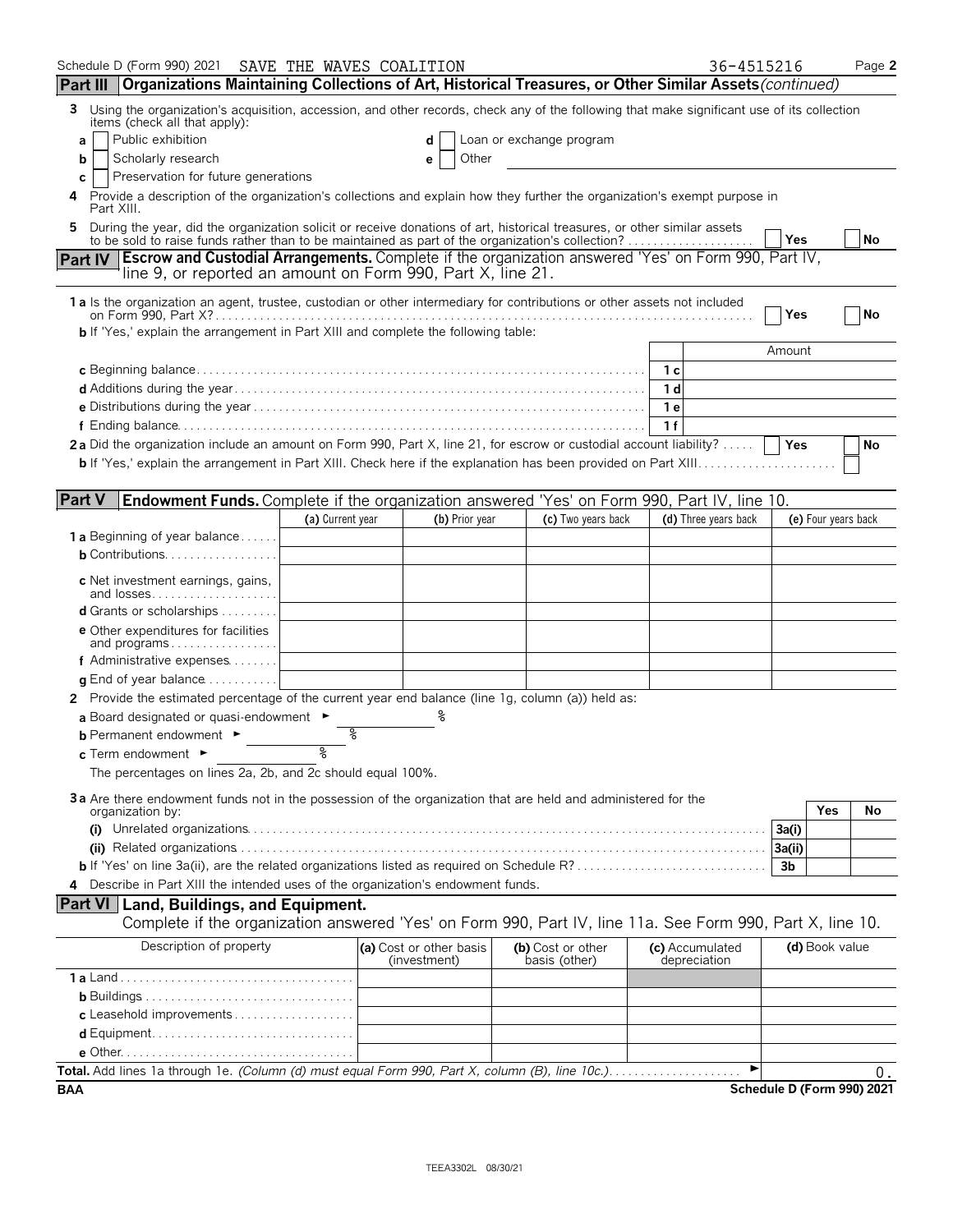|                         | Schedule D (Form 990) 2021<br>SAVE THE WAVES COALITION                                                                                                                             |                              | 36-4515216                                                |                | Page 3  |
|-------------------------|------------------------------------------------------------------------------------------------------------------------------------------------------------------------------------|------------------------------|-----------------------------------------------------------|----------------|---------|
| <b>Part VII</b>         | Investments - Other Securities.                                                                                                                                                    |                              | N/A                                                       |                |         |
|                         | Complete if the organization answered 'Yes' on Form 990, Part IV, line 11b. See Form 990, Part X, line 12.<br>(a) Description of security or category (including name of security) | (b) Book value               | (c) Method of valuation: Cost or end-of-year market value |                |         |
|                         |                                                                                                                                                                                    |                              |                                                           |                |         |
|                         | (2) Closely held equity interests                                                                                                                                                  |                              |                                                           |                |         |
| (3) Other               |                                                                                                                                                                                    |                              |                                                           |                |         |
| (A)                     |                                                                                                                                                                                    |                              |                                                           |                |         |
| (B)                     |                                                                                                                                                                                    |                              |                                                           |                |         |
| (C)                     |                                                                                                                                                                                    |                              |                                                           |                |         |
| (D)                     |                                                                                                                                                                                    |                              |                                                           |                |         |
| (E)                     |                                                                                                                                                                                    |                              |                                                           |                |         |
| (F)                     |                                                                                                                                                                                    |                              |                                                           |                |         |
| (G)                     |                                                                                                                                                                                    |                              |                                                           |                |         |
| (H)                     |                                                                                                                                                                                    |                              |                                                           |                |         |
| $($ l $)$               |                                                                                                                                                                                    |                              |                                                           |                |         |
|                         | Total. (Column (b) must equal Form 990, Part X, column (B) line 12.)<br>▶<br>Part VIII Investments - Program Related.                                                              |                              | N/A                                                       |                |         |
|                         | Complete if the organization answered 'Yes' on Form 990, Part IV, line 11c. See Form 990, Part X, line 13.                                                                         |                              |                                                           |                |         |
|                         | (a) Description of investment                                                                                                                                                      | (b) Book value               | (c) Method of valuation: Cost or end-of-year market value |                |         |
| (1)                     |                                                                                                                                                                                    |                              |                                                           |                |         |
| (2)                     |                                                                                                                                                                                    |                              |                                                           |                |         |
| (3)                     |                                                                                                                                                                                    |                              |                                                           |                |         |
| (4)                     |                                                                                                                                                                                    |                              |                                                           |                |         |
| (5)                     |                                                                                                                                                                                    |                              |                                                           |                |         |
| (6)                     |                                                                                                                                                                                    |                              |                                                           |                |         |
| (7)<br>(8)              |                                                                                                                                                                                    |                              |                                                           |                |         |
| (9)                     |                                                                                                                                                                                    |                              |                                                           |                |         |
| (10)                    |                                                                                                                                                                                    |                              |                                                           |                |         |
|                         | Total. (Column (b) must equal Form 990, Part X, column (B) line 13.)                                                                                                               |                              |                                                           |                |         |
| Part IX                 | <b>Other Assets.</b><br>Complete if the organization answered 'Yes' on Form 990, Part IV, line 11d. See Form 990, Part X, line 15.                                                 |                              |                                                           |                |         |
|                         |                                                                                                                                                                                    | (a) Description              |                                                           | (b) Book value |         |
| (1)                     |                                                                                                                                                                                    |                              |                                                           |                |         |
| (2)                     |                                                                                                                                                                                    |                              |                                                           |                |         |
| (3)                     |                                                                                                                                                                                    |                              |                                                           |                |         |
| (4)                     |                                                                                                                                                                                    |                              |                                                           |                |         |
| (5)                     |                                                                                                                                                                                    |                              |                                                           |                |         |
| (6)<br>(7)              |                                                                                                                                                                                    |                              |                                                           |                |         |
| (8)                     |                                                                                                                                                                                    |                              |                                                           |                |         |
| (9)                     |                                                                                                                                                                                    |                              |                                                           |                |         |
| (10)                    |                                                                                                                                                                                    |                              |                                                           |                |         |
|                         |                                                                                                                                                                                    |                              | ▶                                                         |                |         |
| Part X                  | <b>Other Liabilities.</b><br>Complete if the organization answered 'Yes' on Form 990, Part IV, line 11e or 11f. See Form 990, Part X, line 25.                                     |                              |                                                           |                |         |
| 1.                      |                                                                                                                                                                                    | (a) Description of liability |                                                           | (b) Book value |         |
|                         | (1) Federal income taxes                                                                                                                                                           |                              |                                                           |                |         |
|                         | (2) PAYROLL LIABILITY                                                                                                                                                              |                              |                                                           |                | 24,128. |
| (3)                     |                                                                                                                                                                                    |                              |                                                           |                |         |
| (4)                     |                                                                                                                                                                                    |                              |                                                           |                |         |
| $\overline{(5)}$<br>(6) |                                                                                                                                                                                    |                              |                                                           |                |         |
| (7)                     |                                                                                                                                                                                    |                              |                                                           |                |         |
| (8)                     |                                                                                                                                                                                    |                              |                                                           |                |         |
| (9)                     |                                                                                                                                                                                    |                              |                                                           |                |         |
| (10)                    |                                                                                                                                                                                    |                              |                                                           |                |         |
| (11)                    |                                                                                                                                                                                    |                              |                                                           |                |         |

**Total.** *(Column (b) must equal Form 990, Part X, column (B) line 25.)*. . . . . . . . . . . . . . . . . . . . . . . . . . . . . . . . . . . . . . . . . . . . . . . . . . . . . . . . . . . G **2.** Liability for uncertain tax positions. In Part XIII, provide the text of the footnote to the organization's financial statements that reports the organization's liability for uncertain tax positions under FASB ASC 740. Check here if the text of the footnote has been provided in Part XIII . . . . . . . . . . . . . . . . . . . . . . . . . . . . . . . . . . . . . . . . . . . . . . . . . . . . . . . X SEE PART XIII24,128.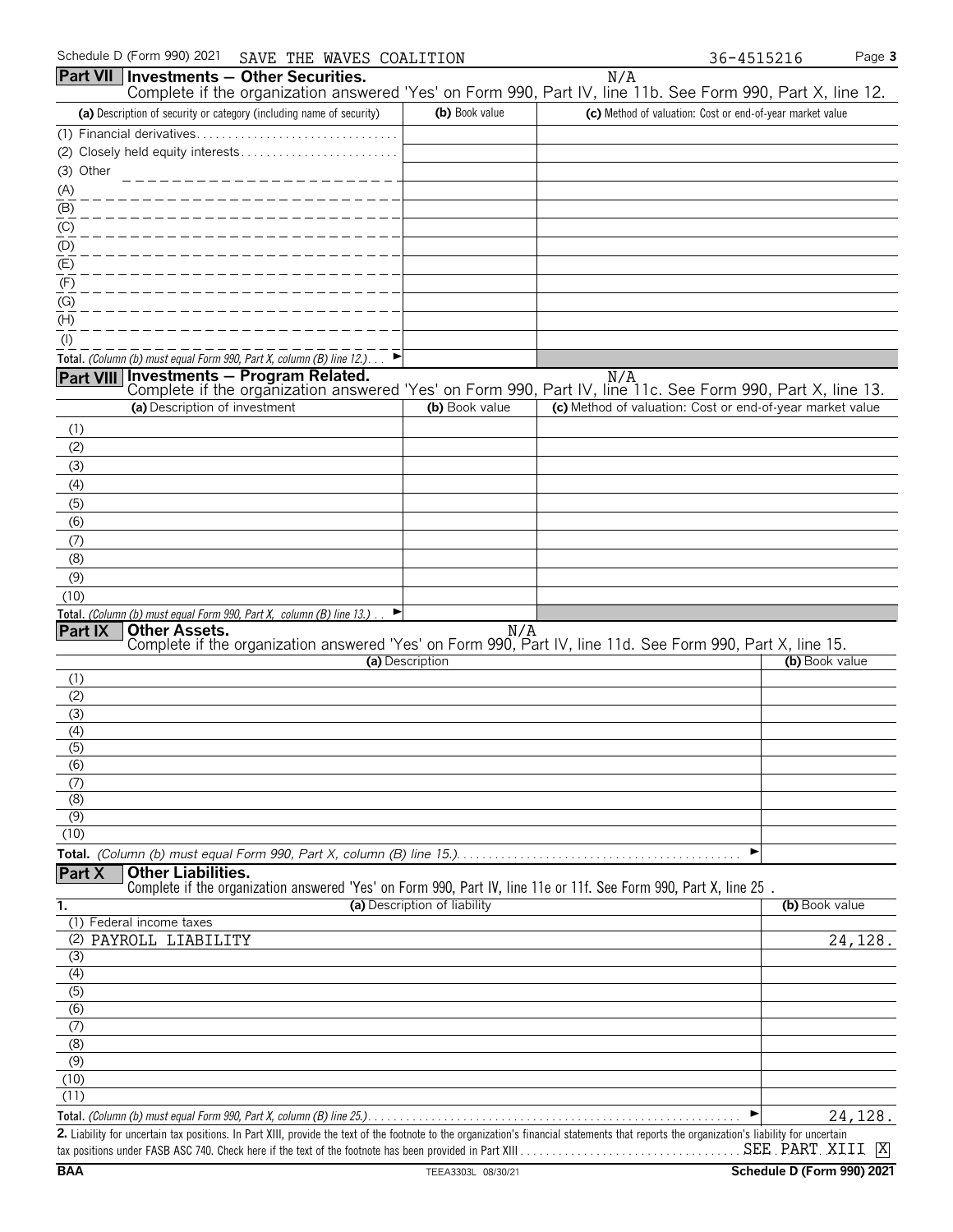| Schedule D (Form 990) 2021<br>SAVE THE WAVES COALITION                                                | 36-4515216              | Page 4       |
|-------------------------------------------------------------------------------------------------------|-------------------------|--------------|
| Part XI   Reconciliation of Revenue per Audited Financial Statements With Revenue per Return.         |                         |              |
| Complete if the organization answered 'Yes' on Form 990, Part IV, line 12a.                           |                         |              |
| 1                                                                                                     | $\mathbf{1}$            | 1, 366, 113. |
| Amounts included on line 1 but not on Form 990, Part VIII, line 12:<br>$\mathbf{2}$                   |                         |              |
|                                                                                                       |                         |              |
| 121,925.                                                                                              |                         |              |
|                                                                                                       |                         |              |
| 25,477.                                                                                               |                         |              |
|                                                                                                       | 2e                      | 147,402.     |
| 3                                                                                                     | 3                       | 1,218,711.   |
| Amounts included on Form 990, Part VIII, line 12, but not on line 1:<br>4                             |                         |              |
| a Investment expenses not included on Form 990, Part VIII, line 7b. 4a                                |                         |              |
|                                                                                                       |                         |              |
|                                                                                                       | 4 с                     |              |
| 5 Total revenue. Add lines 3 and 4c. (This must equal Form 990, Part I, line 12.)                     | 5                       | 1, 218, 711. |
| <b>Part XII Reconciliation of Expenses per Audited Financial Statements With Expenses per Return.</b> |                         |              |
| Complete if the organization answered 'Yes' on Form 990, Part IV, line 12a.                           |                         |              |
|                                                                                                       | $\mathbf{1}$            | 1,333,250.   |
| Amounts included on line 1 but not on Form 990, Part IX, line 25:<br>2                                |                         |              |
| 121, 925.                                                                                             |                         |              |
| 2 <sub>b</sub>                                                                                        |                         |              |
|                                                                                                       |                         |              |
| 25,477.                                                                                               |                         |              |
|                                                                                                       | 2e                      | 147,402.     |
| 3                                                                                                     | $\overline{\mathbf{3}}$ | 1, 185, 848. |
| Amounts included on Form 990, Part IX, line 25, but not on line 1:<br>4                               |                         |              |
| a Investment expenses not included on Form 990, Part VIII, line 7b. 4a                                |                         |              |
|                                                                                                       |                         |              |
|                                                                                                       | 4 c                     |              |
| 5 Total expenses. Add lines 3 and 4c. (This must equal Form 990, Part I, line 18.)                    | 5                       | 1,185,848.   |
| <b>Part XIII Supplemental Information.</b>                                                            |                         |              |

Provide the descriptions required for Part II, lines 3, 5, and 9; Part III, lines 1a and 4; Part IV, lines 1b and 2b; Part V,

line 4; Part X, line 2; Part XI, lines 2d and 4b; and Part XII, lines 2d and 4b. Also complete this part to provide any additional information.

# **PART X - FASB ASC 740 FOOTNOTE**

INCOME TAXES

FINANCIAL STATEMENT PRESENTATION FOLLOWS THE RECOMMENDATIONS OF ASC 740, INCOME TAXES. UNDER ASC 740, SAVE THE WAVES IS REQUIRED TO REPORT INFORMATION REGARDING ITS EXPOSURE TO VARIOUS TAX POSITIONS TAKEN BY SAVE THE WAVES AND REQUIRES A TWO-STEP PROCESS THAT SEPARATES RECOGNITION FROM MEASUREMENT. THE FIRST STEP IS DETERMINING WHETHER A TAX POSITION HAS MET THE RECOGNITION THRESHOLD; THE SECOND

**BAA Schedule D (Form 990) 2021** STEP IS MEASURING A TAX POSITION THAT MEETS THE RECOGNITION THRESHOLD. MANAGEMENT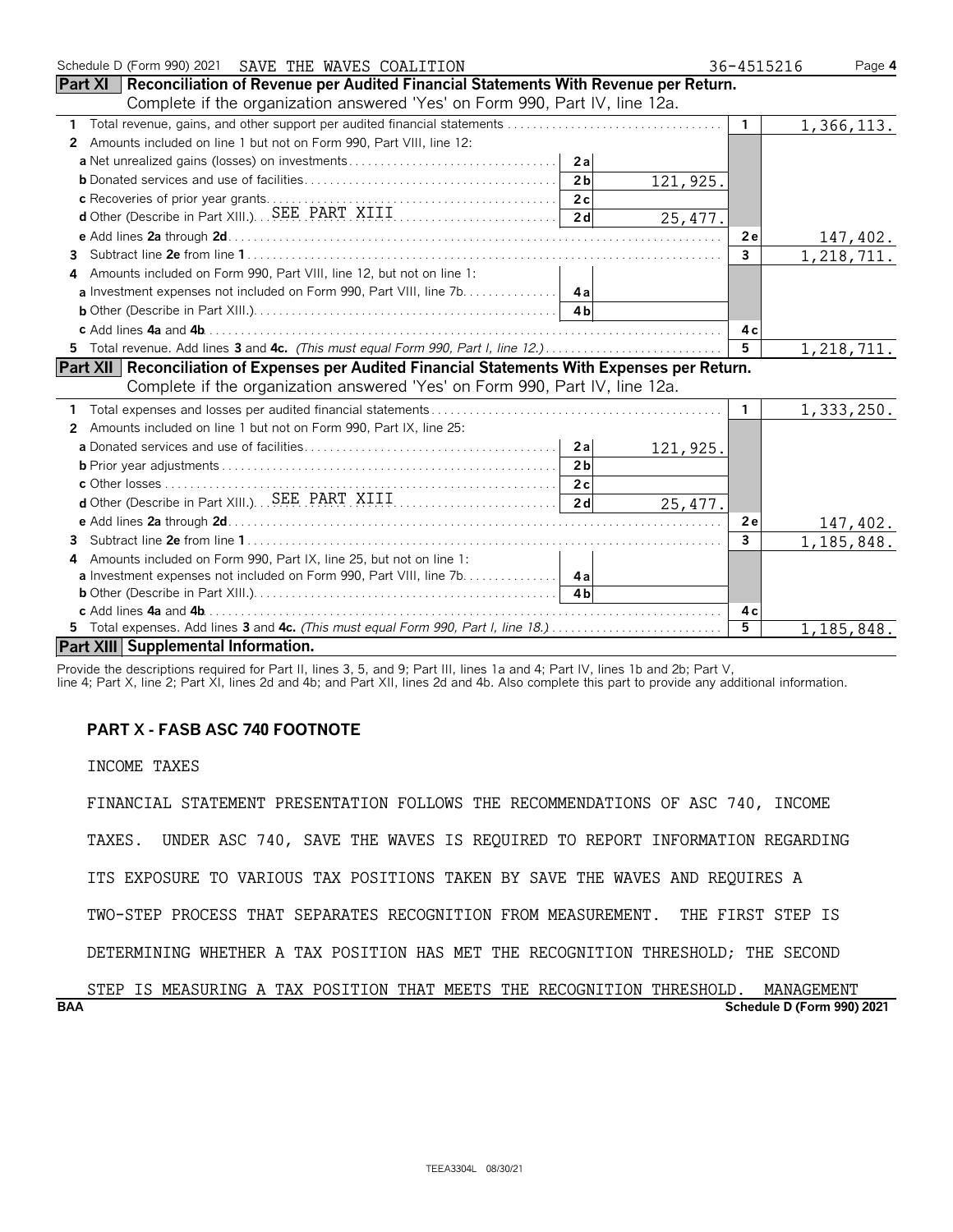# **PART X - FASB ASC 740 FOOTNOTE (CONTINUED)**

BELIEVES THAT SAVE THE WAVES HAS ADEQUATELY EVALUATED ITS CURRENT TAX POSITIONS AND HAS CONCLUDED THAT AS OF DECEMBER 31, 2021, SAVE THE WAVES DOES NOT HAVE ANY UNCERTAIN TAX POSITIONS FOR WHICH A RESERVE OR AN ACCRUAL FOR A TAX LIABILITY WOULD BE NECESSARY.

SAVE THE WAVES HAS RECEIVED NOTIFICATION FROM THE INTERNAL REVENUE SERVICE AND THE STATE OF CALIFORNIA THAT IT QUALIFIES FOR TAX-EXEMPT STATUS UNDER SECTION 501(C)(3) OF THE INTERNAL REVENUE CODE AND SECTION 23701D OF THE CALIFORNIA REVENUE AND TAXATION CODE. THE EXEMPTIONS ARE SUBJECT TO PERIODIC REVIEW BY THE FEDERAL AND STATE TAXING AUTHORITIES AND MANAGEMENT IS CONFIDENT THAT SAVE THE WAVES CONTINUES TO SATISFY ALL FEDERAL AND STATE STATUTES IN ORDER TO QUALIFY FOR CONTINUED TAX EXEMPTION STATUS. SAVE THE WAVES MAY PERIODICALLY RECEIVE UNRELATED BUSINESS INCOME (SUCH AS PROGRAM ADVERTISING INCOME) REQUIRING SAVE THE WAVES TO FILE SEPARATE TAX RETURNS UNDER FEDERAL AND STATE STATUTES. UNDER SUCH CONDITIONS, SAVE THE WAVES CALCULATES AND ACCRUES THE APPLICABLE TAXES.

# **SCHEDULE D, PART XI, LINE 2D OTHER REVENUE INCLUDED IN F/S BUT NOT INCLUDED ON FORM 990**

| COST OF GOODS SOLD                                                                |  |        |
|-----------------------------------------------------------------------------------|--|--------|
| <b>SCHEDULE D, PART XII, LINE 2D</b><br>OTHER EXPENSES AND LOSSES PER AUDITED F/S |  |        |
| MERCHANDISE EXPENSE                                                               |  | 25,477 |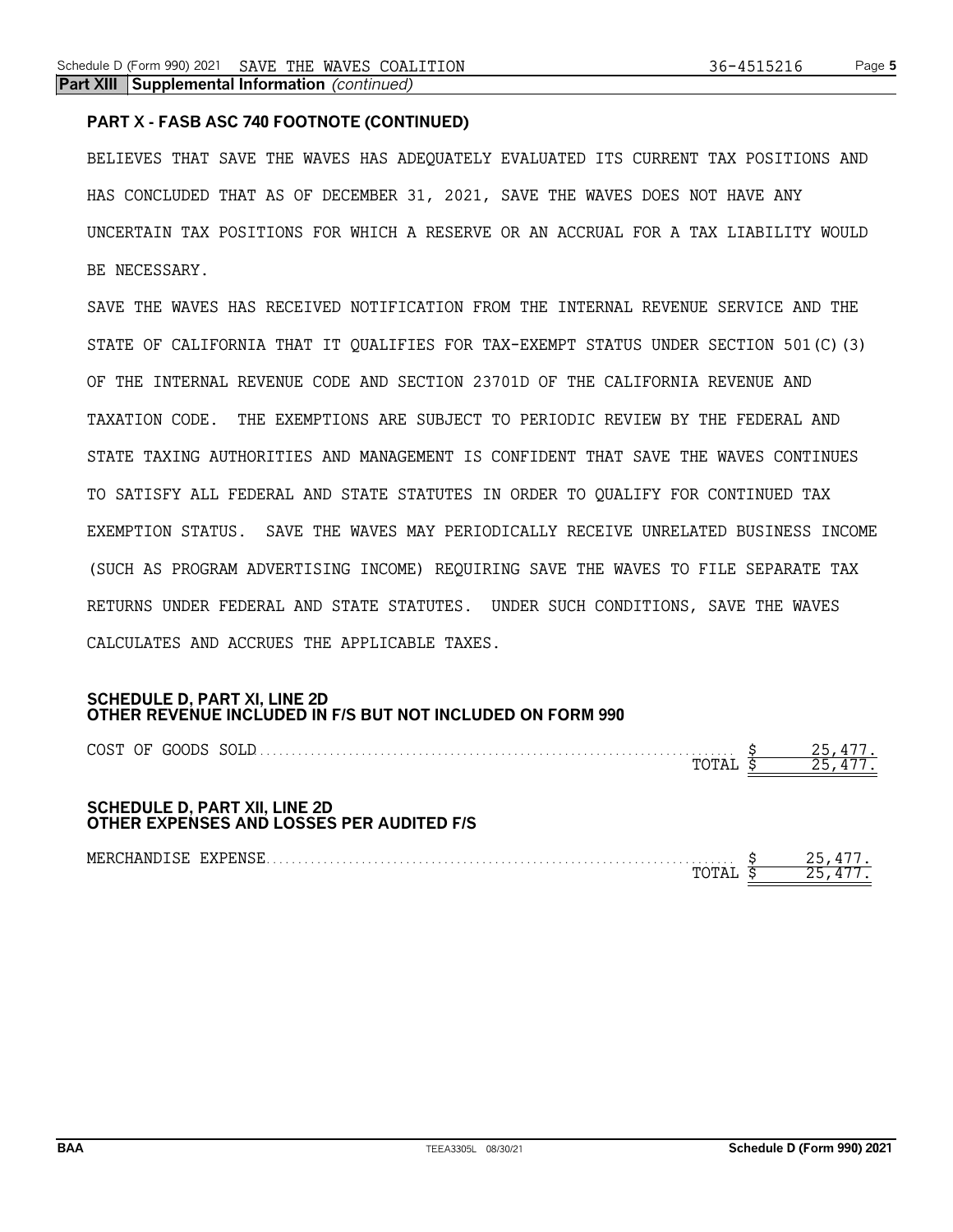| <b>SCHEDULE F</b> |  |
|-------------------|--|
| (Form 990)        |  |

# **F Statement of Activities Outside the United States LACTIONB No. 1545-0047**

**(Form 990)** G **Complete if the organization answered 'Yes' on Form 990, Part IV, line 14b, 15, or 16.** <sup>G</sup>**Attach to Form 990. 2021**

Department of the Treasury **Open to Public**<br>Internal Revenue Service **Inspection**<br>Internal Revenue Service **Inspection** 

| Name of the organization                                                                                                                                              |                                           |                                                                          |                                                                                                                                         | Employer identification number                                                                          |                                                                   |
|-----------------------------------------------------------------------------------------------------------------------------------------------------------------------|-------------------------------------------|--------------------------------------------------------------------------|-----------------------------------------------------------------------------------------------------------------------------------------|---------------------------------------------------------------------------------------------------------|-------------------------------------------------------------------|
| SAVE THE WAVES COALITION                                                                                                                                              |                                           |                                                                          |                                                                                                                                         | 36-4515216                                                                                              |                                                                   |
| Part I<br>on Form 990, Part IV, line 14b.                                                                                                                             |                                           |                                                                          | General Information on Activities Outside the United States. Complete if the organization answered 'Yes'                                |                                                                                                         |                                                                   |
|                                                                                                                                                                       |                                           |                                                                          |                                                                                                                                         |                                                                                                         |                                                                   |
| 1 For grantmakers. Does the organization maintain records to substantiate the amount of its grants and other assistance,                                              |                                           |                                                                          | the grantees' eligibility for the grants or assistance, and the selection criteria used to award the grants or assistance?              |                                                                                                         | X <sub>Yes</sub><br><b>No</b>                                     |
| 2 For grantmakers. Describe in Part V the organization's procedures for monitoring the use of its grants and other assistance outside the<br>United States.<br>PART V |                                           |                                                                          |                                                                                                                                         |                                                                                                         |                                                                   |
| 3 Activities per Region. (The following Part I, line 3 table can be duplicated if additional space is needed.)                                                        |                                           |                                                                          |                                                                                                                                         |                                                                                                         |                                                                   |
| (a) Region                                                                                                                                                            | (b) Number of<br>offices in the<br>region | (c) Number of<br>employees,<br>agents, and<br>independent<br>contractors | (d) Activities conducted in<br>the region (by type) (such<br>as, fundraising, program<br>services, investments,<br>grants to recipients | (e) If activity listed in<br>(d) is a program<br>service, describe<br>specific type of<br>service(s) in | (f) Total<br>expenditures for<br>and investments<br>in the region |
|                                                                                                                                                                       |                                           | in the region                                                            | located in the region)                                                                                                                  | the region                                                                                              | PT V                                                              |
| EAST ASIA AND THE<br>(1) PACIFIC                                                                                                                                      |                                           |                                                                          | GRANTS TO RECIPIENTS                                                                                                                    |                                                                                                         | 42,560.                                                           |
|                                                                                                                                                                       |                                           |                                                                          |                                                                                                                                         |                                                                                                         |                                                                   |
| (2) SOUTH AMERICA                                                                                                                                                     |                                           |                                                                          | GRANTS TO RECIPIENTS                                                                                                                    |                                                                                                         | 18,000.                                                           |
|                                                                                                                                                                       |                                           |                                                                          |                                                                                                                                         | PROGRAMMATIC                                                                                            |                                                                   |
| (3) SOUTH AMERICA                                                                                                                                                     |                                           |                                                                          | 4 PROGRAM SERVICES                                                                                                                      | IND. CONTRACTORS                                                                                        | 16,594.                                                           |
|                                                                                                                                                                       |                                           |                                                                          |                                                                                                                                         | PROGRAMMATIC                                                                                            |                                                                   |
| (4) EUROPE                                                                                                                                                            |                                           |                                                                          | 3 PROGRAM SERVICES                                                                                                                      | IND. CONTRACTORS                                                                                        | 16,709.                                                           |
|                                                                                                                                                                       |                                           |                                                                          |                                                                                                                                         | PROGRAMMATIC                                                                                            |                                                                   |
| (5) CENTRAL AMERICA                                                                                                                                                   |                                           |                                                                          | 5 PROGRAM SERVICES                                                                                                                      | IND. CONTRACTORS                                                                                        | 20, 250.                                                          |
| EAST ASIA AND THE                                                                                                                                                     |                                           |                                                                          |                                                                                                                                         | PROGRAMMATIC                                                                                            |                                                                   |
| (6) PACIFIC                                                                                                                                                           |                                           |                                                                          | 1 PROGRAM SERVICES                                                                                                                      | IND. CONTRACTORS                                                                                        | 18,000.                                                           |
| (7)                                                                                                                                                                   |                                           |                                                                          |                                                                                                                                         |                                                                                                         |                                                                   |
| (8)                                                                                                                                                                   |                                           |                                                                          |                                                                                                                                         |                                                                                                         |                                                                   |
| (9)                                                                                                                                                                   |                                           |                                                                          |                                                                                                                                         |                                                                                                         |                                                                   |
| (10)                                                                                                                                                                  |                                           |                                                                          |                                                                                                                                         |                                                                                                         |                                                                   |
| (11)                                                                                                                                                                  |                                           |                                                                          |                                                                                                                                         |                                                                                                         |                                                                   |
|                                                                                                                                                                       |                                           |                                                                          |                                                                                                                                         |                                                                                                         |                                                                   |
| (12)                                                                                                                                                                  |                                           |                                                                          |                                                                                                                                         |                                                                                                         |                                                                   |
| (13)                                                                                                                                                                  |                                           |                                                                          |                                                                                                                                         |                                                                                                         |                                                                   |
| (14)                                                                                                                                                                  |                                           |                                                                          |                                                                                                                                         |                                                                                                         |                                                                   |
| (15)                                                                                                                                                                  |                                           |                                                                          |                                                                                                                                         |                                                                                                         |                                                                   |
| (16)                                                                                                                                                                  |                                           |                                                                          |                                                                                                                                         |                                                                                                         |                                                                   |
| (17)                                                                                                                                                                  |                                           |                                                                          |                                                                                                                                         |                                                                                                         |                                                                   |
| 3 a Subtotal                                                                                                                                                          |                                           | 13                                                                       |                                                                                                                                         |                                                                                                         | 132, 113.                                                         |
| <b>b</b> Total from continuation<br>sheets to Part I.                                                                                                                 |                                           |                                                                          |                                                                                                                                         |                                                                                                         |                                                                   |
| <b>c</b> Totals (add lines 3a and 3b)                                                                                                                                 | $\mathbf 0$                               | 13                                                                       |                                                                                                                                         |                                                                                                         | 132, 113.                                                         |

**BAA For Paperwork Reduction Act Notice, see the Instructions for Form 990.** Schedule F (Form 990) 2021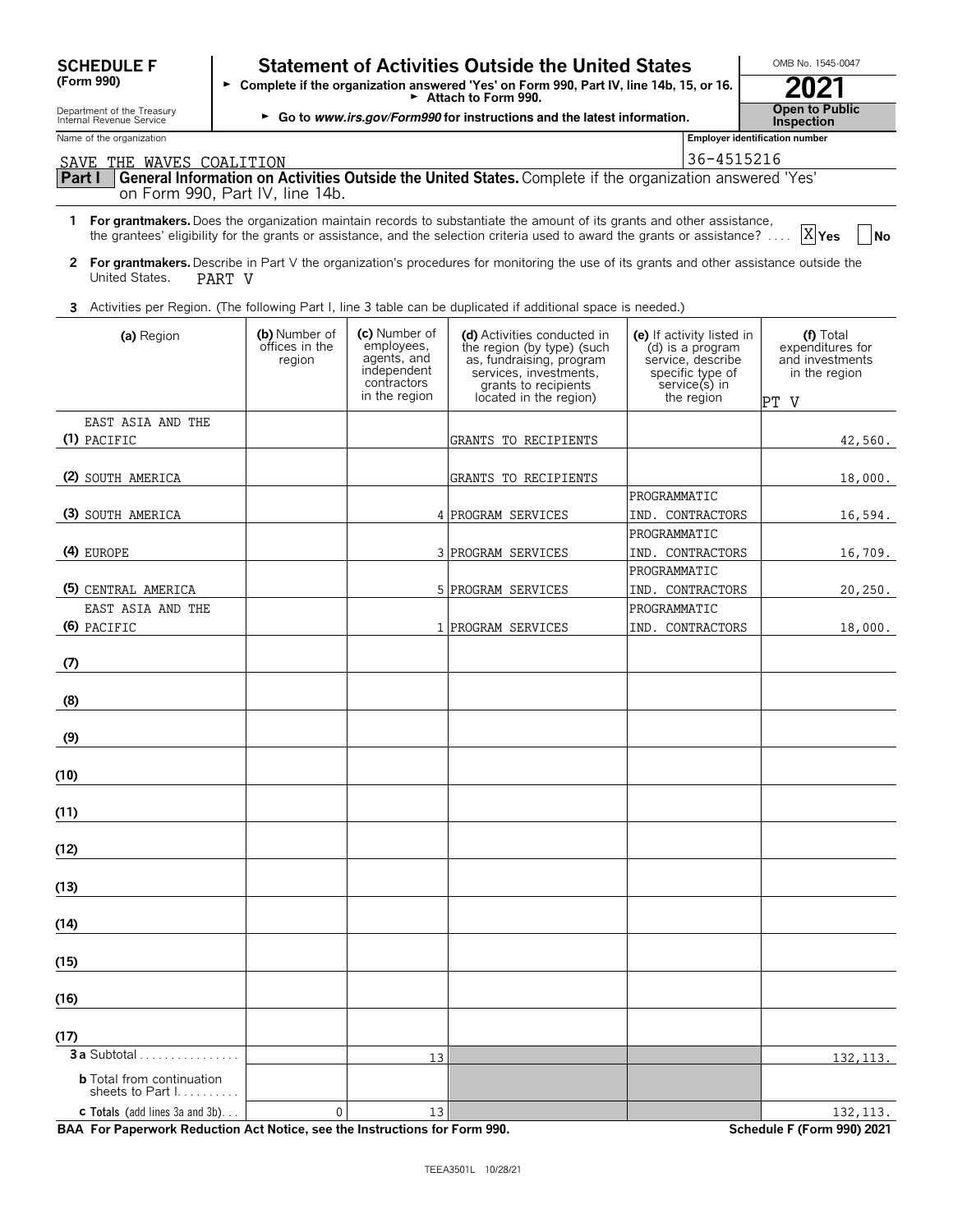**Part II Srants and Other Assistance to Organizations or Entities Outside the United States.** Complete if the organization answered 'Yes' on Form (1990, Part IV, line 15, for any recipient who received more than \$5,000. Pa 36-4515216

| $\mathbf{1}$ | (a) Name of organization                                                                                                                                                                                                       | (b) IRS code<br>section and EIN<br>(if applicable) | (c) Region<br>PART V | (d) Purpose<br>of grant | (e) Amount of<br>cash grant | (f) Manner of<br>cash<br>disbursement | (g) Amount of<br>noncash<br>assistance | (h) Description of<br>noncash<br>assistance | (i) Method of<br>valuation (book,<br>FMV, appraisal,<br>other) |
|--------------|--------------------------------------------------------------------------------------------------------------------------------------------------------------------------------------------------------------------------------|----------------------------------------------------|----------------------|-------------------------|-----------------------------|---------------------------------------|----------------------------------------|---------------------------------------------|----------------------------------------------------------------|
|              |                                                                                                                                                                                                                                |                                                    |                      | CAPACITY                |                             |                                       |                                        |                                             |                                                                |
|              |                                                                                                                                                                                                                                |                                                    | EAST ASIA            | <b>BUILDING</b>         | 42,560.                     | <b>WIRE</b>                           |                                        |                                             |                                                                |
|              |                                                                                                                                                                                                                                |                                                    |                      | MARINE                  |                             |                                       |                                        |                                             |                                                                |
|              |                                                                                                                                                                                                                                |                                                    | SOUTH AMERICA        | SANCTUARY               | 18,000. WIRE                |                                       |                                        |                                             |                                                                |
|              |                                                                                                                                                                                                                                |                                                    |                      |                         |                             |                                       |                                        |                                             |                                                                |
|              |                                                                                                                                                                                                                                |                                                    |                      |                         |                             |                                       |                                        |                                             |                                                                |
|              |                                                                                                                                                                                                                                |                                                    |                      |                         |                             |                                       |                                        |                                             |                                                                |
|              |                                                                                                                                                                                                                                |                                                    |                      |                         |                             |                                       |                                        |                                             |                                                                |
|              |                                                                                                                                                                                                                                |                                                    |                      |                         |                             |                                       |                                        |                                             |                                                                |
|              |                                                                                                                                                                                                                                |                                                    |                      |                         |                             |                                       |                                        |                                             |                                                                |
|              |                                                                                                                                                                                                                                |                                                    |                      |                         |                             |                                       |                                        |                                             |                                                                |
|              |                                                                                                                                                                                                                                |                                                    |                      |                         |                             |                                       |                                        |                                             |                                                                |
|              |                                                                                                                                                                                                                                |                                                    |                      |                         |                             |                                       |                                        |                                             |                                                                |
|              |                                                                                                                                                                                                                                |                                                    |                      |                         |                             |                                       |                                        |                                             |                                                                |
|              |                                                                                                                                                                                                                                |                                                    |                      |                         |                             |                                       |                                        |                                             |                                                                |
|              |                                                                                                                                                                                                                                |                                                    |                      |                         |                             |                                       |                                        |                                             |                                                                |
|              |                                                                                                                                                                                                                                |                                                    |                      |                         |                             |                                       |                                        |                                             |                                                                |
|              |                                                                                                                                                                                                                                |                                                    |                      |                         |                             |                                       |                                        |                                             |                                                                |
|              | 2 Enter total number of recipient organizations listed above that are recognized as charities by the foreign country, recognized as a tax exempt 501(c)(3) organization by the IRS, or for which the grantee or counsel has pr |                                                    |                      |                         |                             |                                       |                                        |                                             |                                                                |
|              |                                                                                                                                                                                                                                |                                                    |                      |                         |                             |                                       |                                        |                                             | 2<br>$\overline{0}$                                            |
| <b>BAA</b>   |                                                                                                                                                                                                                                |                                                    |                      |                         |                             |                                       |                                        |                                             | Schedule F (Form 990) 2021                                     |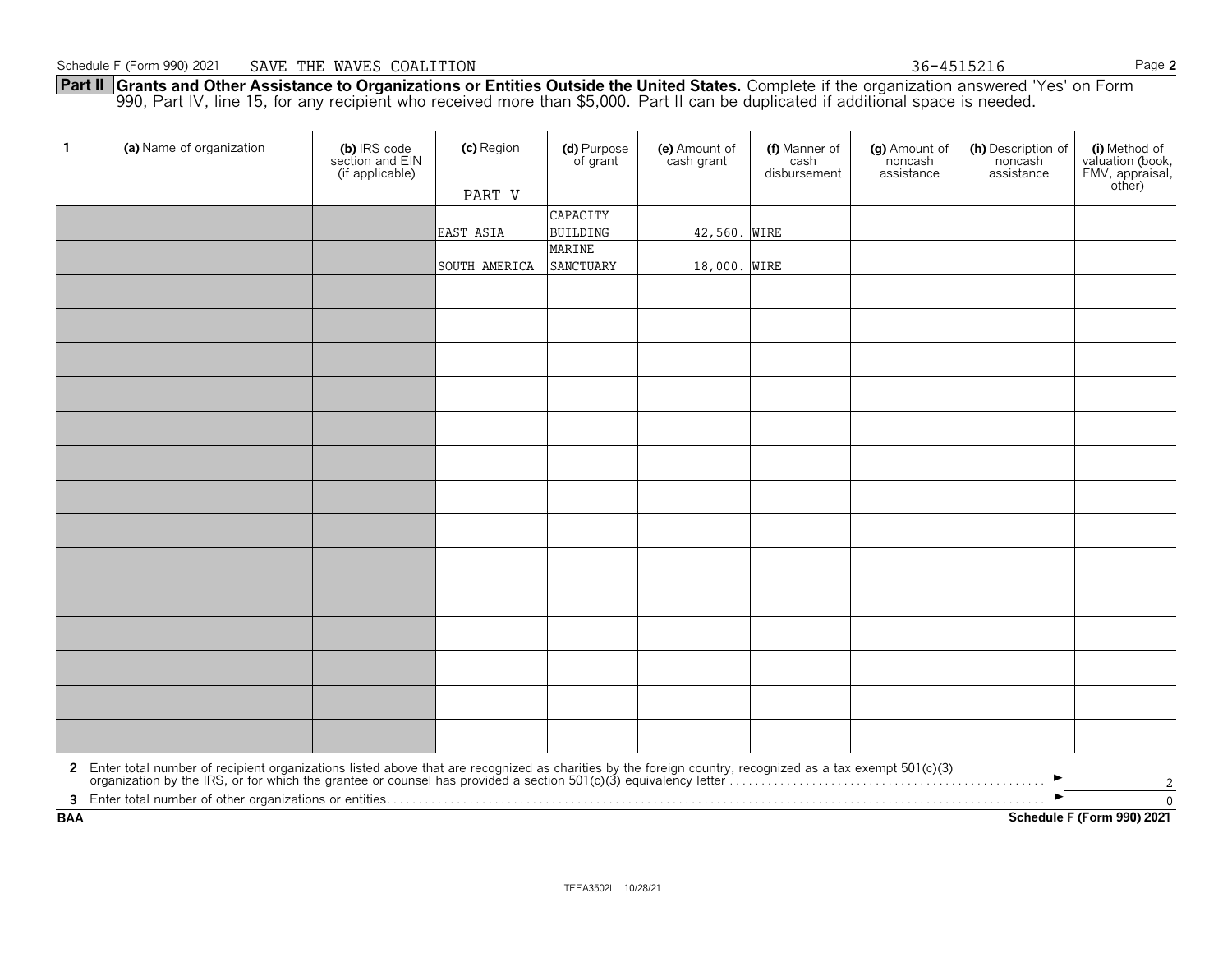#### Schedule F (Form 990) 20211 SAVE THE WAVES COALITION **Page 3** SAVE THE WAVES COALITION

# Part III | Grants and Other Assistance to Individuals Outside the United States. Complete if the organization answered 'Yes' on Form 990,<br>Part IV, line 16. Part III can be duplicated if additional space is needed.  $\frac{36-4515216}{200}$

| (b) Region | (c) Number<br>of recipients | (d) Amount of<br>cash grant | (e) Manner of<br>cash<br>disbursement | (f) Amount of<br>noncash assistance | (g) Description of<br>noncash assistance | (h) Method of<br>valuation (book,<br>FMV, appraisal,<br>other) |
|------------|-----------------------------|-----------------------------|---------------------------------------|-------------------------------------|------------------------------------------|----------------------------------------------------------------|
|            |                             |                             |                                       |                                     |                                          |                                                                |
|            |                             |                             |                                       |                                     |                                          |                                                                |
|            |                             |                             |                                       |                                     |                                          |                                                                |
|            |                             |                             |                                       |                                     |                                          |                                                                |
|            |                             |                             |                                       |                                     |                                          |                                                                |
|            |                             |                             |                                       |                                     |                                          |                                                                |
|            |                             |                             |                                       |                                     |                                          |                                                                |
|            |                             |                             |                                       |                                     |                                          |                                                                |
|            |                             |                             |                                       |                                     |                                          |                                                                |
|            |                             |                             |                                       |                                     |                                          |                                                                |
|            |                             |                             |                                       |                                     |                                          |                                                                |
|            |                             |                             |                                       |                                     |                                          |                                                                |
|            |                             |                             |                                       |                                     |                                          |                                                                |
|            |                             |                             |                                       |                                     |                                          |                                                                |
|            |                             |                             |                                       |                                     |                                          |                                                                |
|            |                             |                             |                                       |                                     |                                          |                                                                |
|            |                             |                             |                                       |                                     |                                          |                                                                |
|            |                             |                             |                                       |                                     |                                          | Schedule F (Form 990) 2021                                     |
|            |                             |                             |                                       |                                     |                                          |                                                                |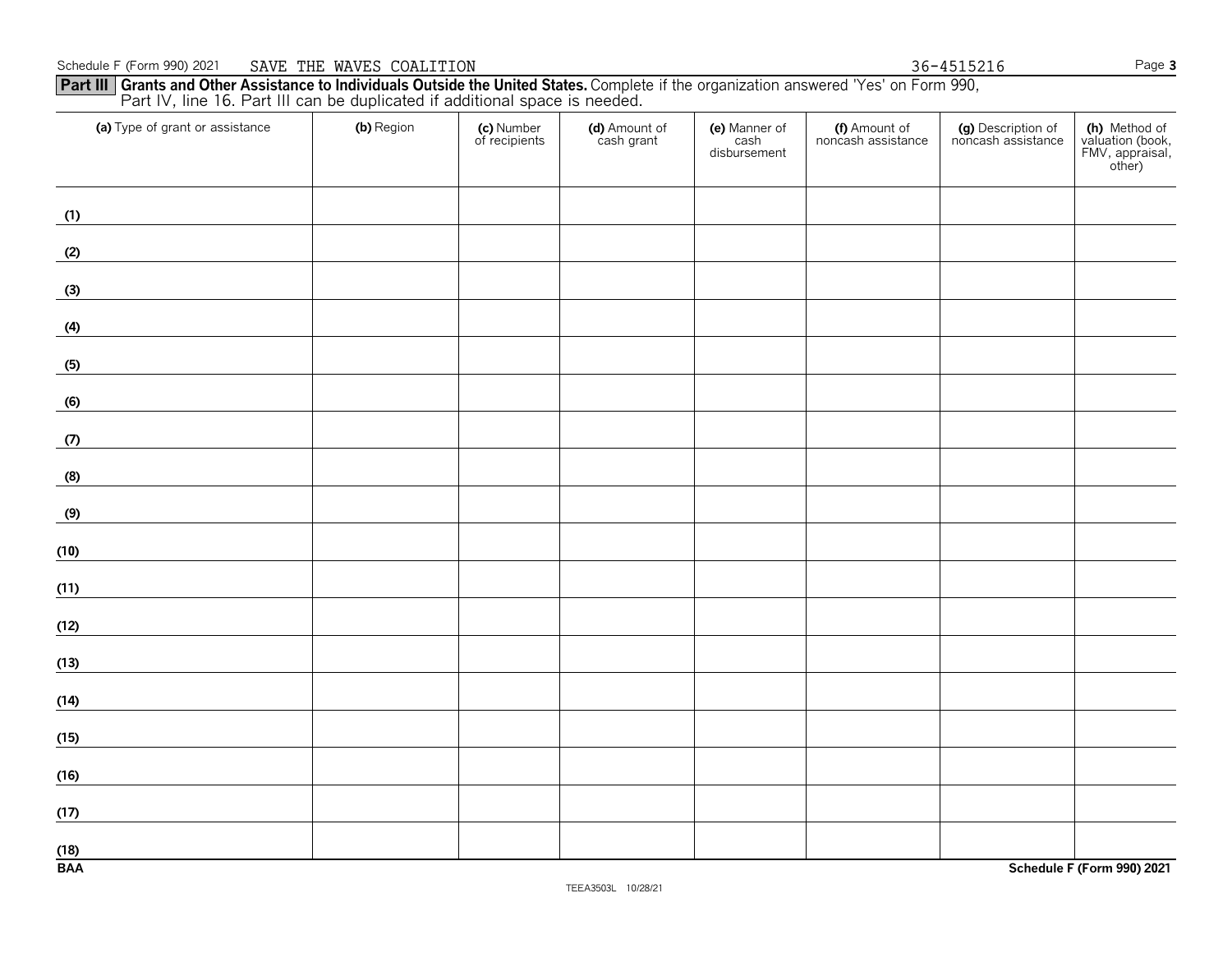|    | Part IV<br><b>Foreign Forms</b>                                                                                                                                                                                                                                                                                                        |            |      |
|----|----------------------------------------------------------------------------------------------------------------------------------------------------------------------------------------------------------------------------------------------------------------------------------------------------------------------------------------|------------|------|
|    | Was the organization a U.S. transferor of property to a foreign corporation during the tax year? If 'Yes,' the<br>organization may be required to file Form 926, Return by a U.S. Transferor of Property to a Foreign                                                                                                                  | Yes        | X No |
|    | Did the organization have an interest in a foreign trust during the tax year? If 'Yes,' the organization may be<br>required to separately file Form 3520, Annual Return To Report Transactions With Foreign Trusts and Receipt<br>of Certain Foreign Gifts, and/or Form 3520-A, Annual Information Return of Foreign Trust With a U.S. | Yes        | X No |
| 3  | Did the organization have an ownership interest in a foreign corporation during the tax year? If 'Yes,' the<br>organization may be required to file Form 5471, Information Return of U.S. Persons With Respect to Certain                                                                                                              | <b>Yes</b> | X No |
| 4  | Was the organization a direct or indirect shareholder of a passive foreign investment company or a qualified<br>electing fund during the tax year? If 'Yes,' the organization may be required to file Form 8621, Information<br>Return by a Shareholder of a Passive Foreign Investment Company or Qualified Electing Fund (see        | Yes        | X No |
| 5. | Did the organization have an ownership interest in a foreign partnership during the tax year? If 'Yes,' the<br>organization may be required to file Form 8865, Return of U.S. Persons With Respect to Certain Foreign                                                                                                                  | Yes        | X No |
|    | Did the organization have any operations in or related to any boycotting countries during the tax year?<br>If 'Yes,' the organization may be required to separately file Form 5713, International Boycott Report (see                                                                                                                  | Yes        | X No |

**BAA** TEEA3505L 10/28/21 **Schedule F (Form 990) 2021**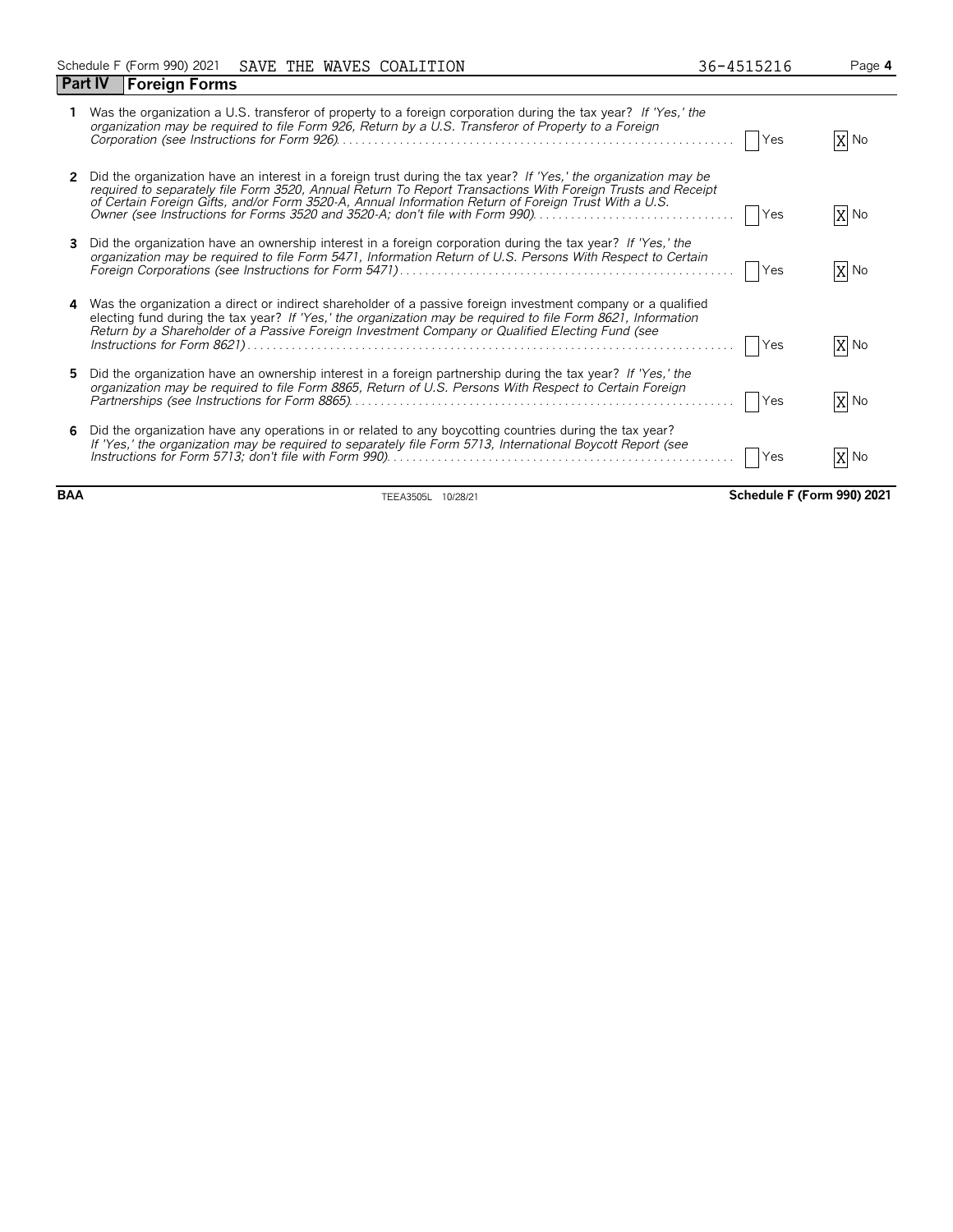### **Part V** Supplemental Information

Provide the information required by Part I, line 2 (monitoring of funds); Part I, line 3, column (f) (accounting method; amounts of investments vs. expenditures per region); Part II, line 1 (accounting method); Part III (accounting method); and Part III, column (c) (estimated number of recipients), as applicable. Also complete this part to provide any additional information. See instructions.

# **PART I, LINE 2 - GRANTMAKERS EXPLANATION FOR MONITORING USE OF FUNDS OUTSIDE US**

SAVE THE WAVES HOLDS REGULAR MEETINGS WITH THE GRANTEES. PERIODIC REPORTING BY THE GRANTEES WITH DETAIL OF ACTIVITIES AND FINANCIAL REPORTS IS REQUIRED. AN OPTION TO AUDIT THE GRANTEE IS INCLUDED IN ALL GRANT AGREEMENTS.

# **PART I, LINE 3F - METHOD OF ACCOUNTING**

THE ACCRUAL BASIS OF ACCOUNTING IS FOLLOWED FOR ALL GRANT AND PROGRAM DISBURSEMENTS.

# **PART II, LINE 1 - METHOD OF ACCOUNTING**

THE ACCRUAL BASIS OF ACCOUNTING IS FOLLOWED FOR ALL GRANT AND PROGRAM DISBURSEMENTS.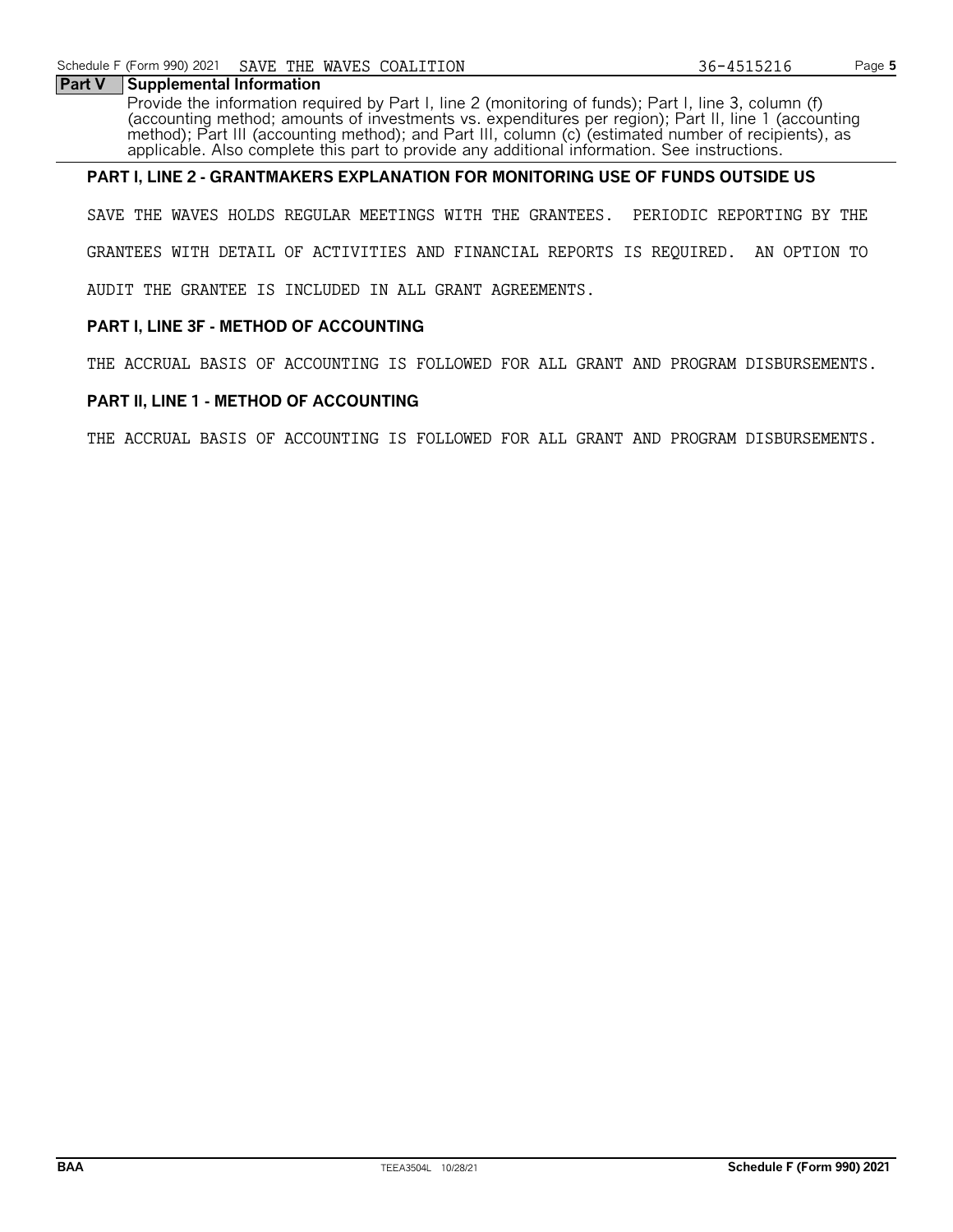| <b>SCHEDULE M</b> | <b>Noncash Contributions</b>                                                         | OMB No. 1545-0047 |
|-------------------|--------------------------------------------------------------------------------------|-------------------|
| (Form 990)        | ► Complete if the organizations answered 'Yes' on Form 990, Part IV, lines 29 or 30. | 2021              |

Department of the Treasury **Computer Cattach to Form 990.**<br>Internal Revenue Service **Captains Computer Category/Form990 for instructions and the latest information. <b>Inspection** 

Name of the organization **Employer identification number Employer identification number** 

# SAVE THE WAVES COALITION 36-4515216

| Part I | <b>Types of Property</b>                                                                                                                                                                                                                            |                               |                                                           |                                                                                       |                              |     |                            |    |
|--------|-----------------------------------------------------------------------------------------------------------------------------------------------------------------------------------------------------------------------------------------------------|-------------------------------|-----------------------------------------------------------|---------------------------------------------------------------------------------------|------------------------------|-----|----------------------------|----|
|        |                                                                                                                                                                                                                                                     | (a)<br>Check if<br>applicable | (b)<br>Number of<br>contributions or<br>items contributed | (c)<br>Noncash contribution<br>amounts reported<br>on Form 990.<br>Part VIII, line 1q | noncash contribution amounts | (d) | Method of determining      |    |
| 1      |                                                                                                                                                                                                                                                     |                               |                                                           |                                                                                       |                              |     |                            |    |
| 2      |                                                                                                                                                                                                                                                     |                               |                                                           |                                                                                       |                              |     |                            |    |
| 3      | Art - Fractional interests                                                                                                                                                                                                                          |                               |                                                           |                                                                                       |                              |     |                            |    |
| 4      | Books and publications                                                                                                                                                                                                                              |                               |                                                           |                                                                                       |                              |     |                            |    |
| 5      | Clothing and household goods                                                                                                                                                                                                                        |                               |                                                           |                                                                                       |                              |     |                            |    |
| 6      | Cars and other vehicles                                                                                                                                                                                                                             |                               |                                                           |                                                                                       |                              |     |                            |    |
| 7      | Boats and planes                                                                                                                                                                                                                                    |                               |                                                           |                                                                                       |                              |     |                            |    |
| 8      | Intellectual property                                                                                                                                                                                                                               |                               |                                                           |                                                                                       |                              |     |                            |    |
| 9      | Securities - Publicly traded                                                                                                                                                                                                                        | X                             | $\mathbf{1}$                                              | 25,618. FMV                                                                           |                              |     |                            |    |
| 10     | Securities - Closely held stock                                                                                                                                                                                                                     |                               |                                                           |                                                                                       |                              |     |                            |    |
| 11     | Securities - Partnership, LLC, or trust interests                                                                                                                                                                                                   |                               |                                                           |                                                                                       |                              |     |                            |    |
| 12     | Securities - Miscellaneous                                                                                                                                                                                                                          |                               |                                                           |                                                                                       |                              |     |                            |    |
| 13     | Qualified conservation contribution -<br>Historic structures $\ldots, \ldots, \ldots, \ldots, \ldots, \ldots, \ldots$                                                                                                                               |                               |                                                           |                                                                                       |                              |     |                            |    |
| 14     | Qualified conservation contribution $-$ Other                                                                                                                                                                                                       |                               |                                                           |                                                                                       |                              |     |                            |    |
| 15     | Real estate - Residential                                                                                                                                                                                                                           |                               |                                                           |                                                                                       |                              |     |                            |    |
| 16     |                                                                                                                                                                                                                                                     |                               |                                                           |                                                                                       |                              |     |                            |    |
| 17     |                                                                                                                                                                                                                                                     |                               |                                                           |                                                                                       |                              |     |                            |    |
| 18     |                                                                                                                                                                                                                                                     |                               |                                                           |                                                                                       |                              |     |                            |    |
| 19     |                                                                                                                                                                                                                                                     |                               |                                                           |                                                                                       |                              |     |                            |    |
| 20     | Drugs and medical supplies                                                                                                                                                                                                                          |                               |                                                           |                                                                                       |                              |     |                            |    |
| 21     |                                                                                                                                                                                                                                                     |                               |                                                           |                                                                                       |                              |     |                            |    |
| 22     |                                                                                                                                                                                                                                                     |                               |                                                           |                                                                                       |                              |     |                            |    |
| 23     | Scientific specimens                                                                                                                                                                                                                                |                               |                                                           |                                                                                       |                              |     |                            |    |
| 24     | Archeological artifacts                                                                                                                                                                                                                             |                               |                                                           |                                                                                       |                              |     |                            |    |
| 25     | Other $\triangleright$ <b>SEE</b> PART II _________)                                                                                                                                                                                                |                               |                                                           |                                                                                       |                              |     |                            |    |
| 26     | $) \ldots$<br>Other $\blacktriangleright$<br>$\left($<br>______________                                                                                                                                                                             |                               |                                                           |                                                                                       |                              |     |                            |    |
| 27     | Other ►<br>$\mathcal{L}$<br>$\left($                                                                                                                                                                                                                |                               |                                                           |                                                                                       |                              |     |                            |    |
| 28     | Other $\blacktriangleright$<br>$)$                                                                                                                                                                                                                  |                               |                                                           |                                                                                       |                              |     |                            |    |
|        | 29 Number of Forms 8283 received by the organization during the tax year for contributions for which the<br>organization completed Form 8283, Part V, Donee Acknowledgement                                                                         |                               |                                                           |                                                                                       | 29                           |     |                            |    |
|        |                                                                                                                                                                                                                                                     |                               |                                                           |                                                                                       |                              |     | Yes                        | No |
|        |                                                                                                                                                                                                                                                     |                               |                                                           |                                                                                       |                              |     |                            |    |
|        | 30a During the year, did the organization receive by contribution any property reported in Part I, lines 1 through 28, that<br>it must hold for at least three years from the date of the initial contribution, and which isn't required to be used |                               |                                                           |                                                                                       |                              |     |                            |    |
|        |                                                                                                                                                                                                                                                     |                               |                                                           |                                                                                       |                              | 30a |                            | Χ  |
|        | <b>b</b> If 'Yes,' describe the arrangement in Part II.                                                                                                                                                                                             |                               |                                                           |                                                                                       |                              |     |                            |    |
| 31     | Does the organization have a gift acceptance policy that requires the review of any nonstandard contributions?                                                                                                                                      |                               | 31                                                        |                                                                                       | Χ                            |     |                            |    |
|        | <b>32a</b> Does the organization hire or use third parties or related organizations to solicit, process, or sell noncash                                                                                                                            |                               |                                                           |                                                                                       |                              |     |                            |    |
|        | <b>b</b> If 'Yes,' describe in Part II.                                                                                                                                                                                                             |                               |                                                           |                                                                                       |                              | 32a |                            | Χ  |
|        | 33 If the organization didn't report an amount in column (c) for a type of property for which column (a) is checked,                                                                                                                                |                               |                                                           |                                                                                       |                              |     |                            |    |
|        | describe in Part II.                                                                                                                                                                                                                                |                               |                                                           |                                                                                       |                              |     |                            |    |
|        | BAA For Paperwork Reduction Act Notice, see the Instructions for Form 990.                                                                                                                                                                          |                               |                                                           |                                                                                       |                              |     | Schedule M (Form 990) 2021 |    |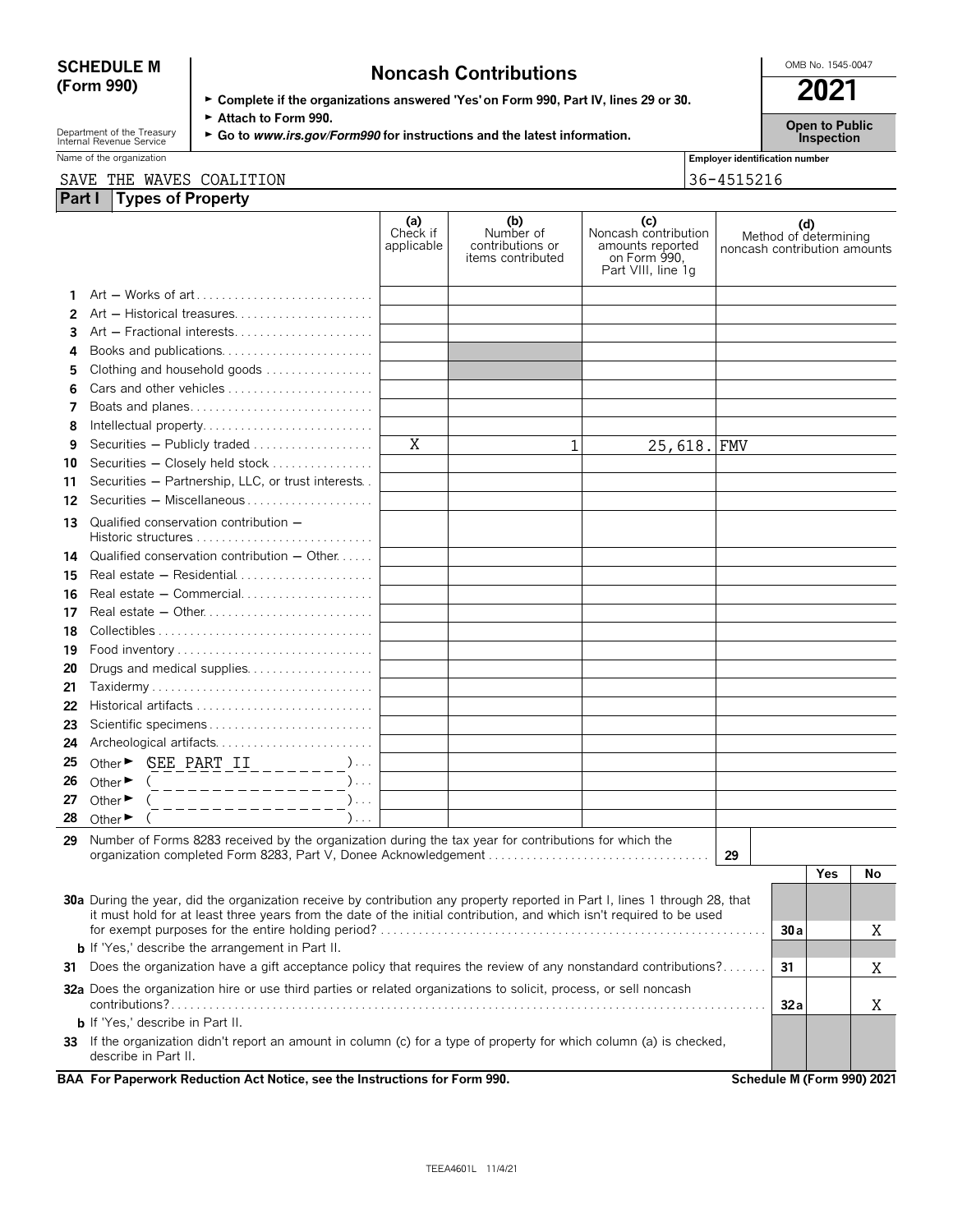**Part II Supplemental Information.** Provide the information required by Part I, lines 30b, 32b, and 33, and whether the organization is reporting in Part I, column (b), the number of contributions, the number of items received, or a combination of both. Also complete this part for any additional information.

# **SCH M, PART I, LINES 25-28 OTHER NON-CASH CONTRIBUTIONS**

| DESCRIPTION                                                                      | APPL?       | NUMBER OF<br>CONTR. | REVENUE<br>ON FORM 990,<br>PART VIII                            | METHOD OF<br><u>DETER. REV</u> |
|----------------------------------------------------------------------------------|-------------|---------------------|-----------------------------------------------------------------|--------------------------------|
| WATER BOTTLES<br>FOOD CANNISTERS<br><b>BELTS</b><br>GIFT CARDS<br>FLIGHTS/TRAVEL | Χ<br>Χ<br>Χ |                     | 1,536. FMV<br>1,536. FMV<br>375. FMV<br>500. FMV<br>24,401. FMV |                                |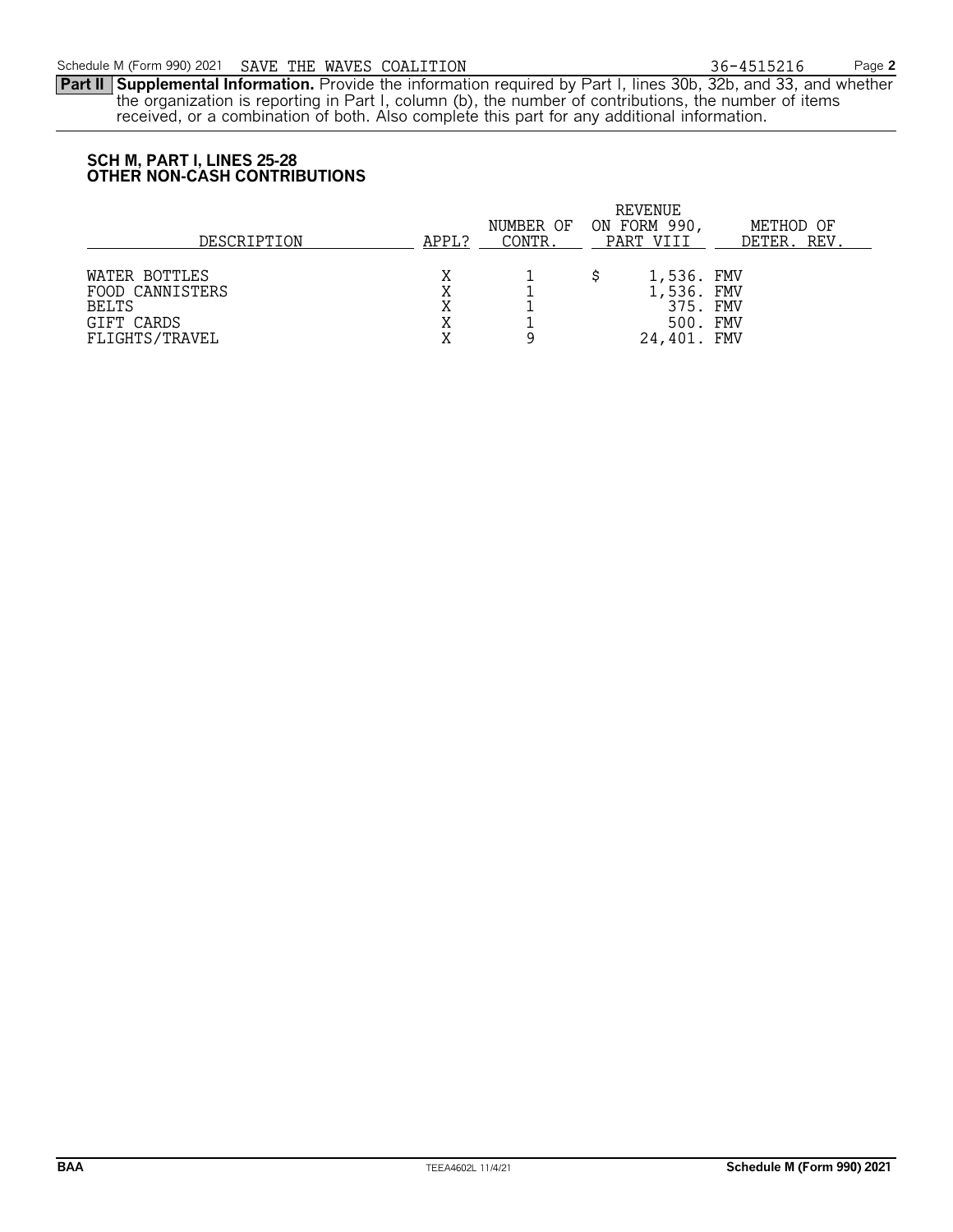**OMB No. 1545-0047 <b>Supplemental Information to Form 990 or 990-EZ (Form 990) Complete to provide information for responses to specific questions on Form 990 or 990-EZ or to provide any additional information. 2021** Attach to Form 990 or Form 990-EZ.

Department of the Treasury **GGO to Sublic**<br>Internal Revenue Service **Inspection**<br>Internal Revenue Service

Name of the organization **Employer identification number Employer identification number** 

SAVE THE WAVES COALITION 36-4515216

# **FORM 990, PART III, LINE 4D - OTHER PROGRAM SERVICES DESCRIPTION**

CAMPAIGNS, TOOLS, OUTREACH:

THROUGH CAMPAIGNS, TOOLS, AND OUTREACH, SAVE THE WAVES 1) CREATED THE FIRST STATE PARK IN BAJA CALIFORNIA WITH OUR PARTNERS AT PRONATURA NOROESTE TO PROTECT SAN MIGUEL AND 67 HECTARES OF GREEN SPACE; 2) LAUNCHED INTERNATIONAL CAMPAIGNS IN THE MALDIVES AND IN KATOKU, JAPAN TO DEFEND ENDANGERED AND THREATENED WAVES; AND 3) FINALIZED A SURFONOMICS REPORT IN PLAYA HERMOSA, COSTA RICA IN PARTNERSHIP WITH SANDS.

# **FORM 990, PART VI, LINE 11B - FORM 990 REVIEW PROCESS**

FORM 990 IS PREPARED BY AN OUTSIDE TAX PROFESSIONAL. THE FORM IS THEN REVIEWED BY THE TREASURER AND EXECUTIVE DIRECTOR. IN ACCORDANCE WITH IRS INSTRUCTIONS, THE TAX RETURN IS PROVIDED TO BOARD MEMBERS PRIOR TO ITS SUBMISSION. A REPRESENTATIVE OF MANAGEMENT SIGNS THE E-FILE AUTHORIZATION AND THE RETURN IS THEN ELECTRONICALLY FILED WITH THE DEPARTMENT OF THE TREASURY.

**FORM 990, PART VI, LINE 12C - EXPLANATION OF MONITORING AND ENFORCEMENT OF CONFLICTS** MEMBERS OF THE BOARD OF DIRECTORS REVIEW ALL POTENTIAL CONFLICTS OF INTEREST AT LEAST ANNUALLY. THE EXECUTIVE DIRECTOR AND ALL BOARD MEMBERS ARE REQUIRED TO DISCLOSE (IN WRITING) POTENTIAL CONFLICTS AND ANY RELATED PARTY AFFILIATIONS. THE ORGANIZATION SEEKS FULL TRANSPARENCY ON ALL RELATIONSHIPS. ANY POTENTIAL CONFLICTS (IN FACT OR APPEARANCE) ARE DISCUSSED OPENLY AND RESOLVED IN ACCORDANCE WITH THE ORGANIZATION'S POLICIES AND PROCEDURES.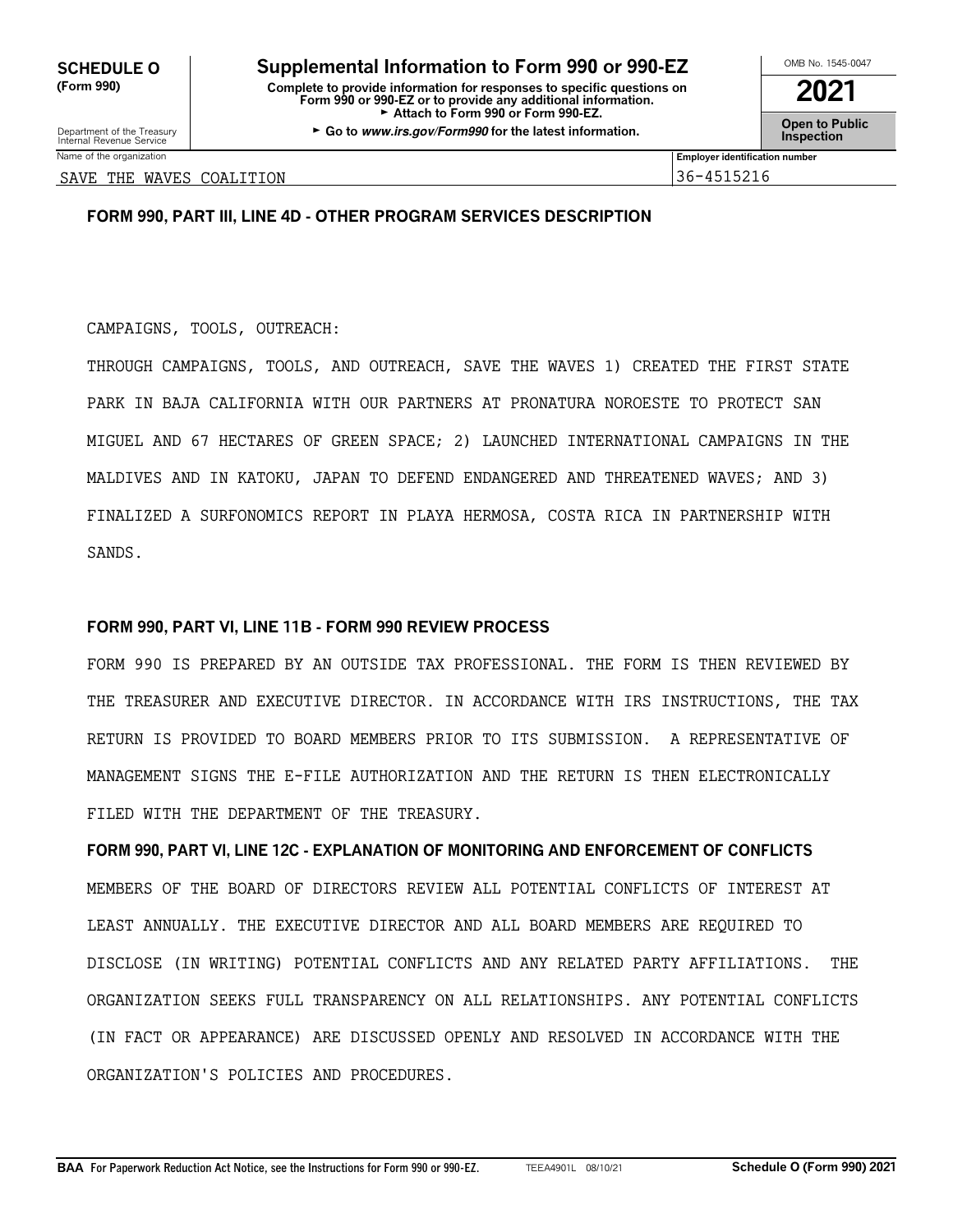**FORM 990, PART VI, LINE 15A - COMPENSATION REVIEW & APPROVAL PROCESS - CEO & TOP MANAGEMENT** MEMBERS OF THE BOARD OF DIRECTORS REVIEW THE COMPENSATION OF ALL HIGH-LEVEL PERSONNEL PERIODICALLY IN ACCORDANCE WITH IRS RULES AND REGULATIONS. EFFORTS ARE MADE TO SECURE COMPENSATION DATA FROM INDUSTRY SOURCES IN ORDER TO DETERMINE COMPETITIVENESS AND APPROPRIATENESS OF SALARIES. EVERY EFFORT IS MADE TO ENSURE THAT THE PROCESS IS THOROUGH AND TRANSPARENT IN ACCORDANCE WITH IRS GUIDELINES AND THE ORGANIZATION'S POLICIES AND PROCEDURES.

**FORM 990, PART VI, LINE 15B - COMPENSATION REVIEW & APPROVAL PROCESS - OFFICERS & KEY EMPLOYEES** COMPENSATION OF OTHER HIGH-LEVEL PERSONNEL AND KEY EMPLOYEES IS REVIEWED PERIODICALLY BY MEMBERS OF MANAGEMENT. EFFORTS ARE MADE TO SECURE COMPENSATION DATA FROM INDUSTRY SOURCES IN ORDER TO DETERMINE COMPETITIVENESS AND APPROPRIATENESS OF SALARIES AND ALL RELATED BENEFITS. ALL DECISIONS ARE THEN DOCUMENTED IN PERSONNEL FILES.

# **FORM 990, PART VI, LINE 19 - OTHER ORGANIZATION DOCUMENTS PUBLICLY AVAILABLE**

ALL OF THE ORGANIZATION'S GOVERNING DOCUMENTS, FINANCIAL STATEMENTS AND OTHER LEGAL FILINGS ARE MAINTAINED IN A SECURE ENVIRONMENT AND HELD AVAILABLE FOR INSPECTION BY TAX AUTHORITIES AND THE GENERAL PUBLIC. TAX RETURNS ARE POSTED ANNUALLY TO WWW.GUIDESTAR.ORG (WHERE THEY ARE AVAILABLE FOR VIEWING AS ELECTRONIC COPIES) AND ARE ALSO AVAILABLE UPON REQUEST FROM THE ORGANIZATION'S OFFICE IN SANTA CRUZ, CALIFORNIA

## **FORM 990, PART IX, LINE 11G OTHER FEES FOR SERVICES**

|                                          |       | (A)                 | ΈB,                 |                              | (D)              |
|------------------------------------------|-------|---------------------|---------------------|------------------------------|------------------|
|                                          |       | TOTAL               | PROGRAM<br>SERVICES | <b>MANAGEMENT</b><br>GENERAL | FUND-<br>RAISING |
| CONSULTANTS<br>INTERNATIONAL CONSULTANTS |       | 126,051.<br>71,553. | 78,215.<br>71,553.  | 10.811.                      | 37,025.          |
| PAYROLL PROCESSING FEE                   |       | 11,144.             | 4,807               | 6,337.                       |                  |
|                                          | TOTAL | '48<br>208.         | 154,575             | 148                          |                  |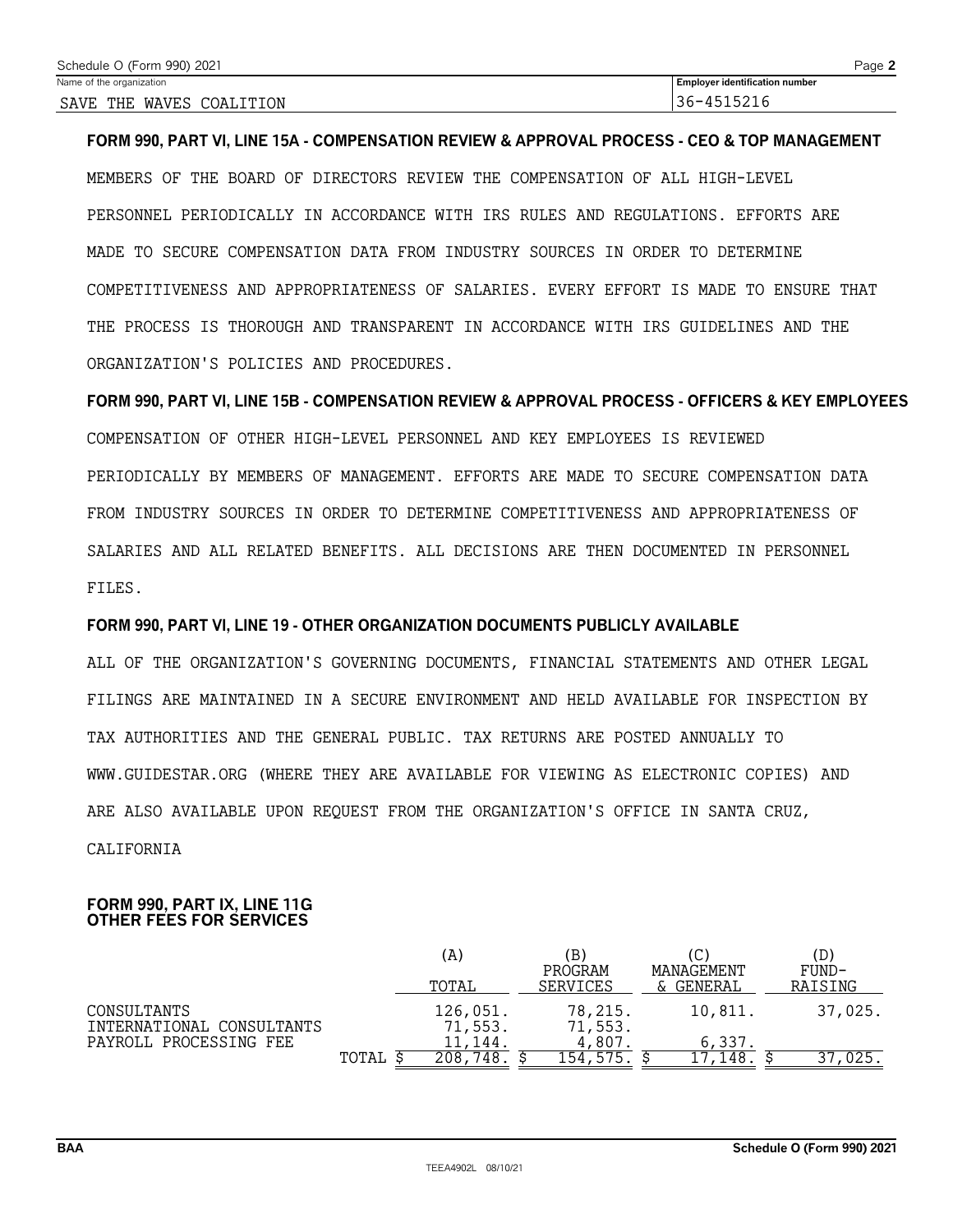|                              | О<br>١,<br>~          |  |
|------------------------------|-----------------------|--|
| $\mathsf{form}\; \mathbf{C}$ | ۱L<br>г<br>I O<br>a i |  |

# **Application for Automatic Extension of Time To File an Exempt Organization Return CONG No. 1545-0047**<br> **Exempt Organization Return**

Griesman, **File a separate application for each return.**<br>
Department of the Treasury<br> **Go to www.irs.gov/Form8868 for the latest inform** ► Go to *www.irs.gov/Form8868* for the latest information.

**Electronic filing (e-file).** You can electronically file Form 8868 to request a 6-month automatic extension of time to file any of the forms listed below with the exception of Form 8870, Information Return for Transfers Associated With Certain Personal Benefit Contracts, for which an<br>extension request must be sent to the IRS in paper format (see instructions). For mor *www.irs.gov/e*-*file*-*providers/e-file-for-charities-and-non-profits*.

# **Automatic 6-Month Extension of Time.** Only submit original (no copies needed).

All corporations required to file an income tax return other than Form 990-T (including 1120-C filers), partnerships, REMICs, and trusts must use Form 7004 to request an extension of time to file income tax returns.

|                                                                                                                          | Name of exempt organization or other filer, see instructions.              | Taxpayer identification number (TIN) |  |  |  |  |
|--------------------------------------------------------------------------------------------------------------------------|----------------------------------------------------------------------------|--------------------------------------|--|--|--|--|
| Type or<br>print                                                                                                         | SAVE THE WAVES COALITION                                                   | 36-4515216                           |  |  |  |  |
| File by the                                                                                                              | Number, street, and room or suite number. If a P.O. box, see instructions. |                                      |  |  |  |  |
| due date for<br>filing your                                                                                              | 849 ALMAR AVE. SUITE C #163                                                |                                      |  |  |  |  |
| City, town or post office, state, and ZIP code. For a foreign address, see instructions.<br>return. See<br>instructions. |                                                                            |                                      |  |  |  |  |
|                                                                                                                          | SANTA CRUZ, CA 95060                                                       |                                      |  |  |  |  |
| 01                                                                                                                       |                                                                            |                                      |  |  |  |  |

| Application<br>Is For                       | Return<br>Code | <b>Application</b><br>l Is For    | Return<br>Code |
|---------------------------------------------|----------------|-----------------------------------|----------------|
| Form 990 or Form 990-EZ                     | 01             | Form 1041-A                       | 08             |
| Form 4720 (individual)                      | 03             | Form 4720 (other than individual) | 09             |
| Form 990-PF                                 | 04             | Form 5227                         | 10             |
| Form 990-T (section 401(a) or 408(a) trust) | 05             | Form 6069                         |                |
| Form 990-T (trust other than above)         | 06             | Form 8870                         | 12             |
| Form 990-T (corporation)                    | 07             |                                   |                |

 $\bullet$  The books are in the care of  $\blacktriangleright$  SUSAN COFFEY

Telephone No.  $\geq 831 - 426 - 6169$ 

Fax No.  $\geq 831-460-1256$ 

\_\_\_\_\_\_\_\_\_\_\_\_\_\_\_\_\_\_

|      |              | .                                                                    | ---<br>----       |   |
|------|--------------|----------------------------------------------------------------------|-------------------|---|
|      |              | _________________                                                    | _________________ |   |
| ● it | organization | n does not have an office or place of business in the United States. | check .           | . |

- ? If this is for a Group Return, enter the organization's four digit Group Exemption Number (GEN) . If this is for the whole group, check this box . . . .  $\blacktriangleright \Box$ . If it is for part of the group, check this box . . .  $\blacktriangleright \Box$  and attach a list with the names and TINs of all members the extension is for.
- **1** I request an automatic 6-month extension of time until  $11/15$ ,  $20$  22, b to file the exempt organization return for the organization named above. The extension is for the organization's return for:
	- $\blacktriangleright$   $\overline{X}$  calendar year 20 21 or

| tax year beginning<br>20<br>and ending                                                                                                                                                          |                |  |
|-------------------------------------------------------------------------------------------------------------------------------------------------------------------------------------------------|----------------|--|
| Initial return<br>2 If the tax year entered in line 1 is for less than 12 months, check reason:<br>Change in accounting period                                                                  | Final return   |  |
| 3 a If this application is for Forms 990-PF, 990-T, 4720, or 6069, enter the tentative tax, less any                                                                                            | 3 a IS         |  |
| <b>b</b> If this application is for Forms 990-PF, 990-T, 4720, or 6069, enter any refundable credits and estimated<br>tax payments made. Include any prior year overpayment allowed as a credit | $3b$ $\upbeta$ |  |
| <b>c Balance due.</b> Subtract line 3b from line 3a. Include your payment with this form, if required, by using                                                                                 | 3clS           |  |
| $- - - -$                                                                                                                                                                                       |                |  |

**Caution:** If you are going to make an electronic funds withdrawal (direct debit) with this Form 8868, see Form 8453-TE and Form 8879-TE for payment instructions.

**BAA For Privacy Act and Paperwork Reduction Act Notice, see instructions. Form 8868 (Rev. 1-2022)**